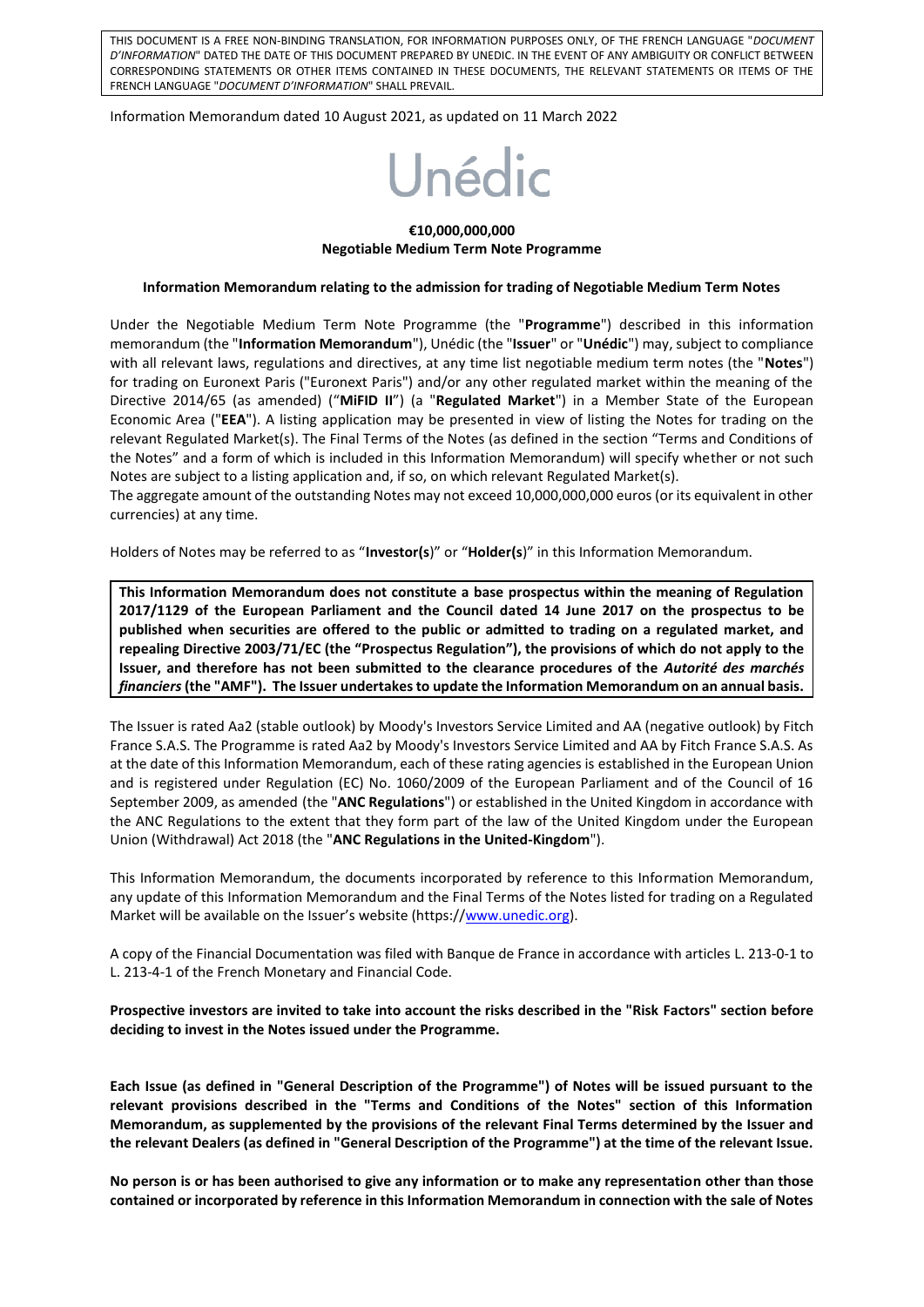**and their admission for trading on a Regulated Market. If given or made, such information or representation shall not be relied upon as having been authorised by the Issuer or any of the Dealers. Neither the delivery of this Information Memorandum nor any sale made in connection herewith shall, under any circumstances, imply that there has been no change in the Issuer's affairs since the date hereof or the date of the most recent update to this Information Memorandum, or that there has been no adverse change in the Issuer's financial position since the date hereof or the date of the most recent update to this Information Memorandum, or that any other information supplied in connection with the Programme is correct as of any time subsequent to the date on which it is supplied or, if different, the date indicated in the document containing such information.**

**This Information Memorandum does not constitute an offer of, nor an invitation by or on behalf of the Issuer or the Dealers to subscribe for, or purchase, any Notes.**

**The Notes and any related guarantee have not been and will not be registered under the United States Securities Act of 1933, as amended (the "Securities Act") or with any securities regulatory authority of any state or other jurisdiction of the United States. Subject to certain exceptions, the Notes may not be offered or sold within the United States. The Notes are being offered and sold outside the United States of America to non-U.S. persons in reliance on Regulation S under the Securities Act ("Regulation S").**

**The distribution of this Information Memorandum and the offering or sale of Notes may, in certain jurisdictions, be restricted by law. Neither the Issuer nor the Dealers represent that this Information Memorandum will be distributed in compliance with the law, or that the Notes will be offered in compliance with the law, any relevant registration or any requirement of any competent authority or by virtue of any exemption that would be applicable, and shall not be liable for facilitating such distribution or such offer. In particular, neither the Issuer nor the Dealers have taken any action for the Notes to be offered to the public or the distribution of this Information Memorandum on the territory of a competent authority that would require such an action to be taken. As a result, Notes shall not be offered or sold, directly or indirectly, and neither this Information Memorandum nor any offering document shall be distributed or published on the territory of a competent authority, other than compliance with any relevant laws or regulation of such territory. Persons into whose possession this Information Memorandum comes or that would be interested in subscribing to the Notes are required to inform themselves about and to observe the restriction relating to the distribution of this Information Memorandum and the offer and sale of Notes which are applicable to them. Restrictions on the distribution of this Information Memorandum and the offer and sale of Notes notably exist in the United States of America, the EEA (notably in France) and the United Kingdom.**

**For a description of the applicable restrictions on offers, sales and transfers of Notes and on distribution of this Information Memorandum, see "Subscription and Sale".**

**Neither the Notes, the Final Terms or this Information Memorandum have been submitted to the clearance procedures of the French** *Autorité de marchés financiers* **(the "AMF") or of any other competent authority within the meaning of the Prospectus Regulation.**

**The Issuer alone is responsible for the information contained in this Information Memorandum. The Issuer represents, after having taken all reasonable measures for such purpose, that, to its knowledge, the information contained or incorporated by reference in this Information Memorandum is accurate and does not contain any omission that is liable to make such information misleading.** 

**Neither the Dealers nor the Issuer make any representation to a prospective investor of Notes on the legality of its investment pursuant to the laws applicable to such prospective investor. Any prospective investor in the Notes must be capable of bearing the economic risk of its investment in the Notes for an undetermined period of time.**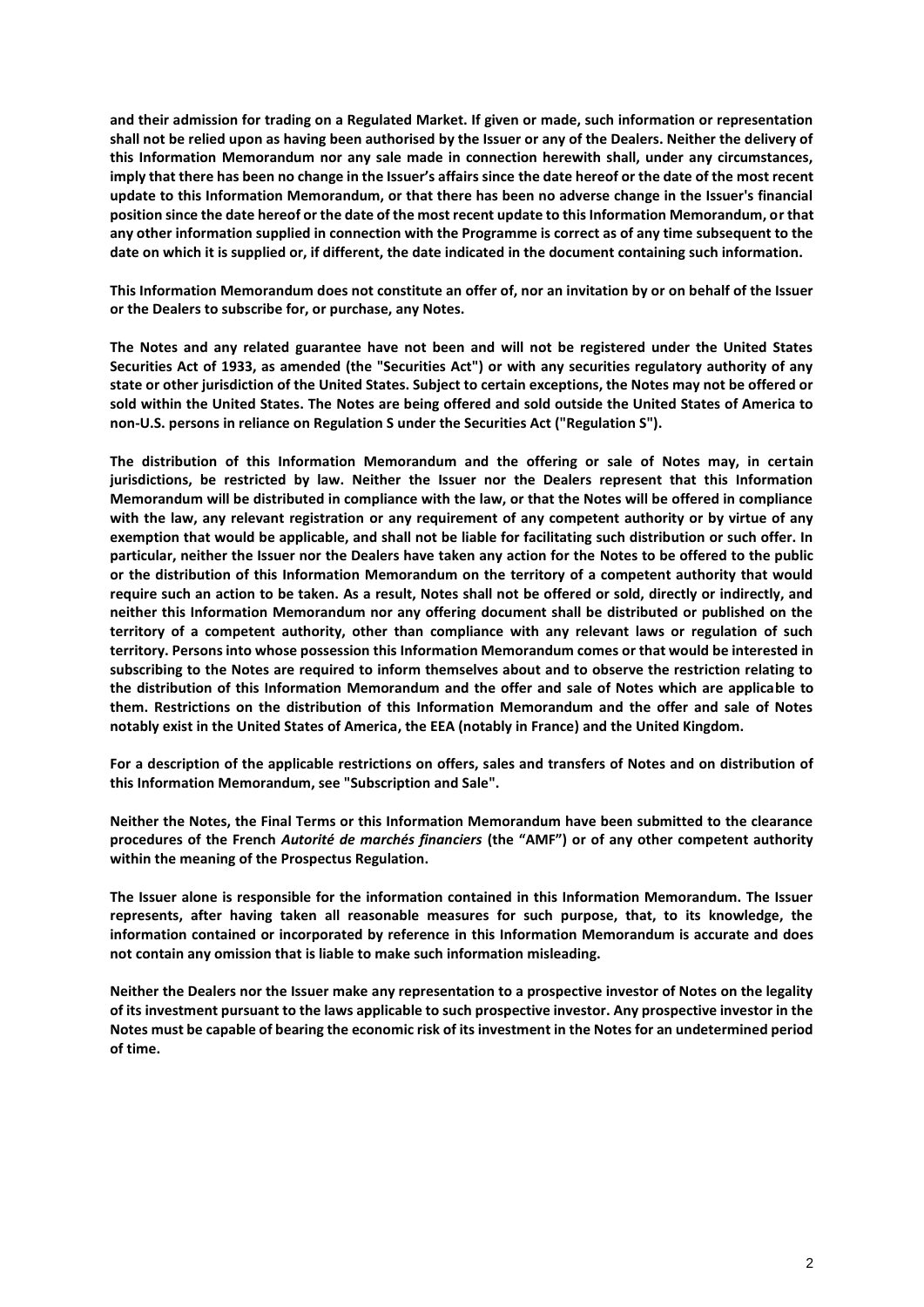#### **NOTICE**

#### *The Notes may not be a suitable investment for all investors*

**Each prospective investor must determine, based on its personal assessment and with the help of any adviser it may find to be appropriate depending on the circumstances, the suitability of an investment in the Notes in light of its own circumstances. In particular, each prospective investor should:**

- **(i) have sufficient knowledge and experience to make a meaningful evaluation of the Notes, the merits and risks of investing in the relevant Notes and the information contained in this Information Memorandum, in any update to this Information Memorandum or in the relevant Final Terms;**
- **(ii) have access to and know how to use appropriate analytical tools to evaluate, in the context of its own financial position and of its sensitivity to the risk, an investment in the relevant Notes and the impact the relevant Notes may have on its overall investment portfolio;**
- **(iii) have sufficient financial resources and liquidity to bear all the risks of an investment in the Notes, including where the currency for principal or interest payments is different from the prospective investor's currency;**
- **(iv) understand thoroughly the terms of the relevant Notes and be familiar with the operation of any relevant indices and financial markets; and**
- **(v) be able to assess (either alone or with the help of a financial adviser) possible scenarios for the economy, interest rates or any other factor that may affect its investment and its ability to face the risks incurred.**

**A prospective investor should not invest in Notes unless it has the expertise (either alone or with the help of its advisers) to assess how the Notes will perform under changing conditions, the resulting effects on the value of such Notes and the impact this investment will have on its overall investment portfolio.**

**Each prospective investor should consult its own legal, tax, accounting and/or financial advisers before investing in the Notes.**

#### *Legal restrictions may limit certain investments*

**Certain prospective investors are subject to laws and regulations relating to investments, or to examinations or regulation by certain regulatory or supervisory authorities. Such prospective investors must consult their legal advisers to determine if and the extent to which (1) the law authorises them to invest in the Notes, (2) the Notes may be used as a security for other types of borrowings, and (3) if other restrictions relating to the Notes are applicable. Financial institutions must consult their legal advisers or the relevant regulatory authorities to determine the treatment applicable to the Notes with respect to balanced equity ratios depending on risks and other similar rules.**

#### *The decision to invest in the Notes should depend on the investor's sole judgment*

**A prospective investor cannot rely on the Issuer, the Dealers or their respective affiliates (nor on their employees, directors, officers or external advisers) for determining the legality of its investment in the Notes, nor for appreciating the risk factors mentioned in this section. The Issuer, the Dealers and their respective affiliates (as well as their employees, directors, officers and external advisers) are not responsible for a prospective investor's compliance with the legislation and regulations applicable to it when investing in the Notes, whether such laws are those of the jurisdiction in which it is registered or, if different, those of the jurisdiction in which it operates its business, nor are they responsible for such prospective investor's compliance with the laws, regulations or recommendations to which the prospective investor must or should comply.**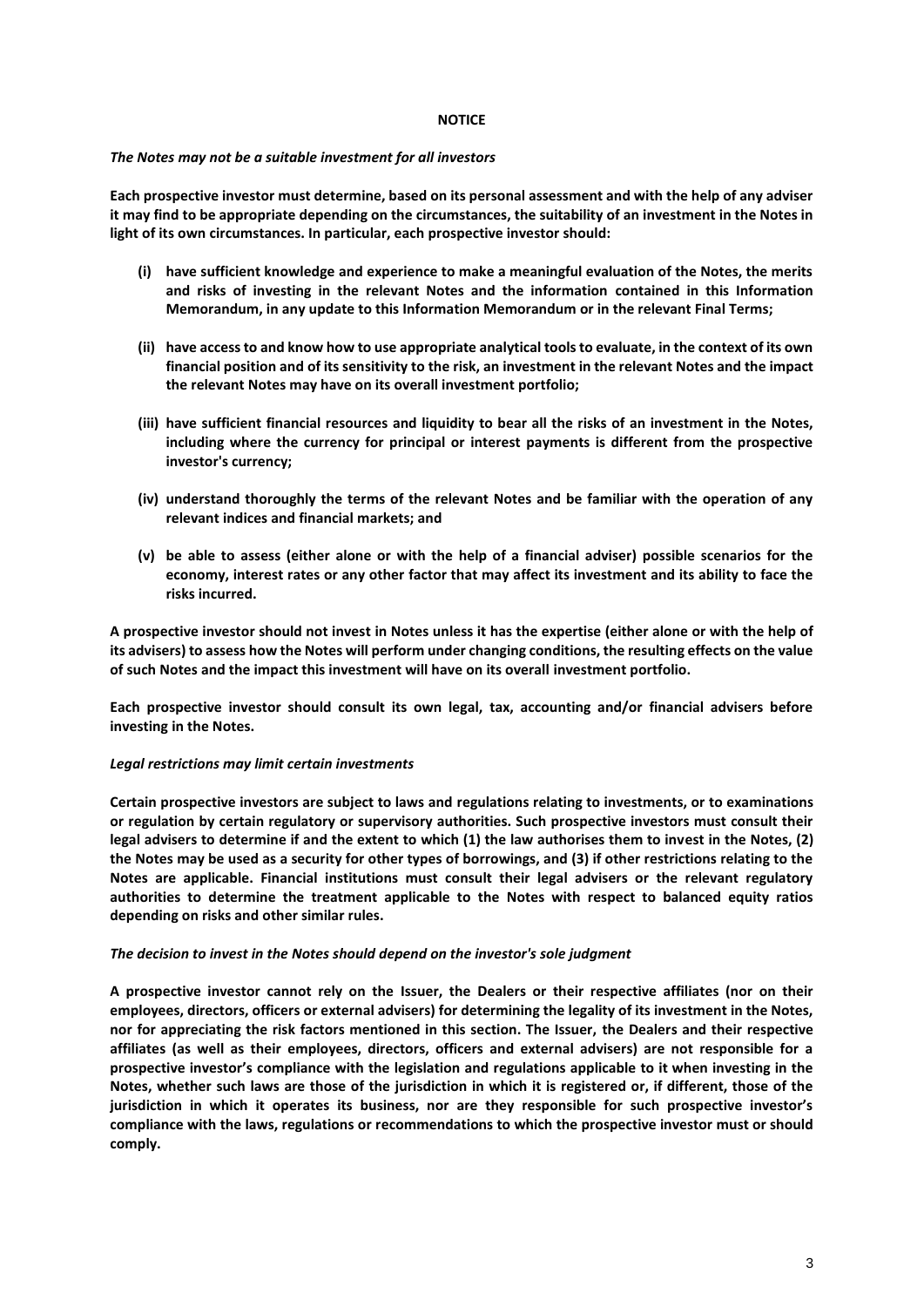**GOVERNANCE OF MIFID II PRODUCTS/TARGET MARKET – The Final Terms of each series of Notes will contain a section entitled "Governance of MiFID II Products" which will set out the assessment of the Notes' target market, by taking into consideration the five (5) categories referred to in item 18 of the Guidelines published by the European Securities and Markets Authority, and appropriate distribution channels. Any person offering, selling or subsequently recommending the Notes (a distributor) must take this assessment of the target market into account; however, any distributor subject to Directive 2014/65/EU (as amended, "MiFID II") is required to conduct their own assessment of the target market of the Notes (by adopting or expanding the assessment made of the target market) and determine the appropriate distribution channels.** 

**For each issue it will be determined if, in the interests of the rules of governance of products under Delegated Directive (EU) 2017/593 (the "Rules of Governance for MiFID Products"), any Dealer subscribing for the Notes must be considered as a manufacturer of the said Notes, failing which neither the Arranger, the Dealers nor any of their respective affiliates will be manufacturers within the meaning of the Rules of Governance for MiFID Products.**

**UK MiFIR PRODUCT GOVERNANCE / TARGET MARKET – The Final Terms in respect of any Notes may include a legend entitled "UK MiFIR product governance" which will outline the target market assessment in respect of the Notes, taking into account the five (5) categories referred to in item 18 of the Guidelines published by ESMA on 5 February 2018 (in accordance with the FCA's policy statement entitled "Brexit our approach to EU non-legislative materials") and which channels for distribution of the Notes are appropriate. Any person subsequently offering, selling or recommending the Notes (a "distributor") should take into consideration the target market assessment; however, a distributor subject to the FCA Handbook Product Intervention and Product Governance Sourcebook (the "UK MiFIR Product Governance Rules") is responsible for undertaking its own target market assessment in respect of the Notes (by either adopting or refining the target market assessment) and determining appropriate distribution channels.** 

**A determination will be made in relation to each issue about whether, for the purpose of the UK MiFIR Product Governance Rules, any Dealer subscribing for any Notes is a manufacturer in respect of such Notes, but otherwise neither the Arranger nor the Dealers nor any of their respective affiliates will be a manufacturer for the purpose of the UK MiFIR Product Governance Rules.**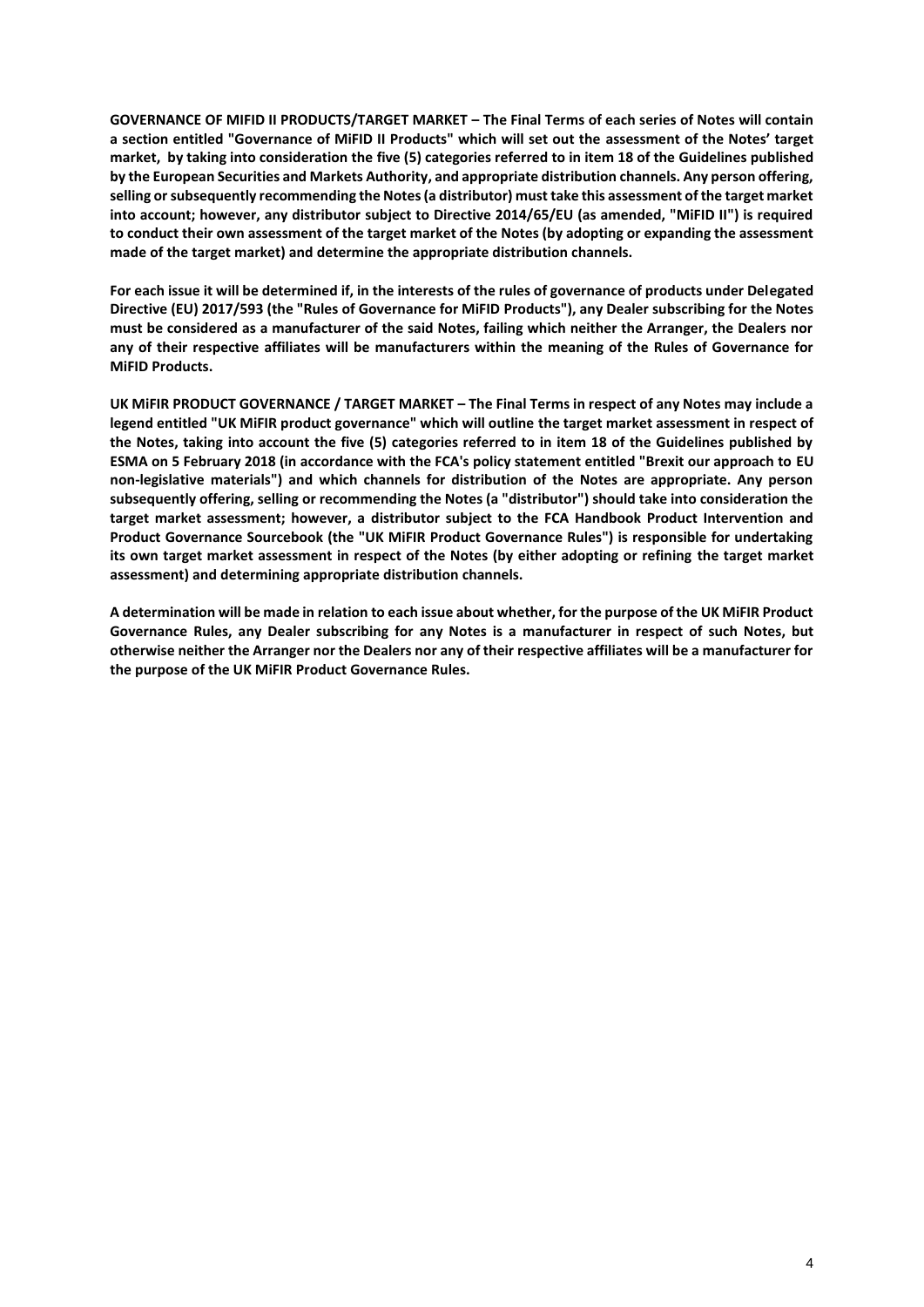# **TABLE OF CONTENTS**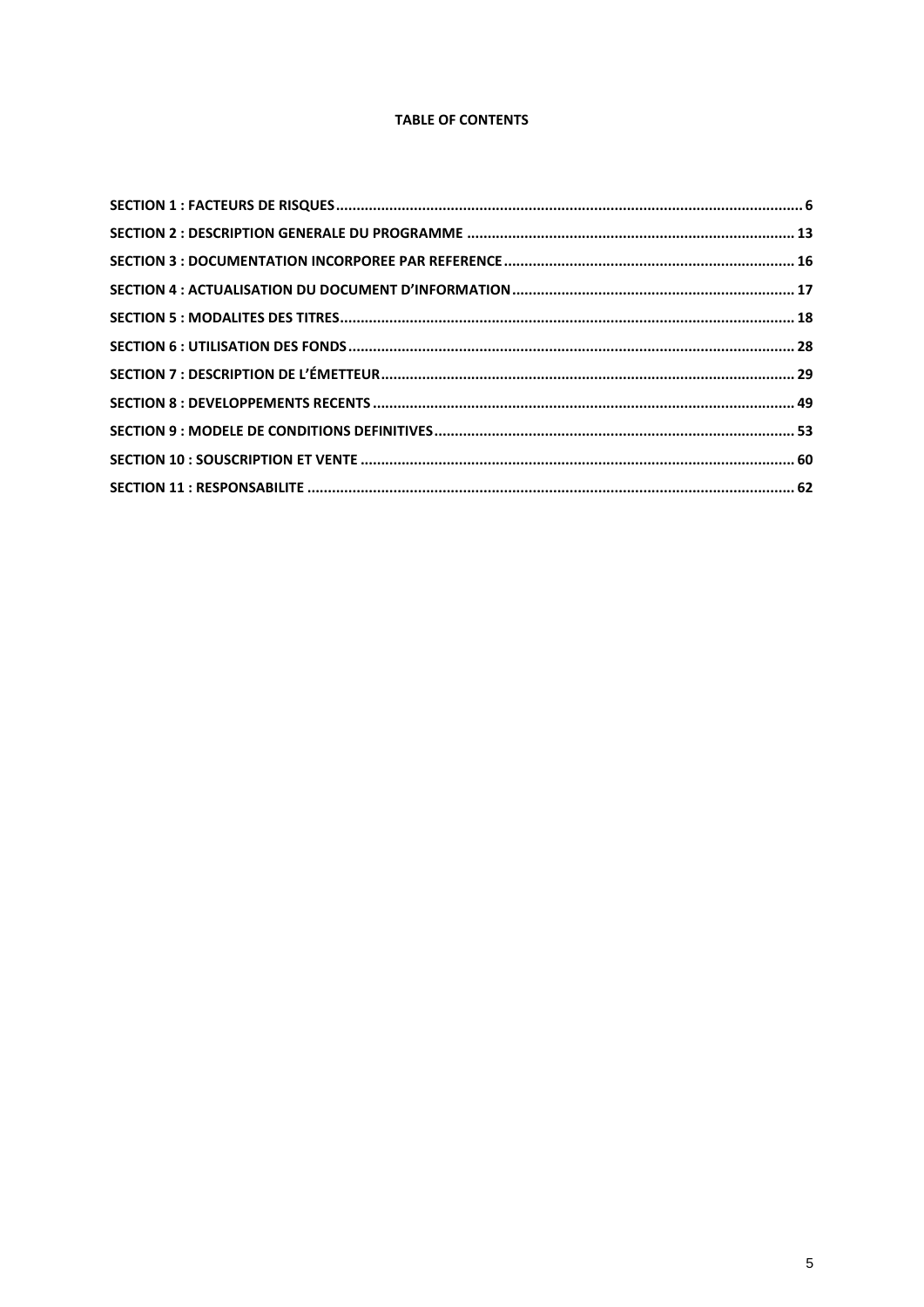#### **SECTION 1: RISK FACTORS**

<span id="page-5-0"></span>*The Issuer believes that the following factors are relevant for Noteholders to decide whether to invest in the Notes and/or may affect the Issuer's ability to fulfil its obligations towards investors under the Notes. These risks are contingencies which may or may not occur and the Issuer is not in a position to express a view on the likelihood of any such contingency occurring.*

*The Issuer believes that the risk factors described below represent, as at the date of this Information Memorandum, the principal risks inherent in investing in Notes issued under the Programme. The list of risk factors set out below is not intended to be exhaustive and investors may be affected by other factors. Other risks and uncertainties which, on the date of this Information Memorandum, are not known to the Issuer, or are considered non-relevant, may have a significant impact on the investment in the Notes. Prospective investors should also read the detailed information set out elsewhere in this Information Memorandum and have their own opinion prior to making any investment decision. Investors should in particular conduct their own assessment of the risks relating to the Notes before making such an investment.*

*The Issuer considers that the Notes shall only be purchased by investors which are (or are advised by) financial institutions or other professional investors who are in a position to assess the specific risks involved by an investment in the Notes.*

*Any reference thereunder to a Condition refers to a numbered condition in the "Terms and Conditions of the Notes" section.*

#### **2.1 Risk factors relating to the Issuer and its activities**

*It should be recalled at the outset that the Issuer, being a non-profit association governed by the non-profit associations Act of 1 July 1901, exhibits numerous specific features that distinguish it from all other associations governed by that Act of 1 July 1901.*

*This is because the Issuer was instituted at the initiative of the social partners and its affairs are consistently managed on a joint basis. Its activities of managing the unemployment insurance scheme in France (which is compulsory in the sense that all employers in the private sector are required to include their employees in the scheme pursuant to Article L. 5422-13 of the French* Code du Travail*) make it the cornerstone of the French unemployment insurance system, conferring upon it a role in society which has no equivalent elsewhere in France.*

*Its method of governance and its usefulness to society intrinsically link the Issuer to the social partners and the government authorities which organise the unemployment insurance scheme in the public interest. At the date of this Information Memorandum, the predominance of the Issuer as an institution in the public employment service has not been called in question by the national actors in employment policy.*

#### *Impact of the macroeconomic environment on the Issuer*

The Issuer, as manager of the unemployment insurance scheme, is particularly sensitive to national and international macroeconomic trends. The main factors influencing the Issuer's financial position are the growth rate in the French Gross Domestic Product with its knock-on effects on employment among subscribers to the scheme, the employment policies of the government and of businesses, and the effect of decisions by the social partners on the rules for compensating those seeking work and on contribution rates.

In view of the macroeconomic environment at the date of this Information Memorandum, the Issuer's activity shows a worsening of its financial position; the fund raising needs being inherent to a negative trend of the context and of the current macroeconomic fundamentals.

The scissor effect caused by the increase in number of job seekers (a fall in the number of contributors and an increase in the cost of benefit payments) will negatively impact the Issuer's results; any improvement in the economic situation will result in the opposite scissor effect, contributing to the improvement in the Issuer's financial situation.

#### *Covid-19 epidemic*

The Covid-19 epidemic had serious consequences on the national and international macroeconomic environment, which deteriorated the Issuer's financial situation in respect of its activity of managing the unemployment insurance system to a degree that are and will continue to be assessed in light of developments in the public health crisis. The impact will be experienced both with respect to the Issuer's revenues (through decreased dynamism in its revenues, or even a decrease in revenues due to a downturn in employment) and expenditures (through a lesser decrease in expenditures or through an increase in such expenditures due to the risk of a slowdown in the return to employment arising from stay-at-home orders).

In addition, the public health and economic emergency measures taken on an emergency basis by the public authorities pursuant to French law no. 2020-290 of 3 March 2020 to face the Covid-19 epidemic have, by their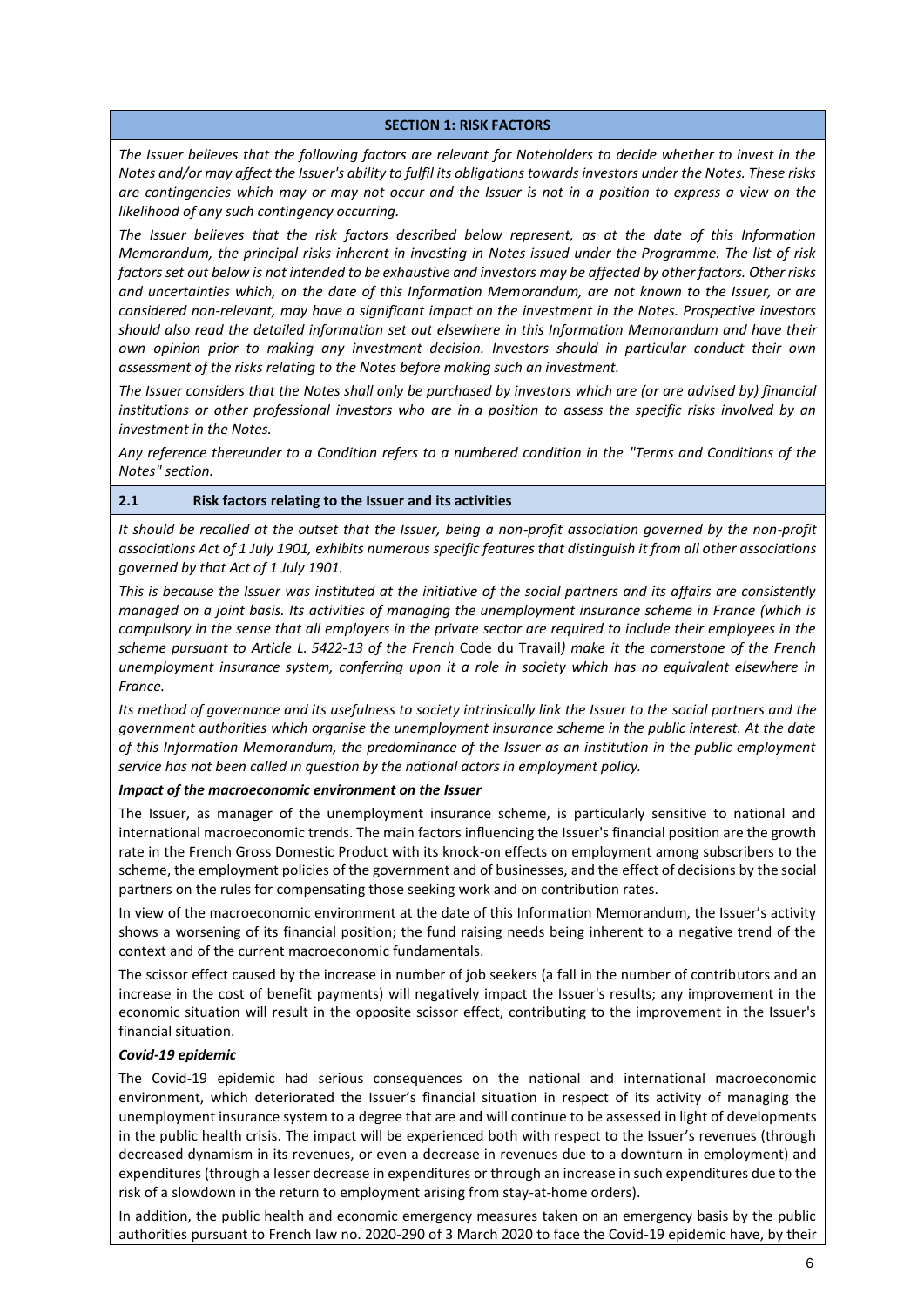nature, a financial impact on Unedic. The exceptional measures include: (i) measures relating to wage-subsidies (*activité partielle*) and back-to-work allowance (*allocation d'aide au retour à l'emploi* or "ARE"), and (ii) operating measures relating to collecting contributions and organising the benefit payment service. This arrangement is intended to allow the unemployment insurance system to continue to play its role as a social and economic stabiliser for households and companies during this period. This crisis, unprecedented in its scope, had significant financial consequences on the system: the unemployment insurance system's balance reached -17.4 billion euros at the end of 2020. Although at a slower pace, this deterioration in the financial situation of the unemployment insurance system continued in 2021.

However, with the gradual lifting of restrictions and the rebound in activity and employment seen in 2021, the situation has improved since the second quarter of 2021 and should continue to improve during 2022.

After various postponements due to the Covid-19 epidemic, the modalities relating to the calculation of the daily reference salary, the duration of compensation and the determination of compensation deferrals under the unemployment insurance scheme provided for by decree No. 2019-797 of 26 July 2019, as amended, finally came into force on 1 October 2021 by decree No. 2021-1251 of 29 September 2021 published in the JORF on 30 September 2021.

Thus, after -17.4 billion in 2020 and -9.3 billion in 2021, Unédic's financial balance would return to surplus in 2022, reaching +2.2 billion, due to the combined effects of the end of the emergency measures, the favourable economic situation and the unemployment insurance rules in force. This improvement in the balance between 2021 and 2022 would come from an improvement in revenues (nearly 30%) and a decrease in expenditures (70%). In 2023 and 2024, the financial balance would continue to improve, reaching +€4.1 billion at the end of 2023 and +€5.4 billion at the end of 2024 (including €2 billion per year related to changes in compensation rules). The scheme's debt would reach €63.9 billion at the end of 2021, €61.7 billion at the end of 2022 and then continue to fall to €57.6 billion at the end of 2023 and €52.2 billion at the end of 2024.

Details about the principal measures and estimates are set out in the "Recent Developments" section below, it being specified that, the Issuer will continue to carry out its forecasting work as part of its role of the manager of the Unemployment Insurance system.

## *Authorisation of the unemployment insurance agreement may be withdrawn for failure to maintain the financial equilibrium of the unemployment insurance scheme or to protect the rights of job seekers*

Articles L. 5422-13 *et seq.* of the French *Code du Travail* lay down the principle of the existence of a compulsory unemployment insurance scheme. The measures implementing these rules which were set by the legislator are enacted by way of agreements concluded by the social partners and, for those measures to be binding and applicable, they must be approved by the Prime Minister<sup>8</sup>. This authorisation represents the agreement given by the Prime Minister for the application of the unemployment insurance agreement to all employers and employees in the private sector.

Authorisation may be withdrawn where the stipulations of the agreement or the conditions for its application cease to be in conformity with legal provisions<sup>9</sup>. The legal provisions in question include in particular those providing for the contribution and benefit rates to be calculated so as to guarantee the financial equilibrium of the unemployment insurance scheme<sup>10</sup>.

Accordingly, adjustments in the financial situation of the unemployment insurance scheme must be covered by an agreement of all the social partners managing the Issuer, and this agreement is subject to the authorisation of the State. In the event that economic conditions make it impossible to continue ensuring the financial equilibrium of the scheme, the social partners must take all necessary measures to restore that financial equilibrium, particularly by revising the parameters for unemployment compensation (contribution rates, benefit entitlement rules). These decisions are designed to ensure the financial equilibrium of the unemployment insurance scheme during medium-term cycles "accommodating" the economic situation, allowing for the lag between economic developments and their impact on employment.

The Conseil d'Etat took the view that when the Minister with responsibility for Employment regards the financial equilibrium of the unemployment insurance scheme or the protection of the rights of job seekers as not guaranteed by the agreement of the social partners, the State may, by virtue of its powers of appraisal, object in the general interest to the authorisation sought for the unemployment insurance agreement<sup>11</sup>.

In the absence of that authorisation, or in the event of its withdrawal, the French *Code du Travail* provides for the State, under a management agreement, to confer upon any Private bodies that it chooses the management

<sup>1</sup>Art. L. 5422-21 *Code du Travail*.

<sup>9</sup> Art. R. 5422-16, paragraph 2, *Code du Travail*.

<sup>3</sup>Art. L. 5422-12 *Code du Travail*.

<sup>4</sup>Conseil d'Etat, 11 July 2001, req. [application] No. 224586 *et seq*.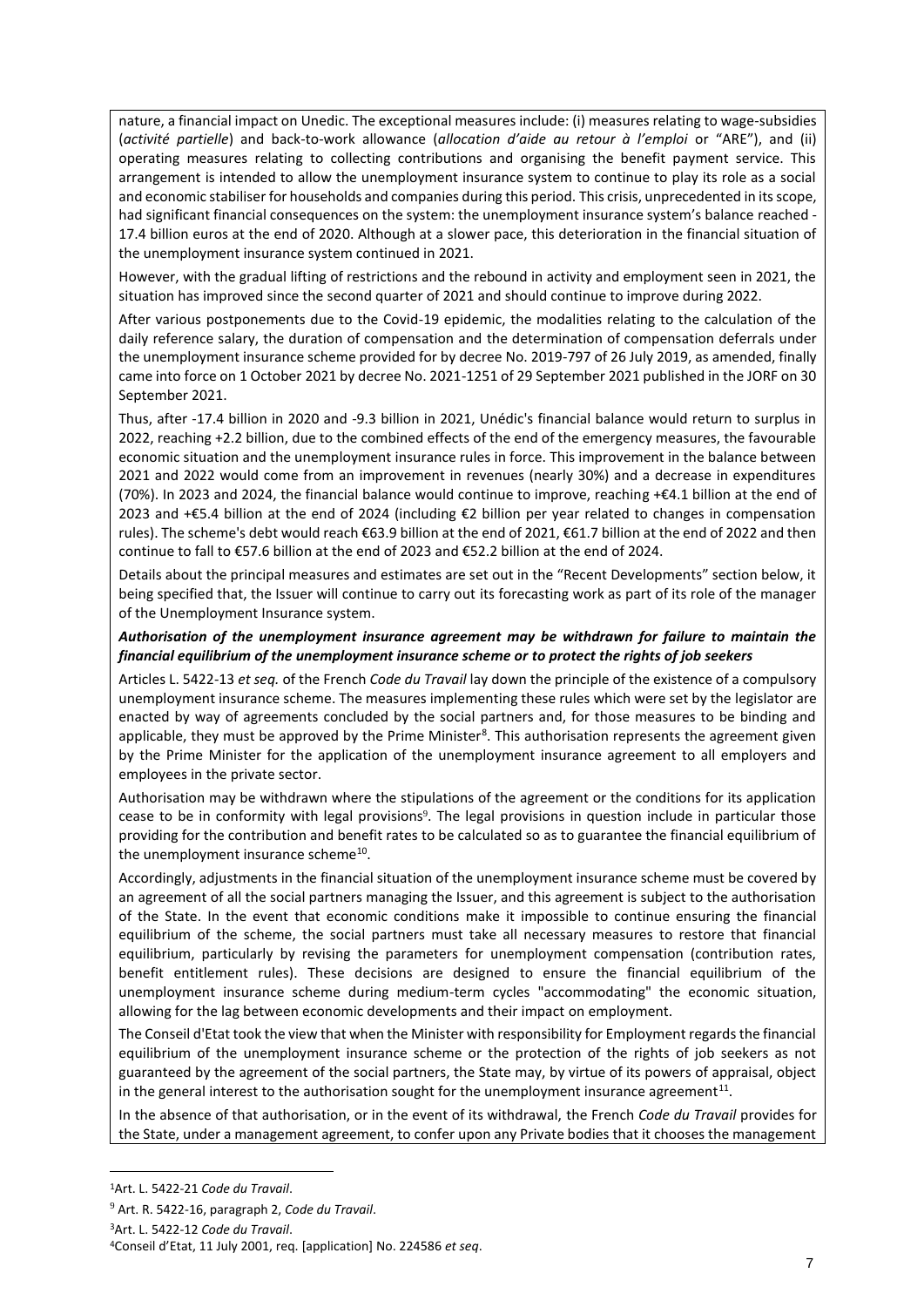of the unemployment insurance scheme, including the payment of unemployment benefit and the collection of contributions. However, in the absence of such a management agreement, the management of the unemployment insurance scheme is entrusted to a national public corporation of administrative character [quasi-government]<sup>12</sup>.

While a risk therefore exists that the Issuer may have its authorisation withdrawn, so that it no longer has charge of managing the unemployment insurance scheme, undermining the financial equilibrium of the Issuer and, more generally, the French unemployment benefit system, mechanisms exist to forestall such a risk. This is because the Issuer is subject to inspection by the Inspection Générale des Finances [General Finance Inspectorate] and by the Treasury auditors<sup>13</sup>, and is also subject to the supervision of a member of the "*corps du contrôle général économique et financier*" [general economic and financial inspectorate] who attends the meetings of the Issuer's Executive Committee and Board of Directors. Government is thus involved in the management decisions made by the Issuer and may object to them and withdraw its authorisation if it takes the view that the Issuer's management fails to fulfil the statutory obligation to ensure the scheme's financial equilibrium.

It results from these provisions that the continuity of the unemployment insurance scheme in any event, including notably when the measures provided under the agreement that are necessary to guarantee its equilibrium or return to its equilibrium cannot be taken.

*Adoption of the unemployment insurance regulation by decree dated 26 July 2019 (as amended)*An unemployment benefit agreement was agreed on 14 April 2017 by the social partners. This agreement was approved by Order issued by the Minister of Employment, Vocational Training and Social Dialogue dated 4 May 2017, notably pursuant to the provisions of Article L.5422-20 to Article L.5422-23 of the Labour Code. The agreement and its annexes establish the implementation measures of the unemployment benefit scheme with effect from 1 October 2017 for a duration of 3 years, namely until 30 September 2020.

The main changes made to the unemployment benefit scheme by the agreement of 14 April 2017 notably concerned (*i*) calculation of unemployment benefit, which was based only on the number of days worked, (*ii*) the modification of the maximum benefit duration for unemployed people aged over 50 (progressive scale from 24 months to 36 months maximum for unemployed people aged over 55), (*iii*) specific benefit deferral in the event of supra-legal indemnities being paid (which was reduced from 180 to 150 days), (i*v*) creation of an extraordinary contribution at the rate of 0.05% and exclusively payable by the employer, and (*v*) elimination of the variations in employers' contributions to the unemployment insurance system for fixed-term contracts.

The social partners not having reached an agreement on a draft reform of the unemployment insurance scheme, it fell to the government to determine the measures for implementing the unemployment insurance system by decree n°2019-797 dated 26 July 2019. Most of the provisions of the decree of 26 July 2019 came into force starting as of 1 November 2019 and will apply until 1 November 2022.

After various postponements and adjustments due to the Covid-19 epidemic and the decision of the *Conseil d'Etat* of 25 November 2020, the modalities relating to the calculation of the daily reference salary (*salaire journalier de reference*), to the duration of compensation and deferred compensation under the unemployment insurance scheme provided for by decree No. 2019-797 of 26 July 2019, as amended, finally came into force starting 1 October 2021 by decree n°2021-1251 of 29 September 2021 published in the JORF on 30 September 2021.

Similarly, the effective date of the provisions relating to the degressivity of the allowance and the increase of the minimum employment period necessary to benefit from back-to-work allowance (*aide au retour à l'emploi, or "ARE"*) (to 6 months out of 24 months) provided for by decree No. 2019-797 of 26 July 2019, had been adjusted and postponed to take into account the impact on employment of the crisis due to the Covid-19 epidemic and was to be determined on the basis of economic criteria for a "return to better fortunes", set by decree no. 2021-346 of 30 March 2021, in order to take into account the evolution of the economic and social situation.

The order ("*Arrêté*") of the Minister responsible for employment dated 18 November 2021 noted the fulfilment, on 1 October 2021, of the two better fortunes criteria. The publication of this order therefore led to the reinstatement of the 6-month affiliation condition and the reinstatement of the 6-month period before application of the degressivity, as from 1 December 2021.

It should be noted that by order dated 22 October 2021, the interim relief judge (*juge des référés*) of the *Conseil d'Etat* rejected the requests of certain social partners to obtain the suspension of decree no. 2021-1251 of 29

<sup>5</sup>Art. L. 5427-7 *Code du Travail*.

<sup>6</sup>Art. L. 5427-6 *Code du Travail*.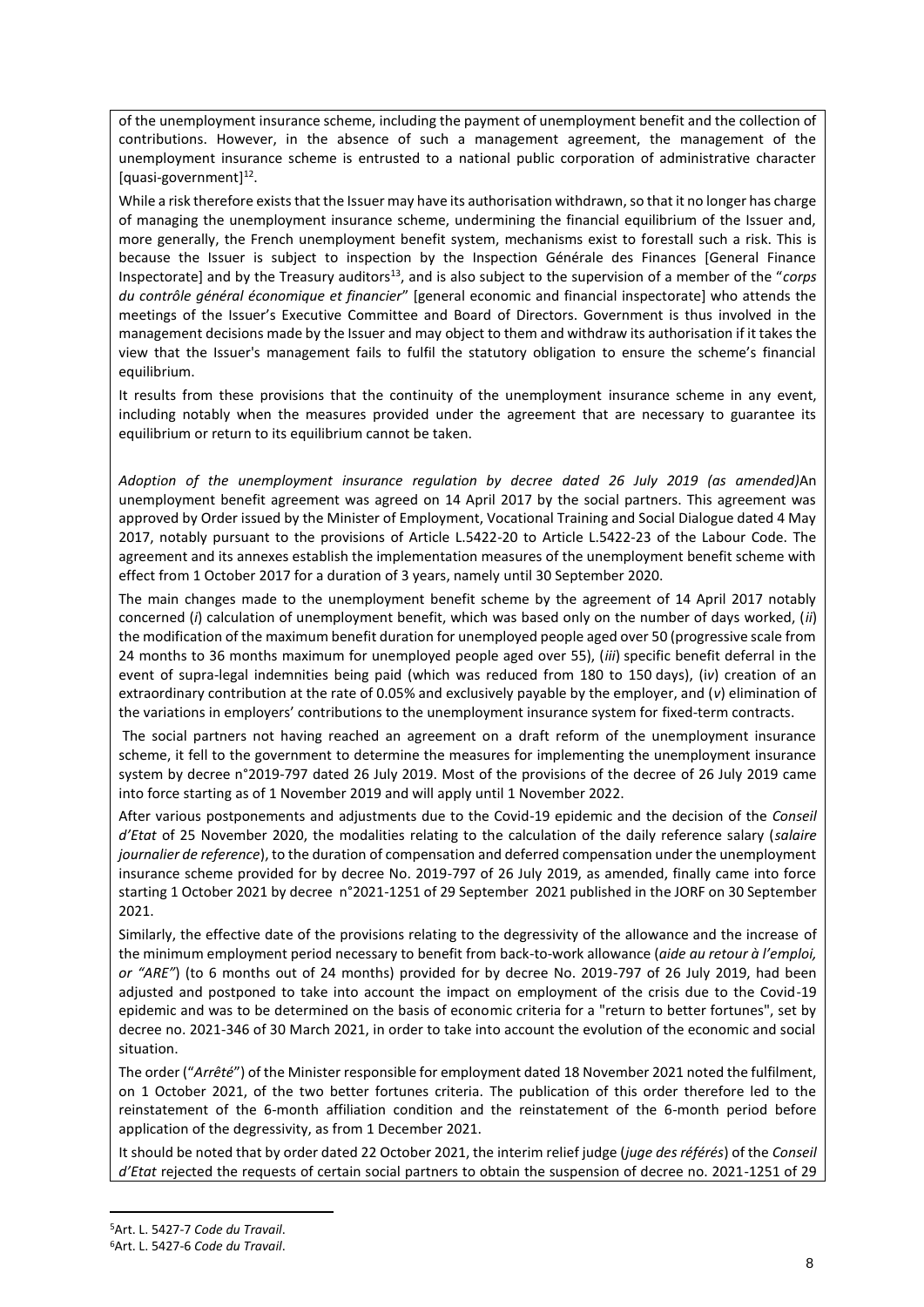September 2021, on the grounds that the various arguments presented by the latter were not such as to create a serious doubt as to the legality of the decree. Following this decision, certain social partners lodged an appeal on the merits against the unemployment insurance reform, which was rejected by the *Conseil d'Etat* in its decision dated 15 December 2021.

Any related decision or regulatory change will lead to an update of this Information Memorandum.

# *A large proportion of the Issuer's activities is carried out by* **Pôle emploi** *and by the Urssaf Caisse nationale (former* **Agence centrale des organismes de sécurité sociale** *(Acoss)) on behalf of the Issuer*

Under the terms of the agreement between the Issuer and Pôle emploi dated 19 December 2008, of the quadripartite agreement executed between the Issuer, Pôle emploi, the AGS (Association for the management of the unemployment insurance scheme of the employees creditors "*Association pour la gestion du regime d'assurance des créanciers des salaries*") and Urssaf Caisse nationale on 17 December 2010 and of the tripartite agreement executed between the Issuer, Pôle emploi and Caisse centrale de mutualité sociale Agricole (CCMSA), Pôle emploi, Urssaf Caisse nationale and CCMSA perform a number of missions on the Issuer's behalf, which actually constitute the Issuer's operational activities. It should be pointed out that Pôle emploi is a public body created on 19 December 2008.

Pôle emploi and Urssaf Caisse nationale (for the majority of employees via the urssaf network) collect the contributions payable under the unemployment insurance scheme and the contributions payable under the scheme for guaranteeing amounts payable to employees, as well as paying unemployment benefit to jobseekers. CCMSA collects the contributions payable under the unemployment insurance scheme and the contributions payable under the scheme for guaranteeing amounts payable to employees by the employers of the agricultural sector.

Accordingly, investors' attention is drawn to the fact that these Issuer's operational activities are performed by third parties which the Issuer's main role consists of prescribing. The Issuer has nevertheless created structures to control such operational risks, enabling it within the framework of negotiated agreements, to carry out the necessary controls to check compliance with the rules it prescribes, with respect to unemployment benefit payments and to the rates and bases of unemployment insurance contributions.

#### *Accounting principles, rules and methods of the Issuer*

The annual financial statements of the Issuer (consisting of the balance sheet, income statements and notes) are prepared in accordance with the chart of accounts for the unemployment insurance scheme approved by the Conseil National de la Comptabilité on 9 January 1995 (declaration of conformity no. 79). They take into account the specific aspects of the declarative nature of unemployment insurance. Unemployment insurance is a specific pay-as-you-go scheme.

The Issuer "consolidates" all of the accounts of the unemployment insurance institutions. In a strictly legal sense, "consolidates" equates to a "combination" of accounts in accordance with regulation no. 99-02 of the Conseil National de la Comptabilité. The accounting principles, rules and methods of the Issuer are set out in more detail in its financial report (see section entitled "Documents incorporated by reference").

The financial assessment of the Issuer by investors must take this specific form of accounting into consideration.

#### *Liquidity risk*

The liquidity risk vis-à-vis the Issuer would arise should the latter not have adequate funds to honour its commitments. Subject to the other information set out in this Information Memorandum, and in particular information regarding the consequences arising from the Covid-19 epidemic, liquidity risk is permanently hedged by proactive management of liquidities and access to diversified sources of financing, both in the long term (EMTN programme totalling 60 billion euros) and in the short term (medium-term note programme totalling 10 billion euros and short-term note programme totalling 18 billion euros).

#### *Exchange rate risks*

The Issuer maintains a sound policy with respect to the management of exchange rate risk. The Issuer has concluded or will conclude euro currency swap agreements in the case of an issue of Notes in foreign currencies. See the paragraph entitled "Exchange rate and exchange control risks" in the section below entitled "Risk factors relating to the Notes and to the market".

#### **2.2 Risk factors relating to the Notes and to the market**

*The following paragraphs describe the principal risks factors that the Issuer believes are material with respect to the Notes in order to assess the risks associated with these Notes. Prospective investors should consult their own financial and legal advisers about risks associated with investments relating to a specific Issue of Notes and the suitability of such investment in light of their particular circumstances.* 

*The debt securities market can be volatile and negatively impacted by many events*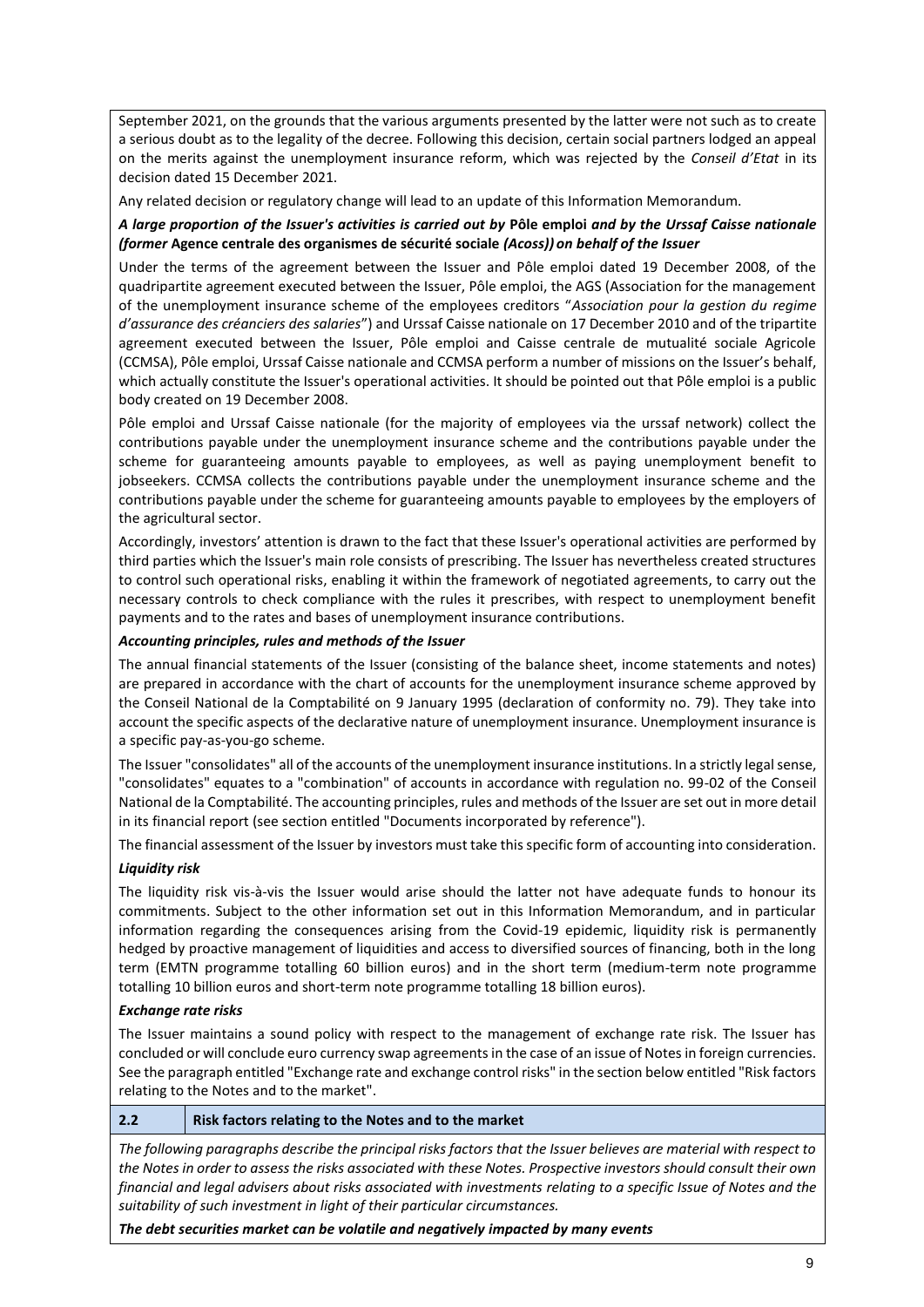The market for debt securities is influenced by economic and market conditions and, to varying degrees, by interest, exchange and inflation rates in other European and industrialized countries. There can be no guarantee that events in France, Europe or elsewhere will not create market volatility or that such volatility will not negatively impact the market value of the Notes or that economic and market conditions will not have some other negative effect.

## *An active market for the Notes may not develop or continue*

There can be no guarantee that an active market for the Notes will develop or, if one does, that it will continue. If an active market for the Notes does not develop or does not continue, the market price and liquidity of the Notes may be negatively affected. As a result, investors might not be able to easily sell their Notes or to sell them at a price that would offer a yield on similar products for which an active market would have developed.

The Issuer has the right to purchase Notes pursuant to the terms defined in Condition 5.10.1(e). Such purchase transactions may affect the course of the price of the Notes, either positively or negatively. The introduction of additional or competing products on the markets could negatively affect the value of the Notes.

#### *The Notes may be redeemed prior to maturity*

If at the time of repayment of principal or interest, the Issuer is obligated to pay additional amounts pursuant to Condition 5.10.3(b), it may then, pursuant to Article 5.10.1(d), redeem all the Notes at the Early Redemption Amount together with, unless otherwise specified in the relevant Final Terms, any interest accrued to the date established for redemption. The terms and conditions of redemption for tax reasons are specified in Article 5.10.1(d) (ii) and in Article 5.10.3 (b).

## *Any early redemption option for the benefit of the Issuer, provided in the Final Terms for a given Issue of Notes may result, for the Noteholders, in a yield that is considerably lower than anticipated.*

The Final Terms for a given Issue may provide an early redemption option for the benefit of the Issuer. As a result, the yield at the time of redemption may be lower than anticipated by Noteholders and the value of the amount of the Notes redeemed may be lower than the Noteholder's purchase price. As a result, part of the Noteholders' capital invested could be lost which means Noteholders might not receive the full amount of the capital invested if they had paid a purchase price greater than par. Furthermore, in case of early redemption, Noteholders who choose to reinvest the funds they receive might only be able to reinvest in financial instruments with yields below those of the redeemed Notes.

Early partial redemption by the Issuer or Noteholders may affect the liquidity of the Notes of a given issue for which the option has not been exercised.

#### *Risks related to fluctuation in interest rates and inflation*

It cannot be guaranteed that the market value of Fixed Rate Notes will not be adversely affected by future fluctuations on the interest rate market or by inflation.

#### *Exchange rate and exchange control risks*

The Issuer will pay principal and interest on the Notes in the currency specified in the relevant Final Terms (the "**Specified Currency**"). This presents certain risks relating to currency conversions if an investor's financial activities are denominated principally in a currency or currency unit (the "**Investor's Currency**") other than the Specified Currency. These risks notably consist in exchange rates significantly changing (including changes due to devaluation of the Specified Currency or revaluation of the Investor's Currency) and in authorities with jurisdiction over the Investor's Currency imposing or modifying exchange controls. An appreciation in the value of the Investor's Currency relative to the Specified Currency would decrease (1) the Investor's Currencyequivalent yield on the Notes in the Investor's Currency, (2) the Investor's Currency-equivalent value of the principal payable on the Notes and (3) the Investor's Currency-equivalent market value of the Notes.

The government and monetary authorities having jurisdiction on the Specified Currency or the Investor's Currency may impose (as some have done in the past) exchange control measures that could adversely affect exchange rates. As a result, investors may receive lower interest or principal amounts than anticipated, or even no interest or principal at all.

#### *Credit risk of the Issuer*

Potential investors are exposed to the credit risk of the issuer. Credit risk shall be taken to mean the risk of the Issuer being unable to meet its financial obligations under the Notes, giving rise to a partial or full loss by the investor. However, such risks should be viewed within the context of the status of the Issuer.

#### *Risk relating to credit ratings*

Independent credit rating agencies may assign credit ratings to the Notes issued under the Programme in addition to the credit ratings that may be assigned to the Issuer itself. Such ratings do not necessarily reflect the potential impact of the risk factors described in this section, and other risk factors that may affect the value of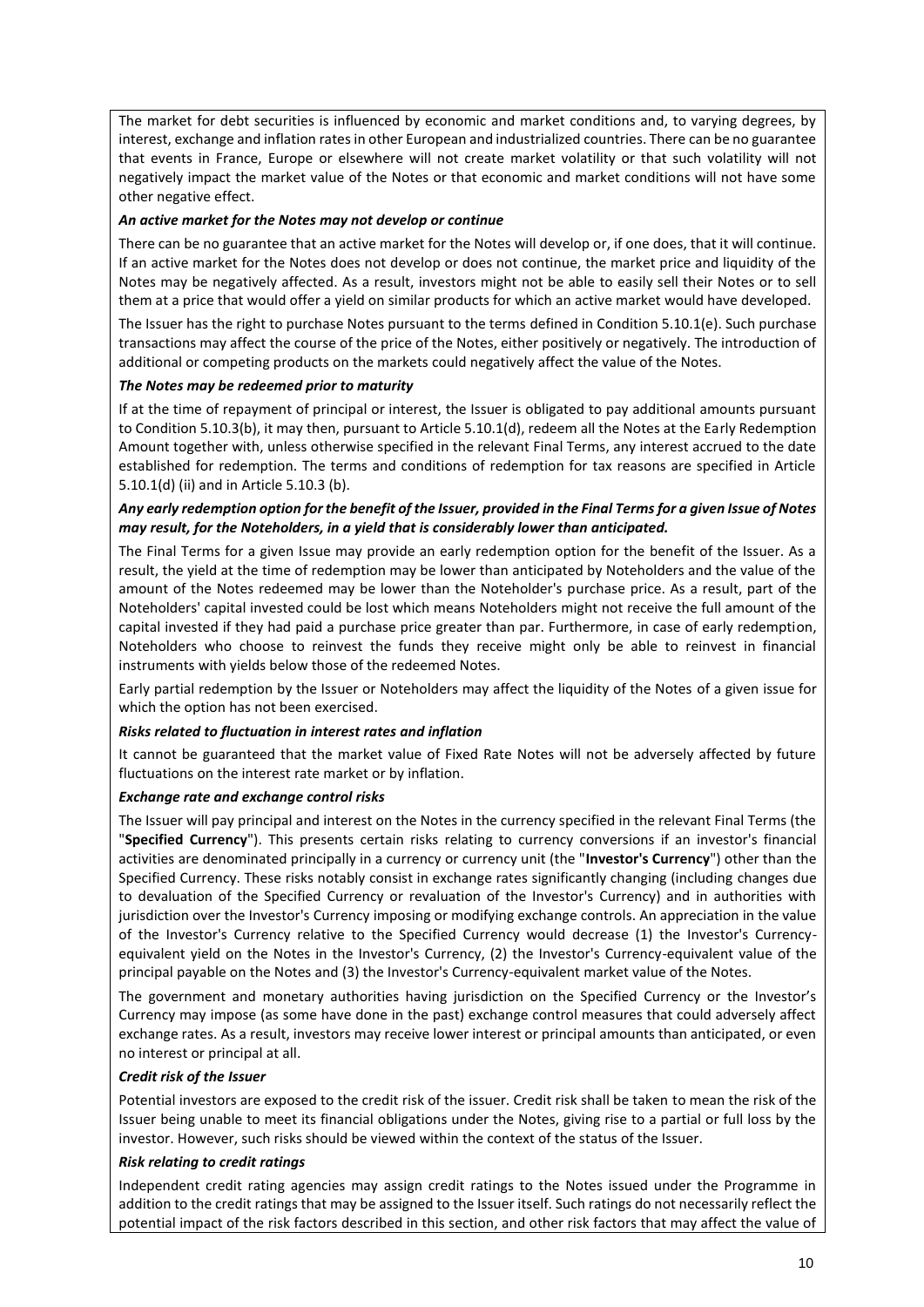the Notes issued under the Programme. A credit rating does not constitute a recommendation to buy, sell or hold Notes and may be revised, suspended, modified or withdrawn by the rating agency at any time.

#### *Tax on financial transactions*

On 14 February 2013, the European Commission proposed a draft directive (the "**Draft Directive**") implementing enhanced cooperation in relation to the tax on financial transactions which, if adopted, could impose a tax on the financial transactions related to the Notes (the "**FTT**").

If the Draft Directive is adopted as it currently stands and is transposed into the relevant national laws, holders of the Notes may be exposed to an increase in transaction costs in respect of financial transactions concerning the Notes and the liquidity of the Notes may be diminished. It was initially planned that the Draft Directive come into force in eleven (11) countries of the European Union (Austria, Belgium, Estonia, France, Germany, Greece, Italy, Portugal, Slovakia, Slovenia and Spain) (the "**Participating Member States**", and each of them a "**Participating Member State**"). In March 2016, Estonia officially gave notice that it would no longer be a Participating Member State.

Under the Draft Directive, the FTT would apply to all financial transactions where at least one party to the transaction or person acting on behalf of a party to the transaction is established or deemed to be established in a Participating Member State. However, the FTT should notably not apply to the primary market transactions referred to in Article 5(c) of Regulation (EC) 1287/2006 of the Commission of 10 August 2006, including activities relating to the subscription for and allocation of financial instruments in the context of their issuance. The FTT would be payable by each financial institution established or deemed to be established in a Participating Member State if it is a party to a transaction or is acting for the account of a party to the transaction or if the transaction was carried out for its own account. In addition, the FTT could affect the value of the Notes.

If the Draft Directive is adopted as it currently stands and is transposed into the relevant national laws, holders of the Notes may be exposed to an increase in transaction costs in respect of financial transactions concerning the Notes and the liquidity of the Notes may be diminished. person considering investing in the Notes is invited to consult its own tax advisor with respect to the FTT.

## *Tax matters*

Potential purchasers and sellers of the Notes should be aware that they may be required to pay taxes or other documentary charges or duties in accordance with the laws and practices of the country where the Notes are transferred or other jurisdictions. In some jurisdictions, no official statements of the tax authorities or court decisions may be available for financial instruments such as the Notes.

Potential investors are advised to not rely upon the tax overview contained in this Information Memorandum and/or in the Final Terms but to ask for their own tax adviser's advice on their individual taxation with respect to the acquisition, remuneration, sale and redemption of the Notes. Only these advisors are in a position to duly consider the specific situation of the potential investor.

#### *Change in legislation*

The Terms and Conditions of the Notes are governed by French law as at the date of this Information Memorandum. No representation is made as to the impact of a judicial or administrative court decision or a change in French laws or regulations (or the manner in which they are construed by competent authorities) as of any later date.

#### *Risks relating to green bonds*

The net proceeds of each issue of Notes will be allocated by the Issuer to the financing or refinancing, in whole or in part, of eligible social expenditures as specified in the relevant Final Terms in accordance with the social bond framework governing the issuance of Unédic's social bonds or green bonds (as modified from time to time) (the "**Social Bond Framework**") published in a dedicated section of the Issuer's website in accordance with the Social Bond Principles published by the International Capital Markets Association ("**ICMA**"). In addition to eligibility criteria, the above-mentioned Social Bond Framework describes the proceeds management arrangements, reporting and external review arrangements (notably the issuance of a Second Party Opinion and external verification) applicable to the Issuer's social bond issuances. More information, notably on the use of the net proceeds from the issuance, will be provided in the relevant Final Terms.

Potential investors must take into account the information set out in the relevant Final Terms as regards the use of the proceeds of each issuance of Notes and must determine themselves whether the information is relevant to an investment in the Notes and whether it is necessary to conduct any investigation they deem necessary. Neither the Issuer nor the Dealers warrant that the use of the proceeds to finance one or more eligible projects will respond, in whole or in part, to the expectations or current or future requirements of investors resulting from investment criteria or directives with which such investors are required to comply, whether under current or future applicable law or regulations, any other applicable rule or any portfolio management mandate. Neither the Issuer nor the Dealers warrant that the project(s) in question will have the expected social impact, whether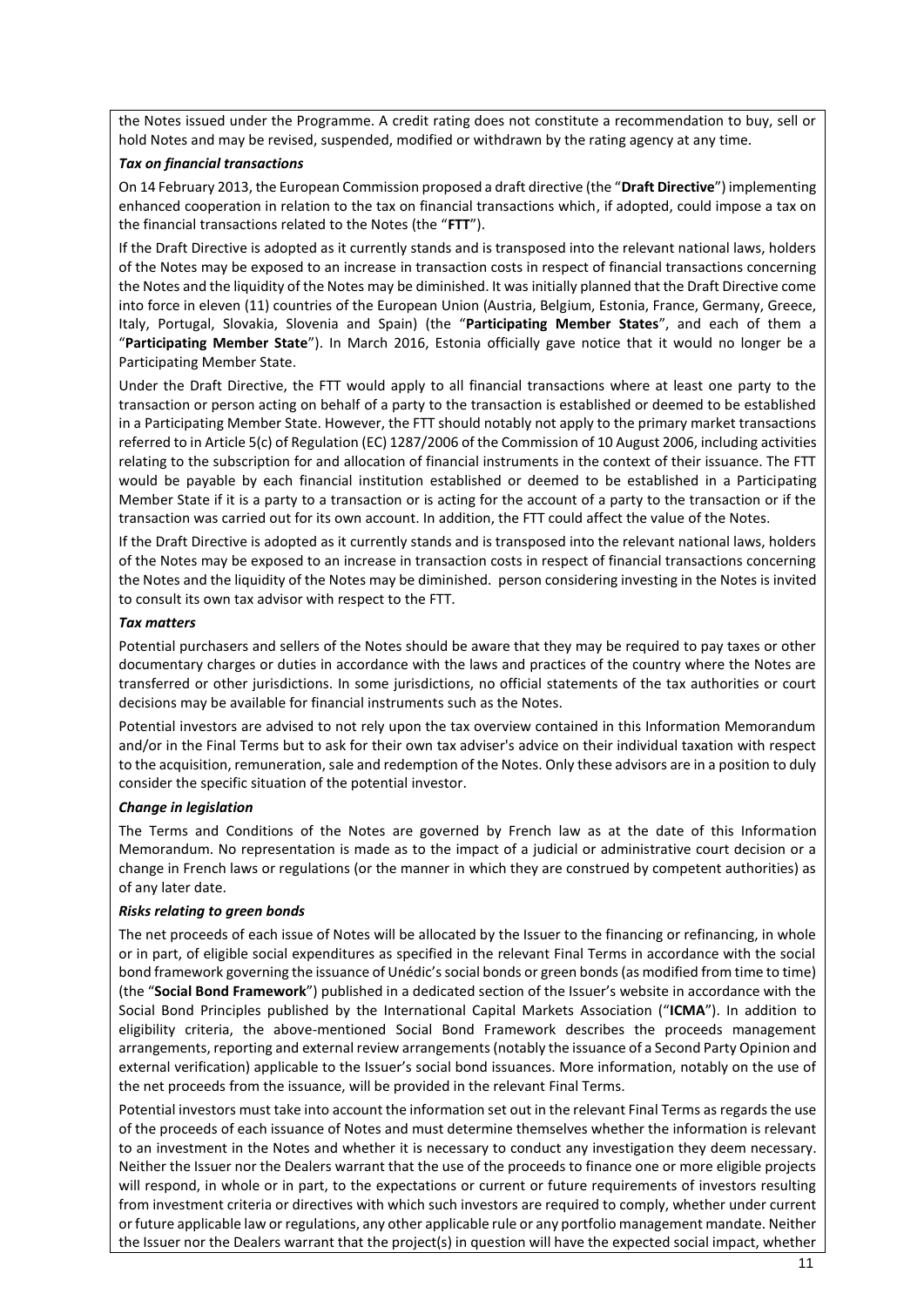directly or indirectly. In addition, it should be noted that there currently is no definition (legal, regulatory or otherwise) of, nor market consensus with respect to what constitutes a "social" project or any other project carrying an equivalent label. Finally, the requirements under such a label may change and, consequently, investors may not be guaranteed that a project or the use or the various uses made of such a project or that relate to such project will respond to their expectations regarding "social" objectives or any other objective bearing an equivalent label.

No undertaking or representation is given with respect to the relevance or the reliability, for any purpose whatsoever, of an expert opinion, a second party opinion or an extra-financial rating of the Notes (whether solicited by the Issuer or otherwise) which may be delivered in the framework of an issuance of the Notes to satisfy social or other objectives. As of the date hereof, the authors of such opinions, certificates and ratings are not subject to any regulatory regime or other type or regime or any particular supervision. Such opinions, certificates or ratings do not constitute, and must not be considered as being, a recommendation by the Issuer or any other person to subscribe for, purchase, sell or hold the Notes.

Although the Issuer intends to allocate the proceeds from each issuance of Notes to one or more determined projects as described in the relevant Final Terms, nothing guarantees that the relevant project or the use or uses of such proceeds or that relate to such proceeds may actually be carried out in such way and/or according to a defined timeline, and that, consequently, such proceeds will be totally or partially disbursed for such project. In addition, nothing guarantees that such project will be completed or realised within a given period or that it will be completed or realised in accordance with the results originally expected or anticipated by the Issuer. Such an event or default by the Issuer will not constitute an Early Redemption Event.

Such an event or failure to allocate the proceeds from an issuance of Notes to an above-mentioned project, the withdrawal of an opinion, certificate or rating, or the delivery of any opinion or certificate by which it is determined that the Issuer does not comply with the subject matter of such opinion or certificate could have a material adverse effect on the value and marketability of the Notes or lead to unfavourable consequences for certain portfolio managers which have received an order to invest in securities that have a specific purpose. For all practical purposes, however, it is specified that payments of principal and interest due under the Notes must not depend on the effectiveness of the relevant project.

No Dealer warrants that the Notes meet any social or sustainability criteria required by potential investors or contemplated by the Social Bond Principles or the guidelines that apply to social bonds published by the ICMA. The Dealers have neither the mission nor the responsibility of evaluating the eligibility criteria, verifying that the Notes comply with the ICMA's eligibility criteria, principles or guidelines or monitoring the use made of the proceeds of the issuance. In this regard, investors are invited to consult the Issuer's website or to consult their own advisor.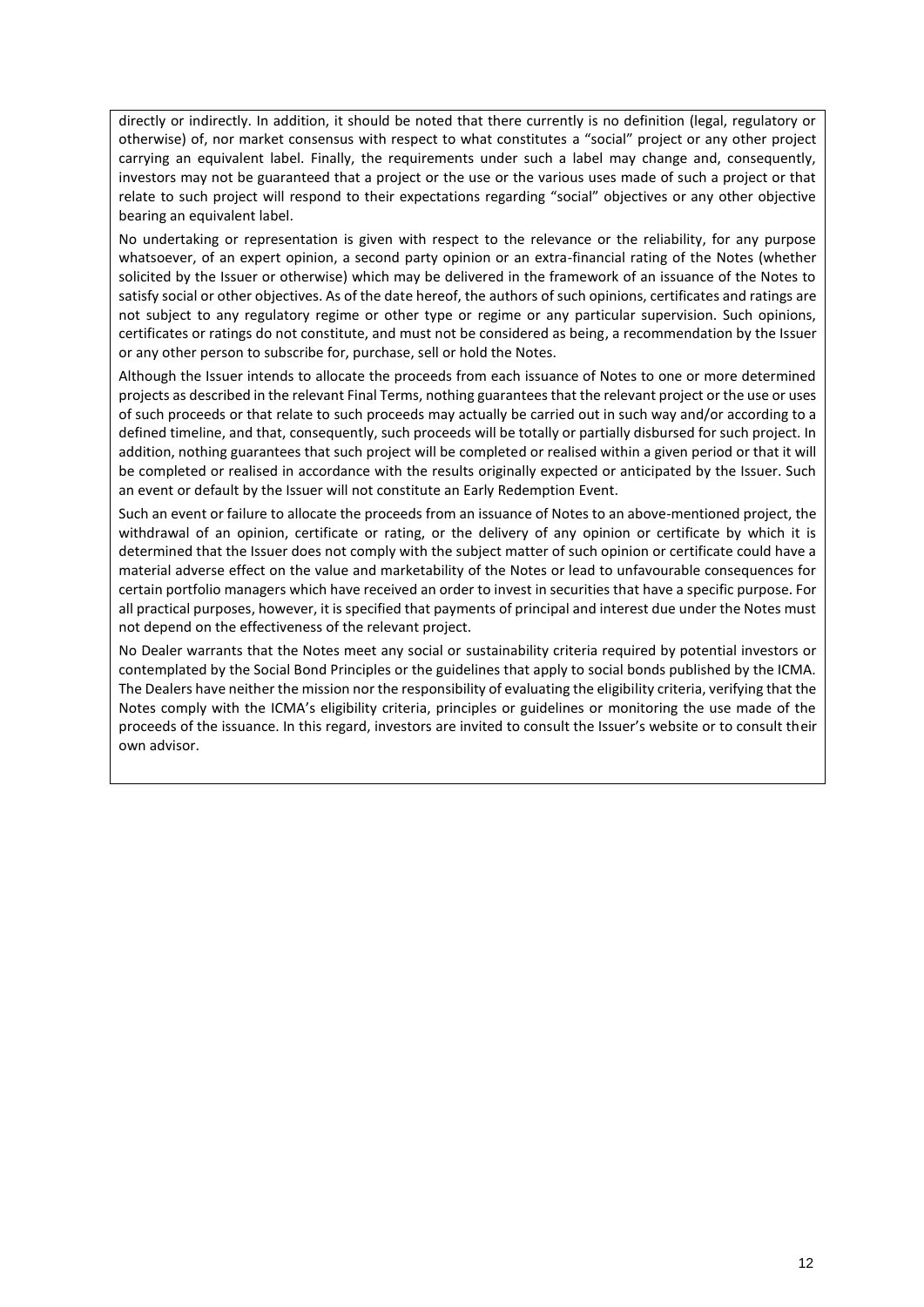#### <span id="page-12-0"></span>**SECTION 2: GENERAL DESCRIPTION OF THE PROGRAMME**

*Unless stated otherwise, the Notes shall be issued in accordance with the "Terms and Conditions of the Notes" set out in Section 5, as supplemented by the relevant Final Terms agreed by the Issuer and the Dealer(s) in question. The following section must be read subject to the other information contained in this Information Memorandum.*

| Name of programme                              | Unédic - Negotiable Medium Term Notes                                                                                                                                                                                                                                                                                                                                                                                                                                  |
|------------------------------------------------|------------------------------------------------------------------------------------------------------------------------------------------------------------------------------------------------------------------------------------------------------------------------------------------------------------------------------------------------------------------------------------------------------------------------------------------------------------------------|
| <b>Name of Issuer</b>                          | Unédic                                                                                                                                                                                                                                                                                                                                                                                                                                                                 |
| <b>Type of programme</b>                       | Negotiable Medium Term Note Programme                                                                                                                                                                                                                                                                                                                                                                                                                                  |
| Maximum programme amount                       | 10,000,000,000 EUR                                                                                                                                                                                                                                                                                                                                                                                                                                                     |
| <b>Guarantee</b>                               | Not applicable                                                                                                                                                                                                                                                                                                                                                                                                                                                         |
|                                                | The Notes are not subject to any guarantee by the French<br>State.                                                                                                                                                                                                                                                                                                                                                                                                     |
| <b>Programme rating</b>                        | Rated:                                                                                                                                                                                                                                                                                                                                                                                                                                                                 |
|                                                | Moody's Investors Service: Aa2<br>Fitch Ratings: AA                                                                                                                                                                                                                                                                                                                                                                                                                    |
| Arranger                                       | Not applicable                                                                                                                                                                                                                                                                                                                                                                                                                                                         |
| <b>Domiciliary Agent(s)</b>                    | <b>BNP Paribas / BNP Paribas Securities Services</b>                                                                                                                                                                                                                                                                                                                                                                                                                   |
| <b>Fiscal Agent and Principal Paying Agent</b> | BNP Paribas, which has the option to appoint BNP Paribas<br>Securities Services.                                                                                                                                                                                                                                                                                                                                                                                       |
| <b>Dealers</b>                                 | The programme does not lead to any permanent<br>appointment of dealers. The Issuer reserves the right to<br>nominate dealers on an ad hoc basis for one or more Issues.<br>All references in this Information Memorandum to<br>"Dealers" shall mean any person designated as a dealer for<br>one or more Issues.                                                                                                                                                       |
|                                                | The Dealers may be appointed from among, in particular: BNP<br>Paribas, Crédit Agricole CIB, Société Générale, BRED Banque<br>Populaire, Crédit Industriel et Commercial, Banque Fédérative<br>du Crédit Mutuel, Natixis, Merrill Lynch International Ltd, HPC<br>OTCex Group, Deutsche Bank AG, RBS Plc, Tullett Prebon<br>(Europe) Ltd, NatWest, Bank of America, Barclays Bank<br>Ireland, Citi, Commerzbank. HSBC Continental Europe,<br>Nomura International Plc. |
| <b>Method of issue</b>                         | The Notes are issued on a syndicated or non-syndicated basis<br>(each, an "Issue"), which Issues may not give rise to an Issue<br>of successive tranches that are equivalent to the initial Issue.<br>The specific terms of an Issue will be determined by the Issuer<br>and the relevant Dealer(s) at the time of such Issue and will<br>be set out in the relevant Final Terms supplementing this<br>Information Memorandum.                                         |
| Form of the Notes                              | The Notes will be issued in dematerialised bearer form (au<br>porteur). No physical document evidencing title to the Notes<br>will be issued in respect of the Notes.                                                                                                                                                                                                                                                                                                  |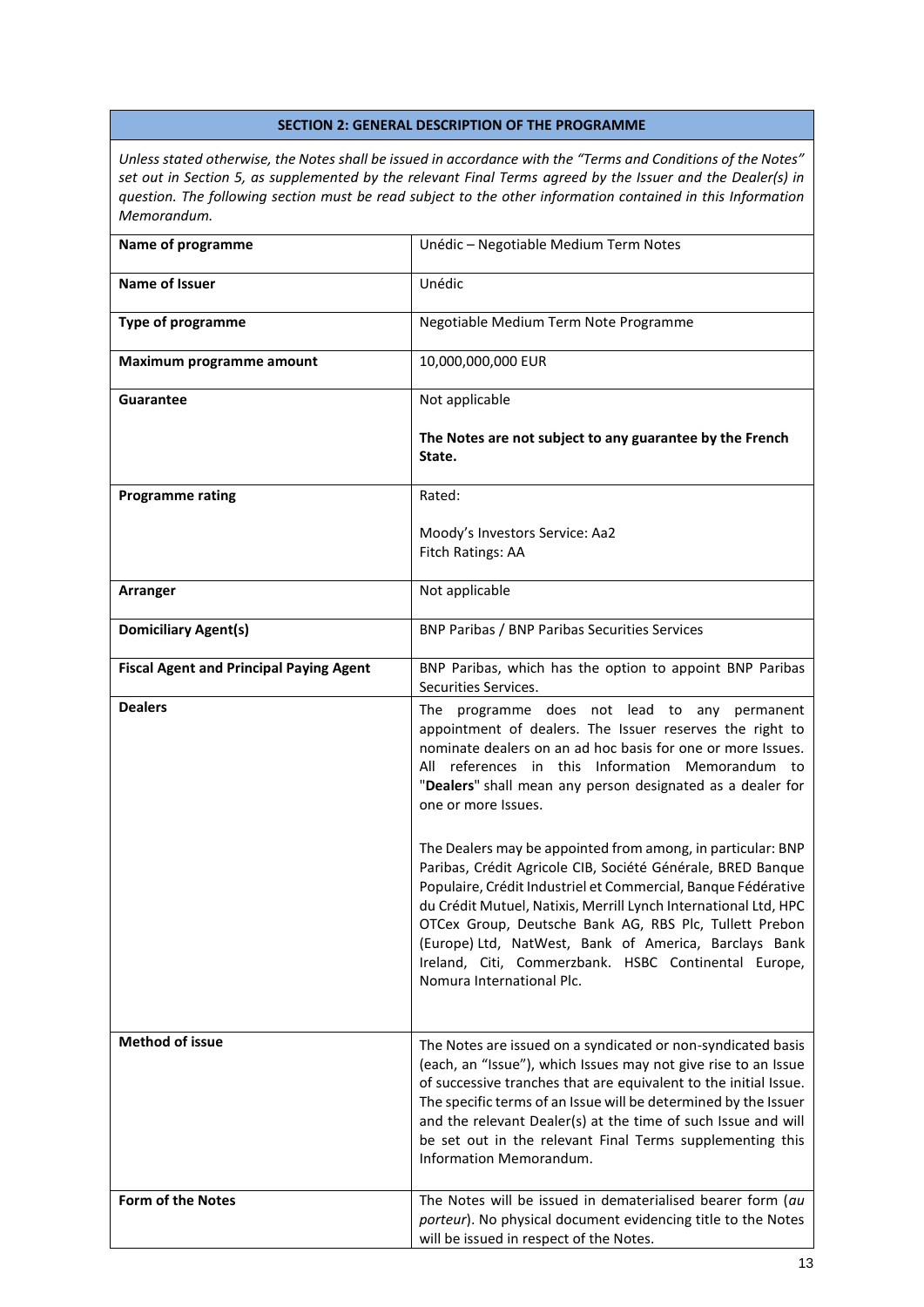| <b>Issue price</b>         | The Notes may be issued at par, below par or with an initial<br>premium, as specified in the relevant Final Terms.                                                                                                                                                                                                                                                                                                                                                     |
|----------------------------|------------------------------------------------------------------------------------------------------------------------------------------------------------------------------------------------------------------------------------------------------------------------------------------------------------------------------------------------------------------------------------------------------------------------------------------------------------------------|
| <b>Maturities</b>          | The maturity of the Notes shall be set in accordance with<br>French laws and regulations, which, as of the date hereof,<br>means that the term of Notes Issues must exceed one year<br>(365 days or 366 days in leap years).                                                                                                                                                                                                                                           |
| <b>Currencies</b>          | The Notes may be issued in euros or any other currency<br>authorised by French regulations applicable at the time of the<br>Issue in accordance with article D. 213-6 of the French<br>Monetary and Financial Code.                                                                                                                                                                                                                                                    |
| <b>Nominal value</b>       | The Notes shall have the nominal value specified in the<br>relevant Final Terms, it being understood that there may only<br>be one nominal value per Issue. Notes admitted to trading on<br>a Regulated Market shall have a per unit nominal value of at<br>least 150,000 euros (or the equivalent in another currency) or<br>of any higher amount that may be authorised or required by<br>the relevant monetary authority or by any applicable law or<br>regulation. |
| <b>Rank of the Notes</b>   | Notes will constitute direct, unconditional, unsecured and<br>unsubordinated obligations of the Issuer and will rank pari<br>passu and without any preference among themselves and<br>(subject to such exceptions as are from time to time<br>mandatory under French law) equally and rateably with all<br>other present or future unsecured debts and guarantees of<br>the Issuer.                                                                                    |
| <b>Redemption amount</b>   | Subject to any applicable laws, regulations and directives, the<br>relevant Final Terms will specify the basis for calculating the<br>redemption amounts payable.                                                                                                                                                                                                                                                                                                      |
| <b>Optional redemption</b> | The relevant Final Terms will state whether the Notes may be<br>redeemed prior to their stated maturity at the option of the<br>Issuer (either in whole or in part) and, if so, the terms<br>applicable to such redemption.                                                                                                                                                                                                                                            |
| <b>Early redemption</b>    | Except as provided for in the paragraph entitled "Optional<br>Redemption" above, Notes will only be redeemable at the<br>option of the Issuer prior to their stated maturity in instances<br>provided for in Condition 5.10.1 of the Terms and Conditions<br>of the Notes, "Maturity: redemption, purchase and options".                                                                                                                                               |
| <b>Fixed interest rate</b> | Interest on the Notes is fixed and payable in arrears on the<br>date or dates specified in the relevant Final Terms.                                                                                                                                                                                                                                                                                                                                                   |
| <b>Governing law</b>       | The Terms and Conditions of the Notes shall be governed by<br>French law.                                                                                                                                                                                                                                                                                                                                                                                              |
| <b>Clearing systems</b>    | Euroclear France, acting as central depositary, and/or any<br>other clearing system that may be agreed upon by the Issuer,<br>the Fiscal Agent and the relevant Dealer.                                                                                                                                                                                                                                                                                                |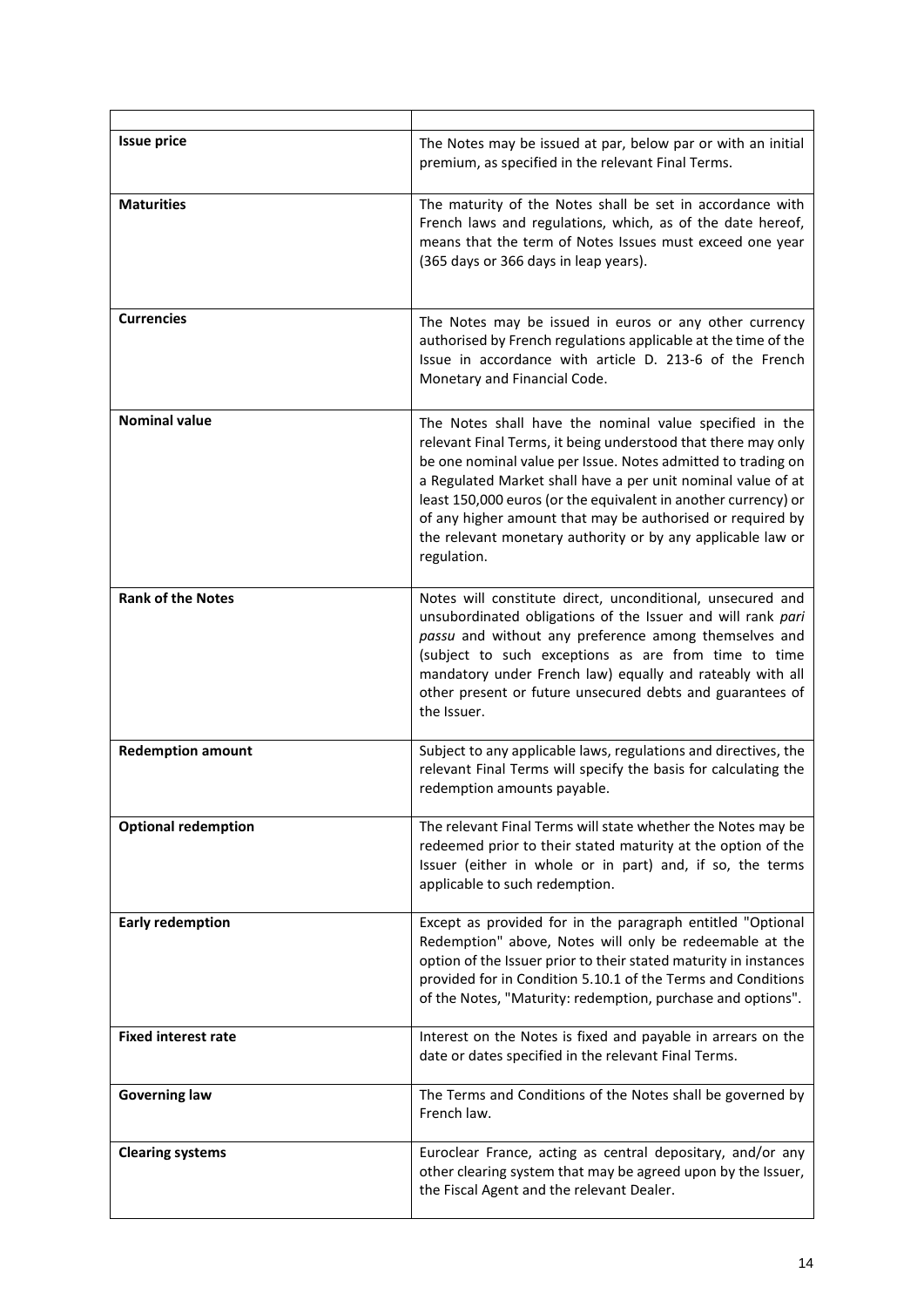| <b>Admission to trading</b>                                               | On Euronext Paris and/or any other regulated market or on<br>any non-regulated market as specified in the relevant Final<br>Terms. The relevant Final Terms may specify that an Issue of<br>Notes will not be admitted to trading on any market.                                                                                                                                                                                                                                                                                                          |
|---------------------------------------------------------------------------|-----------------------------------------------------------------------------------------------------------------------------------------------------------------------------------------------------------------------------------------------------------------------------------------------------------------------------------------------------------------------------------------------------------------------------------------------------------------------------------------------------------------------------------------------------------|
| Rating                                                                    | The Issuer has been rated Aa2 (stable outlook) by Moody's<br>Investors Service Limited since 25 February 2020 and AA<br>(negative outlook) by Fitch France SAS since 22 May 2020.                                                                                                                                                                                                                                                                                                                                                                         |
|                                                                           | The relevant Final Terms will specify (i) the rating of the<br>Notes, if any (which will not necessarily be the same as the<br>one assigned to the Issuer), and (ii), as applicable, whether<br>or not such rating is issued by a rating agency established in<br>the European Union and registered under ANC Regulations<br>Or established in the United-Kingdom in accordance with<br>ANC Regulations in the United-Kingdom.<br>A rating does not constitute a recommendation to buy, sell or<br>hold Notes and may be subject to suspension, change or |
|                                                                           | withdrawal at any time by the relevant rating agency.                                                                                                                                                                                                                                                                                                                                                                                                                                                                                                     |
| <b>Selling restrictions</b>                                               | There are restrictions on the offer, sale or transfer of Notes<br>and on the distribution of offering material in various<br>jurisdictions, as more fully described in "Subscription and<br>Sale". Regarding the offering and sale of Notes in the<br>framework of a specific Issue, additional selling restrictions<br>may be specified in an update to this Information<br>Memorandum.                                                                                                                                                                  |
| <b>Date Financial Documentation filed with</b><br><b>Banque de France</b> | The Issue of the Notes by the Issuer was authorised by a<br>decision of the Issuer's Board of Directors dated 26 January<br>2022. The Notes are to be issued in the framework or a<br>Negotiable Medium Term Note programme in the amount of<br>10 billion euros. The Financial Documentation relating to this<br>programme was filed with Banque de France on 11 March<br>2022 pursuant to articles L.213-0-1 A to L.213-4 of the French<br>Monetary and Financial Code.                                                                                 |
| <b>Updating of the Financial Documentation</b><br>by amendment            | Not applicable.                                                                                                                                                                                                                                                                                                                                                                                                                                                                                                                                           |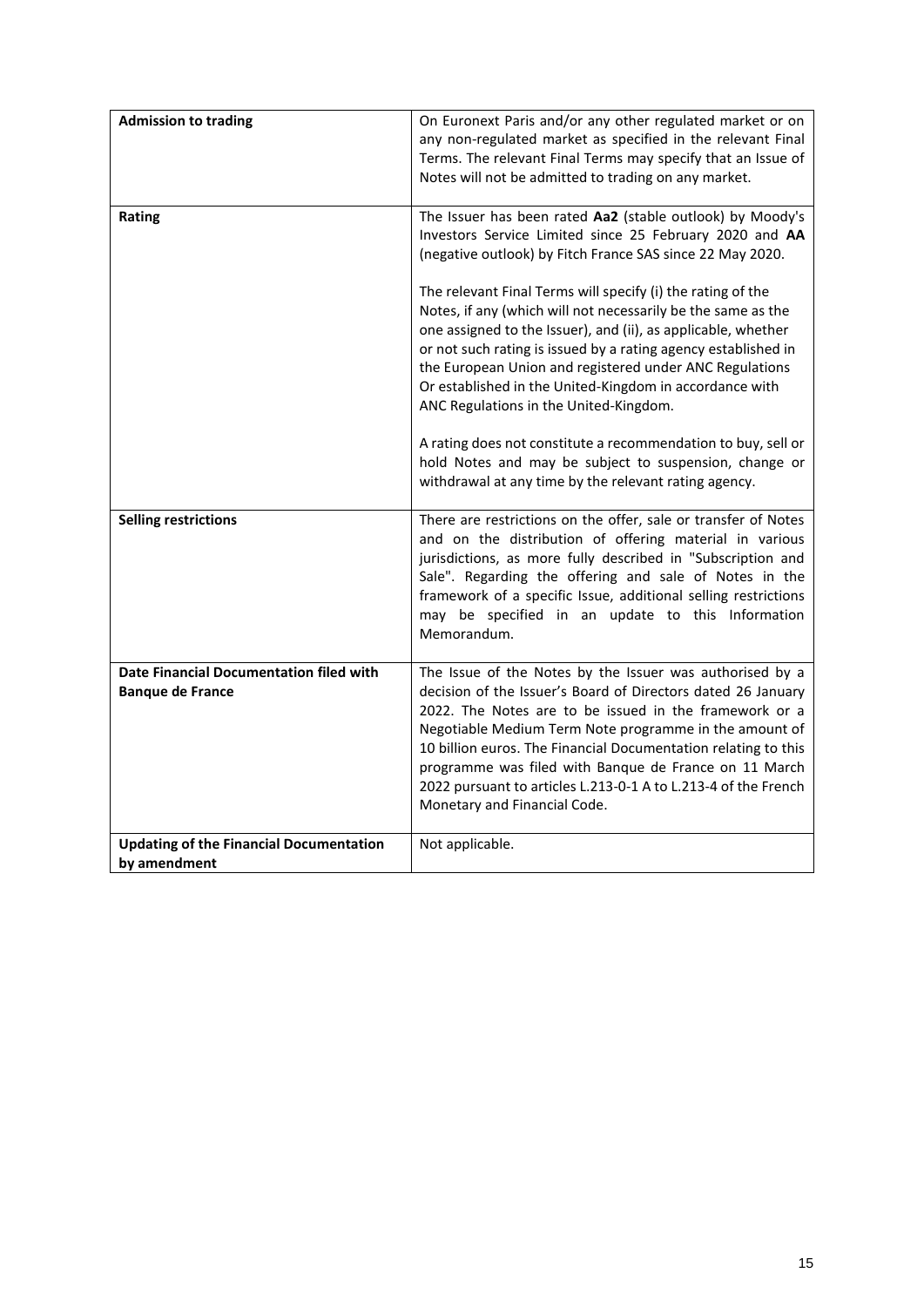#### **SECTION 3: DOCUMENTS INCORPORATED BY REFERENCE**

<span id="page-15-0"></span>This Information Memorandum must be read and interpreted in conjunction with the following documents, which are incorporated by reference into this Information Document and are deemed to form a part thereof:

- the 2019 and 2020 financial statements of the Issuer, in the French language, for the years ended 31 December 2019 and 2020,
- the memorandum from the Issuer's Executive Committee regarding continuity and control over the management of the unemployment insurance system (points of reference on the Covid-19 measures and their effects) dated 26 March 2020; and
- the memorandum from the Issuer's Executive Committee on the monitoring of the effects of Covid-19 on the unemployment insurance system (first effects observed and estimates for the upcoming months) dated 28 April 2020,
- the memorandum from the Issuer's Executive Committee on the financial situation of the unemployment insurance system presenting the 2020 forecasts, and the consequences of the Covid-19 crisis as of 18 June 2020;
- the memorandum from the Issuer's Executive Committee on the financial situation of the unemployment insurance system for 2020-2021 dated 21 October 2020 ;
- the memorandum from the Issuer's Executive Committee on the financial situation of the unemployment insurance system for 2021-2022 dated 24 February 2021;
- the memorandum from the Issuer's Executive Committee on the financial situation of the unemployment insurance system for 2021-2023 dated 17 June 2021;
- the memorandum from the Issuer's Executive Committee on the financial situation of the unemployment insurance system for 2021-2023 dated 22 October 2021; and
- the memorandum from the Issuer's Executive Committee on the financial situation of the unemployment insurance system for 2022-2024 dated 24 February 2022.

If there is a contradiction between any statement included in the present Information Memorandum and any statement included in any document incorporated by reference, the statements of the present Information Memorandum shall prevail.

Copies of the documents incorporated by reference are available without charge (i) on the website of *la Direction de l'information légale et administrative* (www.info-financiere.fr), (ii) the Issuer's website (www.unedic.org) and (iii) upon request at the registered office of the Domiciliary Agent during normal business hours so long as the Notes are outstanding, as described in paragraph 7.18.7 "Publicly Available Information" below.

A free translation into English of these financial reports is available for information purposes only on the Issuer's website ([www.unedic.org\)](http://www.unedic.org/).

Information incorporated by reference in this Information Memorandum shall be read jointly with the cross reference table below.

| Information incorporated by reference                                                                             | Reference                |                          |
|-------------------------------------------------------------------------------------------------------------------|--------------------------|--------------------------|
|                                                                                                                   | 2019 Financial<br>Report | 2020 Financial<br>Report |
| Financial information regarding the Issuer's assets and<br>liabilities, financial position and profits and losses |                          |                          |
| Historical Financial Information                                                                                  |                          |                          |
| <b>Financial Statements</b>                                                                                       |                          |                          |
| <b>Balance Sheet</b>                                                                                              | Pages 12-13              | Pages 14-15              |
| Income Statement                                                                                                  | Page 14                  | Page 16                  |
| <b>Notes</b>                                                                                                      | Pages 15-47              | Pages 18-69              |
| Auditing of historical annual financial information                                                               |                          |                          |
| Statutory auditor's report                                                                                        | Pages 48-54              | Pages 70-76              |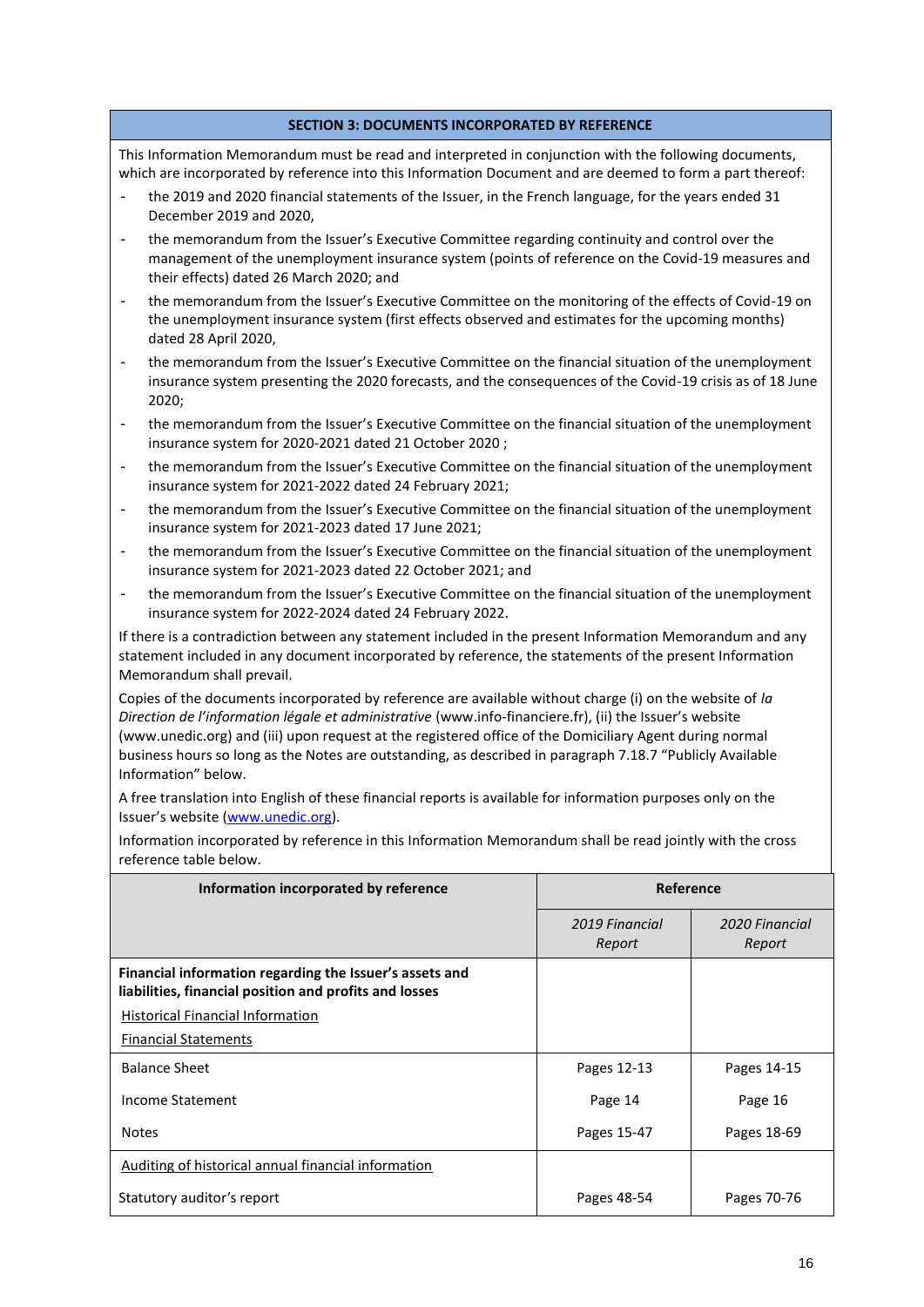#### **SECTION 4: UPDATE OF THE INFORMATION MEMORANDUM**

<span id="page-16-0"></span>In connection with Notes admitted to trading on a Regulated Market, any significant new factor or any mistake or inaccuracy relating to information included in this Information Memorandum, which could have a significant influence on the assessment of the Notes and occurs or is observed after the date of this Information Memorandum and before the beginning of the trading of the Notes on such regulated market will be the subject of an update to the Information Memorandum.

Any update of this Information Memorandum will be published on the Issuer's website (www.unedic.org) and will be available for review, without charge, during normal business hours any weekday (Saturdays, Sundays and public holidays excepted) at the registered office of the Domiciliary Agent, where copies may be obtained.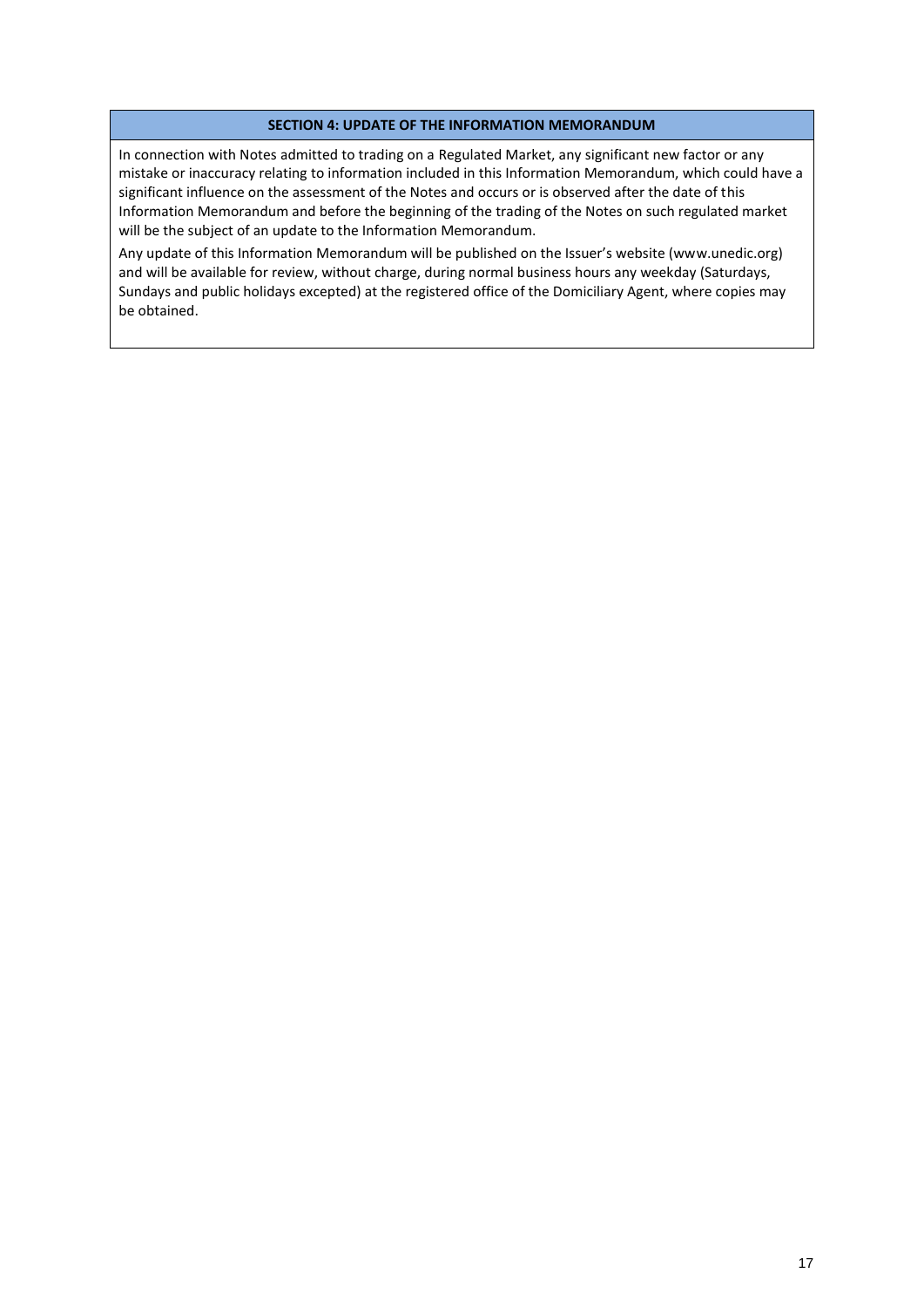#### **SECTION 5: TERMS AND CONDITIONS OF THE NOTES**

<span id="page-17-0"></span>*The following presents the Programme and the basic terms and conditions of the Notes that, subject to later completion or amendment and as supplemented by the provisions of the relevant Final Terms, shall be applicable to the Notes (the "Terms and Conditions"). References below to "Conditions" are, unless the context requires otherwise, to the numbered paragraphs below. References in the Terms and Conditions to "Notes" are to the Notes of one Issue only, not to all Notes that may be issued under the Programme.* 

The Notes are issued by Unédic (the "**Issuer**" or "**Unédic**") in the framework of syndicated or non-syndicated issues (each an "**Issue**") with different issue dates. The specific terms of each Issue (including the aggregate nominal amount, issue price, redemption price, and interest payable) will be determined by the Issuer and the relevant Dealer(s) and will be specified in the final terms of the relevant Issue (the "**Final Terms**").

A domiciliary agency agreement dated 2 June 2015 (as may be amended) relating to the Notes Programme was entered into between the Issuer and BNP Paribas (with BNP Paribas benefiting from an option to substitute BNP Paribas Securities Services for itself) as domiciliary agent (the "**Domiciliary Agent**") responsible for payment (and calculation, as applicable) of all of the amounts due under the Notes. The fiscal agent, the paying agent and the calculation agent (if any) are referred to below respectively as the "**Fiscal Agent**", the "**Paying Agent**" (which expression shall include the Fiscal Agent) and/or the "**Calculation Agent**".

For the purposes of these Terms and Conditions, "**Regulated Market**" means any regulated market located in a member state of the European Economic Area ("**EEA**"), as defined in the Directive 2014/65 as amended ("**MiFID II**"). "**Noteholders**" means holders of the Notes.

| 5.1                                                                                                                                                                                                                                                                                                                                                                                                                                                                                                                    | <b>Programme name</b>                          |  |  |
|------------------------------------------------------------------------------------------------------------------------------------------------------------------------------------------------------------------------------------------------------------------------------------------------------------------------------------------------------------------------------------------------------------------------------------------------------------------------------------------------------------------------|------------------------------------------------|--|--|
|                                                                                                                                                                                                                                                                                                                                                                                                                                                                                                                        | Unédic - Negotiable Medium Term Note Programme |  |  |
| 5.2                                                                                                                                                                                                                                                                                                                                                                                                                                                                                                                    | Programme type                                 |  |  |
|                                                                                                                                                                                                                                                                                                                                                                                                                                                                                                                        | <b>Negotiable Medium Term Notes</b>            |  |  |
| 5.3                                                                                                                                                                                                                                                                                                                                                                                                                                                                                                                    | <b>Issuer name</b>                             |  |  |
| Unédic                                                                                                                                                                                                                                                                                                                                                                                                                                                                                                                 |                                                |  |  |
| 5.4                                                                                                                                                                                                                                                                                                                                                                                                                                                                                                                    | <b>Issuer type</b>                             |  |  |
| Non-profit organisation (association loi 1901)                                                                                                                                                                                                                                                                                                                                                                                                                                                                         |                                                |  |  |
| 5.5                                                                                                                                                                                                                                                                                                                                                                                                                                                                                                                    | <b>Purpose of Programme</b>                    |  |  |
| See Section 6 (Use of Proceeds)                                                                                                                                                                                                                                                                                                                                                                                                                                                                                        |                                                |  |  |
| 5.6                                                                                                                                                                                                                                                                                                                                                                                                                                                                                                                    | <b>Maximum Programme amount</b>                |  |  |
| The maximum outstanding amount of the Issuer's Programme is 10,000,000,000 euros (or the foreign<br>currency equivalent of such amount) in accordance with the decision of Unédic's Board of Directors dated 29<br>June 2021.                                                                                                                                                                                                                                                                                          |                                                |  |  |
| 5.7                                                                                                                                                                                                                                                                                                                                                                                                                                                                                                                    | <b>Form of securities</b>                      |  |  |
| The Negotiable Medium Term Notes are negotiable debt securities within the meaning of article L. 213-1 of<br>the French Monetary and Financial Code and constitute financial instruments within the meaning of article L.<br>211-1 of such code. The Notes will be issued in dematerialised bearer form. No physical document<br>evidencing title to the Notes (including certificats représentatifs pursuant to Article R.211-7 of the French<br>Code monétaire et financier) will be issued in respect of the Notes. |                                                |  |  |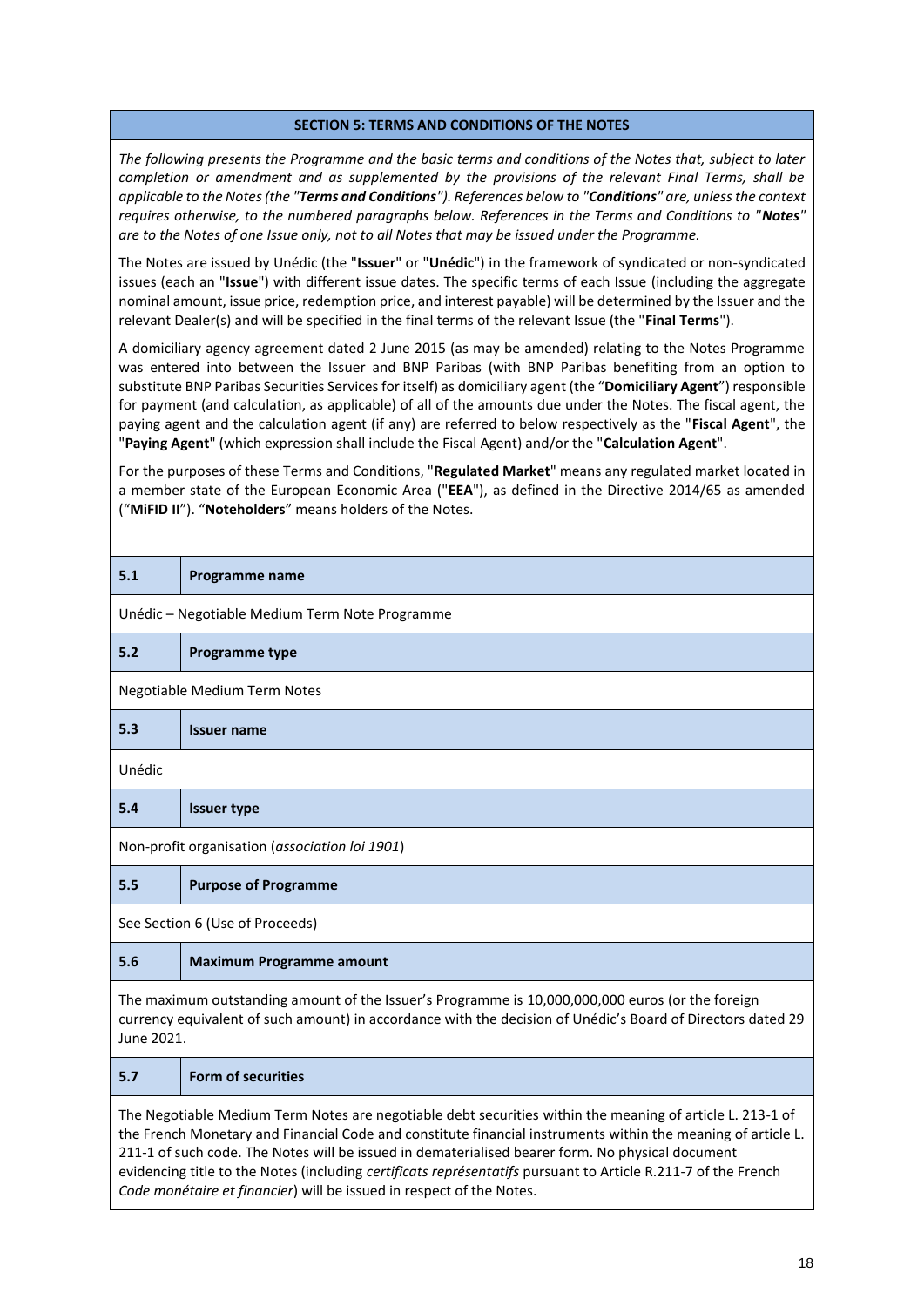The Notes will be recorded in the books of Euroclear France, which will be responsible for clearing between Account Holders.

"**Account Holder**" means any intermediary institution entitled to hold securities accounts, directly or indirectly, with Euroclear France (66 rue de la Victoire, 75009 Paris), and includes Euroclear Bank S.A./N.V. (1 boulevard du Roi Albert II, 1210 Brussels, Belgium ("**Euroclear**") and Clearstream Banking, *société anonyme*  (42 avenue JF Kennedy, 1855 Luxembourg, Grand-Duchy of Luxembourg) ("**Clearstream, Luxembourg**").

**5.8 Remuneration** 

The Notes are issued at a fixed rate, which rate shall be specified in the relevant Final Terms (the "**Interest Rate**").

In the case of an issue with an early redemption or repurchase option, the terms of remuneration of the Notes (NEU MTN) will be fixed at the time of the initial issue and may not be modified at a later date, in particular at the time of redemption.

**5.8.1 Interest on the Fixed Rate Notes** 

Each Fixed Rate Note shall bear interest calculated on the basis of the Note's outstanding nominal amount commencing on the Interest Commencement Date at an annual rate (expressed as a percentage) equal to the Interest Rate, which interest shall be payable in arrears (unless otherwise provided in the relevant Final Terms) on any Interest Payment Date.

If a fixed coupon amount ("**Fixed Coupon Amount**") or a broken coupon amount ("**Broken Coupon Amount**") (a "**Coupon Amount**", as appropriate) is specified in the relevant Final Terms, the amount of interest payable on each Interest Payment Date will amount to the Fixed Coupon Amount or, if applicable, the Broken Coupon Amount so specified and in the case of the Broken Coupon Amount will be payable on the particular Interest Payment Date(s) specified in the relevant Final Terms.



Interest shall cease to accrue on each Note on the due date for redemption, unless on such due date payment is improperly withheld or refused, in which event interest shall continue to accrue (as well after as before a potential court decision) at the Interest Rate in the manner provided in this Condition to the Relevant Date.

# **5.8.3 Minimum/maximum redemption amounts and rounding**

*(i) Maximum/Minimum Redemption Amounts*

If a Maximum or Minimum Redemption Amount is specified in the relevant Final Terms, such Redemption Amount shall be subject to such maximum or minimum, as the case may be.

*(ii) Rounding*

For the purposes of any calculations required pursuant to these Conditions (unless otherwise specified), (a) all percentages resulting from such calculations shall be rounded, if necessary, to the nearest fifth decimal (with halves being rounded up), (b) all figures shall be rounded to seven figures (with halves being rounded up) and (c) all currency amounts that fall due and payable shall be rounded to the nearest unit of such currency (with halves being rounded up), save in the case of yen, which shall be rounded down to the nearest yen. For these purposes, "**unit**" means the lowest amount of such currency that is available as legal tender in the country of such currency.

| 5.8.4                                                                                                      | <b>Calculations</b>                                                                                         |  |
|------------------------------------------------------------------------------------------------------------|-------------------------------------------------------------------------------------------------------------|--|
|                                                                                                            | The amount of interest in respect of any Note for any period shall be calculated by multiplying the product |  |
| of the Interest Rate and the outstanding nominal amount of each Note by the Day Count Fraction, unless a   |                                                                                                             |  |
| Coupon Amount (or a formula for its calculation) is specified in respect of such period, in which case the |                                                                                                             |  |
|                                                                                                            | amount of interest payable in respect of such Note for such period shall equal such Coupon Amount (or be    |  |
|                                                                                                            | calculated in accordance with such formula). Where any Interest Period comprises two or more Interest       |  |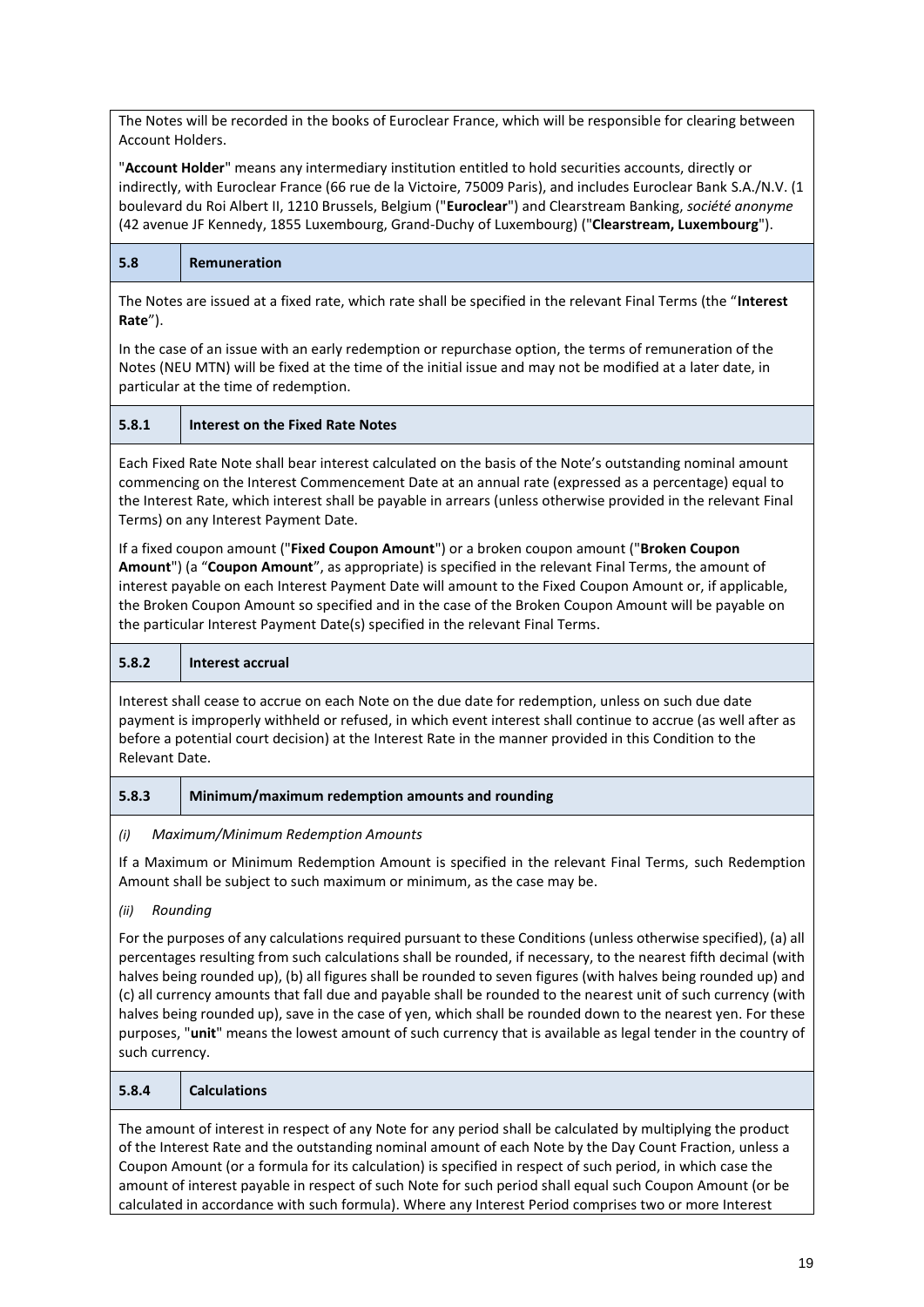Accrual Periods, the amount of interest payable in respect of such Interest Period shall be the sum of the amounts of interest payable in respect of each of those Interest Accrual Periods.

# **5.8.5 Determination and publication of Coupon Amounts, Final Redemption Amounts, Early Redemption Amounts and Optional Redemption Amounts**

As soon as possible on the date on which the Issuer and/or the Calculation Agent or the Fiscal Agent (as the case may be) may be required to calculate any amount or carry out calculations, it shall calculate the Coupon Amounts in respect of each Nominal Value of the Notes for the relevant Interest Accrual Period. It shall also calculate the Final Redemption Amount, the Early Redemption Amount and the Optional Redemption Amount or make the determination or conduct the calculation that may be necessary. It will then give notice of the Coupon Amounts for each Interest Period and the relevant Interest Payment Date and, as necessary, the Final Redemption Amount, the Early Redemption Amount and the Optional Redemption Amount to the Fiscal Agent, the Issuer, each of the Paying Agents, the Noteholders in accordance with Condition 5.26.2 and any other Calculation Agent appointed in respect of the Notes that is to make a further calculation upon receipt of such information. If the Notes are admitted to trading on a Regulated Market and the rules of such Regulated Market so require, it shall provide such information to such Regulated Market and/or the Noteholders as soon as possible after such information has been determined. The determination of each amount and each determination and calculation made thereby shall (in the absence of manifest error) be final.

## **5.8.6 Calculation Agent**

The Issuer shall procure that there shall at all times be one or more Calculation Agents if provision is made for them in the relevant Terms and Conditions and for so long as any Note is outstanding. Where more than one Calculation Agent is appointed in respect of the Notes, references in these Conditions to the Calculation Agent shall be construed as each Calculation Agent performing its respective duties under the Conditions. If the Calculation Agent is unable or unwilling to act as such or if the Calculation Agent cannot calculate the Coupon Amount, Final Redemption Amount, Early Redemption Amount or Optional Redemption Amount, as the case may be, or to comply with any other requirement, the Issuer shall appoint a leading bank or investment banking firm engaged in the interbank market (or, if appropriate, money, swap or over-the-counter index options market) that is most closely connected with the calculation or determination to be made by the Calculation Agent (acting through its principal Paris office, as appropriate, or any other office actively involved in such market) to act as such in its place.

#### **5.9 Issue currencies**

Euro or any other currency authorised by French regulations applicable at the time of the Issue, in accordance with article D. 213-6 of the French Monetary and Financial Code.

| 5.10   | Maturity – Payment – Tax                   |
|--------|--------------------------------------------|
| 5.10.1 | Maturity: redemption, purchase and options |

The maturity of the Notes shall be determined in accordance with French law and regulations, which, at the date hereof, means that the term of the Note Issues must exceed one year (356 days or 366 days in leap years).

#### *(a) Redemption at maturity*

Unless previously redeemed, purchased and cancelled as provided below, each Note shall be finally redeemed on the Maturity Date specified in the relevant Final Terms at its Final Redemption Amount (which, unless otherwise provided, is its nominal amount).

# *(b) Redemption at the option of the Issuer and Partial Redemption*

If a Call Option at the option of the Issuer is specified in the relevant Final Terms, the Issuer may, subject to compliance with all relevant laws, regulations and directives and on giving to the Noteholders not less than fifteen (15) nor more than thirty (30) calendar days' irrevocable notice in accordance with Condition 5.26.2 (or such other notice period as may be specified in the relevant Terms and Conditions) redeem all or, as applicable, some of the Notes on any Optional Redemption Date. Any such redemption of Notes shall be at their Optional Redemption Amount together with interest accrued to the date fixed for redemption, if any, in accordance with the relevant Final Terms. Any partial redemption or exercise will relate to Notes of a nominal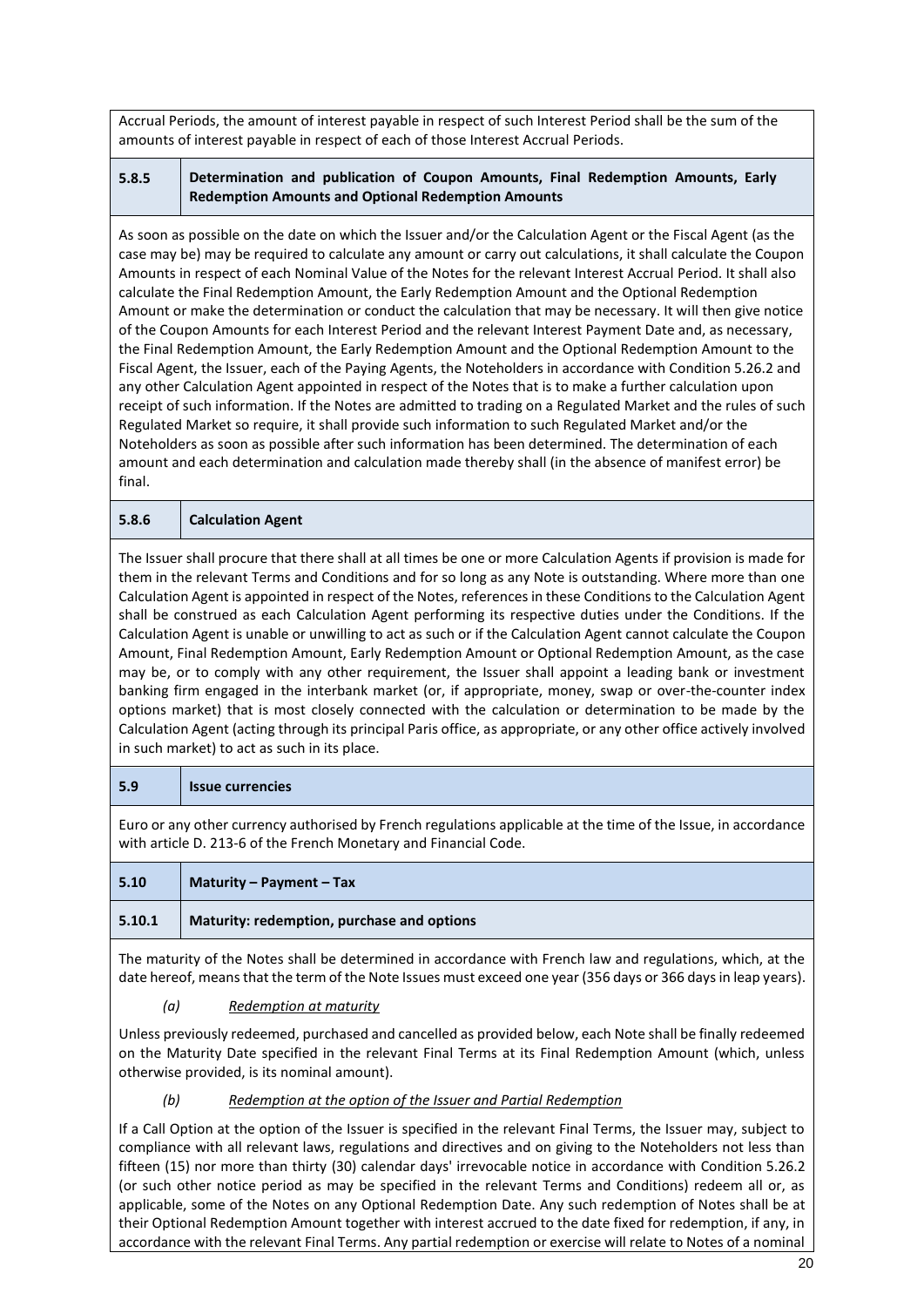amount at least equal to the Minimum Redemption Amount to be redeemed as specified in the relevant Final Terms and no greater than the Maximum Redemption Amount to be redeemed as specified in the relevant Final Terms.

All Notes in respect of which any such notice is given shall be redeemed, or the Issuer's option shall be exercised, on the date specified in such notice in accordance with this Condition.

In the event the Issuer exercises a Redemption Option in part or in full, the Issuer may decide to carry out the redemption by reducing the nominal amount of the Notes from a single Issue in proportion to the nominal amount redeemed.

# *(c) Early redemption*

The Early Redemption Amount payable in respect of any Note, upon redemption of such Note pursuant to Condition 5.10.1(d), shall be the Final Redemption Amount together with interest accrued to the date fixed for redemption unless otherwise specified in the relevant Final Terms.

# *(d) Redemption for taxation reasons*

(i) If, by reason of any change in French law or regulation, or any change in the official application or interpretation of such law or regulation by French competent authorities, becoming effective after the Issue Date, the Issuer would on the occasion of the next payment of principal or interest due in respect of the Notes, not be able to make such payment without having to pay additional amounts as specified under Condition 5.10.3(b) below, the Issuer may, at its option, on any Interest Payment Date or, if so specified in the relevant Final Terms, at any time, subject to having given not more than sixty (60) nor less than thirty (30) days' notice to the Noteholders (which notice shall be irrevocable), in accordance with Condition 5.26.2, redeem all, but not some only, of the Notes at their Early Redemption Amount together with, unless otherwise specified in the relevant Final Terms, any interest accrued to the date set for redemption provided that the due date for redemption of which notice hereunder may be given shall be no earlier than the latest practicable date on which the Issuer could make payment of principal and interest without withholding for French taxes.

(ii) If the Issuer would, on the next payment of principal or interest in respect of the Notes, be prevented by French law from making payment to the Noteholders of the full amounts then due and payable, notwithstanding the undertaking to pay additional amounts contained in Condition 5.10.3(b) below, then the Issuer shall forthwith give notice of such fact to the Fiscal Agent. The Issuer shall upon giving not less than seven (7) days' prior notice to the Noteholders in accordance with Condition 5.26.2, redeem all, but not some only, of the Notes then outstanding at their Early Redemption Amount together with, unless otherwise specified in the Final Terms, any interest accrued to the date set for redemption on (A) the latest practicable Interest Payment Date on which the Issuer could make payment of the full amount then due and payable in respect of the Notes, provided that if such notice would expire after such Interest Payment Date, the date for redemption pursuant to such notice of Noteholders be the later of (i) the latest practicable date on which the Issuer could make payment of the full amount then due and payable in respect of the Notes and (ii) fourteen (14) days after giving notice to the Fiscal Agent as aforesaid or (B) if so specified in the relevant Final Terms, at any time, provided that the due date for redemption of which notice hereunder shall be given shall be the latest practicable date at which the Issuer could make payment of the full amount payable in respect of the Notes or, if that date is passed, as soon as practicable thereafter.

# *(e) Purchases*

The Issuer shall have the right at all times to purchase Notes in the open market or otherwise (including by tender offer) at any price, subject to the applicable laws and regulations.

All the Notes purchased by or on behalf of the Issuer may at its sole option, be held in accordance with applicable laws and regulations for the purpose of enhancing the liquidity of the Notes, or cancelled in accordance with Condition 5.10.1(f), unless otherwise specified in the relevant Final Terms.

# *(f) Cancellation*

The Notes purchased by the Issuer for cancellation will be cancelled by transfer to an account in accordance with the rules and procedures of Euroclear France. If so transferred or surrendered, the relevant Notes shall, together with all Notes redeemed by the Issuer, be cancelled forthwith (together with all rights relating to payment of interest and other amounts relating to such Notes). Any Notes so cancelled or, where applicable, transferred and surrendered for cancellation may not be reissued or resold and the obligations of the Issuer in respect of any such Notes shall be discharged.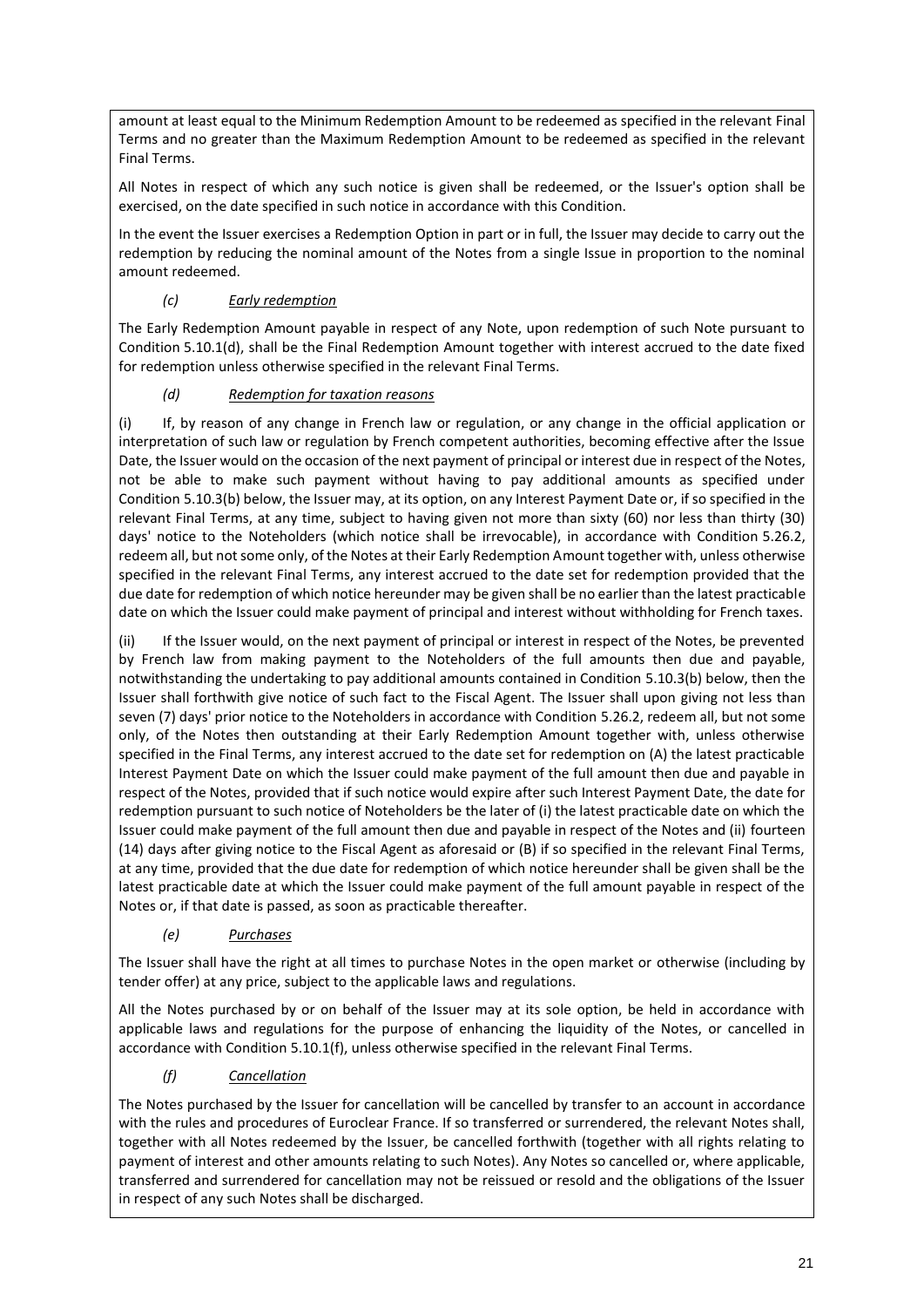|  | $5.10.2$ Payments |  |
|--|-------------------|--|
|--|-------------------|--|

# *a) Method of Payment*

Any payment of principal and interest in respect of Notes shall be made by transfer to the account denominated in the Specified Currency of the relevant Account Holders for the benefit of the Noteholders. All payments validly made to such Account Holders will be an effective discharge of the Issuer in respect of such payments.

# *(b) Payments subject to applicable laws*

All payments are subject to any applicable fiscal or other laws, regulations and directives but without prejudice to Condition 5.10.3 No commission or expenses shall be charged to the Noteholders in respect of such payments.

# *(c) Appointment of Agents*

The Fiscal Agent and the Paying Agent act solely as agents of the Issuer (and the appointed Calculation Agent (if any) acts as an independent expert) and, under no circumstances shall act as agents of any Noteholder (unless otherwise specified). The Issuer may at any time vary or terminate the appointment of the Fiscal Agent, any Paying Agent, any Calculation Agent and appoint other Fiscal Agent(s), Paying Agent(s), Calculation Agents(s) or Registration Agent(s) or additional Paying Agent(s), Calculation Agents(s) or Registration Agent(s), provided that the Issuer shall at all times maintain (i) a Fiscal Agent, (ii) a Paying Agent having specified office in one major European city (this city being Paris so long as the Notes are admitted to trading on Euronext Paris and that the rules applicable to that Regulated Market so require), (iii) one or more Calculation Agents if required by the Conditions, and (iv) any other agent as may be required by the rules of any other Regulated Market on which the Notes may be admitted to trading.

Notice of any such change or any change of any specified office shall promptly be given to the Noteholders in accordance with Condition 5.26.2.

# *(d) Business Days for payment*

If any date for payment in respect of any Note or Coupon is not a Business Day, the Noteholder shall not be entitled to payment until the next following Business Day unless otherwise specified in the relevant Final Terms, nor to any interest or other sum in respect of such postponed payment.

| 5.10.3 | Taxation |
|--------|----------|
|        |          |

# *(a) Tax exemption*

All payments of principal, interest and other revenues related to the Notes by or on behalf of the Issuer in respect of the Notes shall be made free and clear of, and without withholding or deduction for, any taxes, duties, assessments or governmental charges of whatever nature imposed, levied, collected, withheld or assessed by or within France or any authority therein or thereof having power to tax, unless such withholding or deduction is required by law.

# *(b) Additional amounts*

If French law should require that payments of principal or interest in respect of any Note be subject to deduction or withholding in respect of any present or future taxes or duties whatsoever, the Issuer will, to the fullest extent then permitted by law, pay such additional amounts as shall result in receipt by the Noteholders of such amounts as would have been received by them had no such withholding or deduction been required, except that no such additional amounts shall be payable with respect to any Note in the following cases:

# *(i) Other connection*

the Noteholder, or a third party acting on such Noteholder's behalf, is liable for such taxes or duties in France for a reason other than the mere ownership of such Notes; or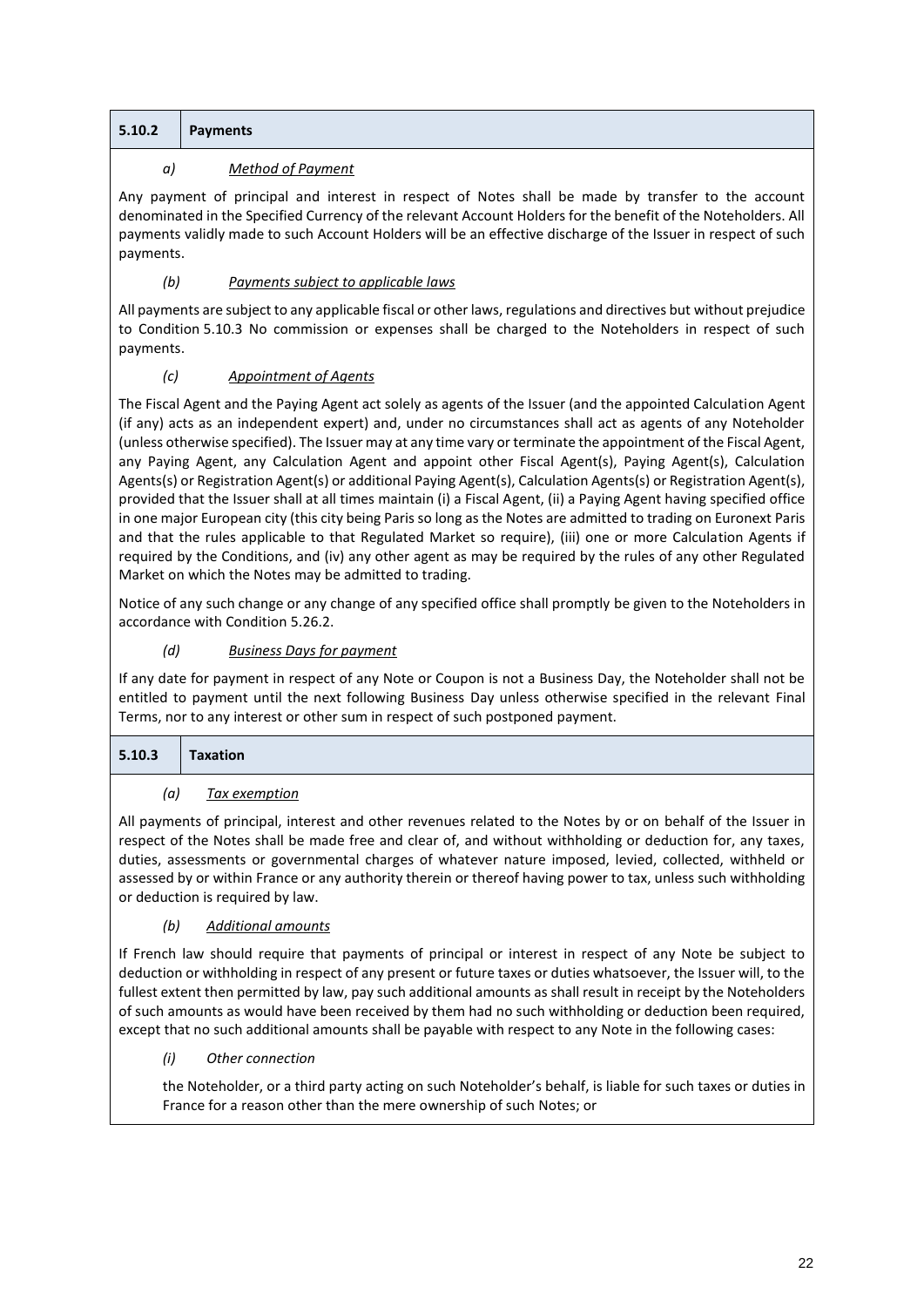#### *(ii) Payment to individuals*

such withholding or deduction relates to the amount of a payment made to an individual and is carried out in accordance with any European Union Directive implementing the conclusions of the ECOFIN Council meeting of 26 and 27 November 2000 or any other conclusion of the ECOFIN Council on the taxation of savings income or any law implementing or complying with, or introduced in order to conform to, such Directive.

References in these Conditions to (a) "**principal**" shall be deemed to include any premium payable in respect of the Notes, all Early Redemption Amounts, Optional Redemption Amounts and all other amounts in the nature of principal payable pursuant to Condition 5.10.1 or any amendment or supplement to it, and (b) "**interest**" shall be deemed to include all Coupon Amounts and all other amounts payable pursuant to Condition 5.8 or any amendment or supplement to it.

**5.11 Minimum unit amount of the Issues** 

The unit amount, which shall be determined at the time of each Issue, shall be equal to at least 1,000,000 euros or the equivalent of such amount.

#### **5.12 Minimum denomination of the Notes**

The Notes from a same Issue shall have the nominal value specified in the relevant Final Terms (the "**Nominal Value**"); provided, however, that there may only be one Nominal Value per Issue. The Notes admitted for trading on a Regulated Market shall have a unitary nominal value of more than or equal to 150,000 euros (or the equivalent of such amount in another currency) or any other larger amount which may be authorised or required by any relevant competent authority or any law or regulation applicable to the Specified Currency.

| 5.13                                                                                                                                                                                                                                                                                                      | <b>Ranking</b>                                                                                                                                                                                               |  |
|-----------------------------------------------------------------------------------------------------------------------------------------------------------------------------------------------------------------------------------------------------------------------------------------------------------|--------------------------------------------------------------------------------------------------------------------------------------------------------------------------------------------------------------|--|
| The Notes will constitute direct, unconditional, unsubordinated and unsecured obligations of the Issuer,<br>ranking pari passu among themselves and (subject to mandatory legal exceptions under French law) pari passu<br>with all other present or future unsecured debts and guarantees of the Issuer. |                                                                                                                                                                                                              |  |
| 5.14                                                                                                                                                                                                                                                                                                      | <b>Applicable law</b>                                                                                                                                                                                        |  |
| The Notes are issued under French law and are subject to the provisions of articles L. 213-1 to L. 213-4 and D.<br>213-1 to D.213-4 of the French Monetary and Financial Code.                                                                                                                            |                                                                                                                                                                                                              |  |
|                                                                                                                                                                                                                                                                                                           | Any dispute which may arise in connection with the Notes issued under this Programme shall be interpreted<br>in accordance with French law and must be brought before the competent courts located in Paris. |  |
| 5.15                                                                                                                                                                                                                                                                                                      | Admission of the Notes on a Regulated Market                                                                                                                                                                 |  |
| Unédic may issue the Notes (i) listed on Euronext Paris and/or on any other Regulated Market or on any non-<br>regulated market specified in the Final Terms, (ii) or not listed.                                                                                                                         |                                                                                                                                                                                                              |  |
| The issuances of Notes listed for trading on Euronext Paris may be consulted to via the following website:<br>http://www.boursedeparis.fr/                                                                                                                                                                |                                                                                                                                                                                                              |  |
| 5.16                                                                                                                                                                                                                                                                                                      | Clearing and settlement system for the issue                                                                                                                                                                 |  |
| <b>Euroclear France</b>                                                                                                                                                                                                                                                                                   |                                                                                                                                                                                                              |  |
| 5.17                                                                                                                                                                                                                                                                                                      | <b>Programme rating</b>                                                                                                                                                                                      |  |
| Rated AA by Fitch Ratings and Aa2 by Moody's Investors Services.                                                                                                                                                                                                                                          |                                                                                                                                                                                                              |  |
| Ratings may be revised at any time by the rating agencies. Investors are invited to consult the websites of<br>the relevant rating agencies for the purpose of ascertaining the rating in force.                                                                                                          |                                                                                                                                                                                                              |  |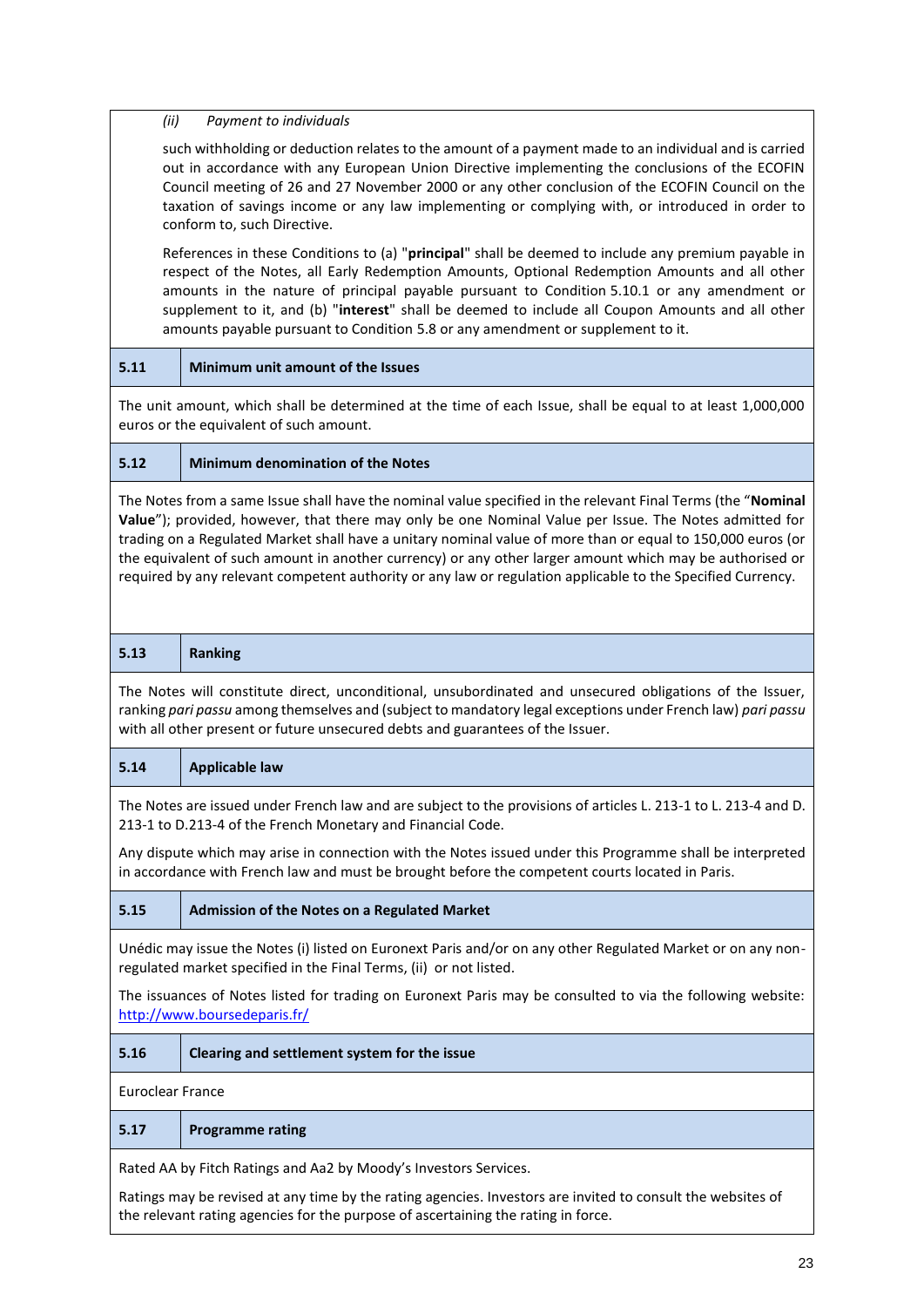| 5.18                                                                                                                                                                                                                                                                                                                                                                                                                                                                                                                                                                                                                                                                                                                                                                                                                                                                                                                                                                                       | <b>Guarantee</b>                                                                                          |  |  |
|--------------------------------------------------------------------------------------------------------------------------------------------------------------------------------------------------------------------------------------------------------------------------------------------------------------------------------------------------------------------------------------------------------------------------------------------------------------------------------------------------------------------------------------------------------------------------------------------------------------------------------------------------------------------------------------------------------------------------------------------------------------------------------------------------------------------------------------------------------------------------------------------------------------------------------------------------------------------------------------------|-----------------------------------------------------------------------------------------------------------|--|--|
|                                                                                                                                                                                                                                                                                                                                                                                                                                                                                                                                                                                                                                                                                                                                                                                                                                                                                                                                                                                            | Not applicable.                                                                                           |  |  |
|                                                                                                                                                                                                                                                                                                                                                                                                                                                                                                                                                                                                                                                                                                                                                                                                                                                                                                                                                                                            | The Notes are not guaranteed by the French State.                                                         |  |  |
| 5.19                                                                                                                                                                                                                                                                                                                                                                                                                                                                                                                                                                                                                                                                                                                                                                                                                                                                                                                                                                                       | <b>Domiciliary Agent(s)</b>                                                                               |  |  |
|                                                                                                                                                                                                                                                                                                                                                                                                                                                                                                                                                                                                                                                                                                                                                                                                                                                                                                                                                                                            | BNP Paribas / BNP Paribas Securities Services.                                                            |  |  |
| 5.20                                                                                                                                                                                                                                                                                                                                                                                                                                                                                                                                                                                                                                                                                                                                                                                                                                                                                                                                                                                       | <b>Arranger</b>                                                                                           |  |  |
| Not applicable.                                                                                                                                                                                                                                                                                                                                                                                                                                                                                                                                                                                                                                                                                                                                                                                                                                                                                                                                                                            |                                                                                                           |  |  |
| 5.21                                                                                                                                                                                                                                                                                                                                                                                                                                                                                                                                                                                                                                                                                                                                                                                                                                                                                                                                                                                       | <b>Proposed placement method</b>                                                                          |  |  |
|                                                                                                                                                                                                                                                                                                                                                                                                                                                                                                                                                                                                                                                                                                                                                                                                                                                                                                                                                                                            | The Notes will be subscribed for and distributed by Placement Agents appointed by the Issuer at any time. |  |  |
| As of the date of this Information Document, the Issuer has appointed the following Placement Agents:<br><b>BNP Paribas</b><br>$\bullet$<br>Crédit Agricole CIB<br>$\bullet$<br>Société Générale<br>$\bullet$<br><b>BRED Banque Populaire</b><br>$\bullet$<br>Crédit Industriel et Commercial<br>$\bullet$<br>Banque Fédérative du Crédit Mutuel<br>$\bullet$<br><b>Natixis</b><br>$\bullet$<br>Merrill Lynch International Ltd<br>$\bullet$<br><b>HPC OTCex Group</b><br>$\bullet$<br>Deutsche Bank AG<br>$\bullet$<br><b>RBS Plc</b><br>$\bullet$<br>Tullett Prebon (Europe) Ltd<br>٠<br><b>NatWest</b><br>$\bullet$<br><b>Bank of America</b><br>Barclays Bank Ireland<br>Citi<br>$\bullet$<br>Commerzbank<br>٠<br>HSBC Continental Europe,<br>Nomura International Plc.<br>The Issuer may subsequently replace a Placement Agent or appoint other Placement Agents. An up-to-date<br>list of such Placement Agents shall be communicated to investors upon request made to the Issuer. |                                                                                                           |  |  |
| 5.22                                                                                                                                                                                                                                                                                                                                                                                                                                                                                                                                                                                                                                                                                                                                                                                                                                                                                                                                                                                       | <b>Selling restrictions</b>                                                                               |  |  |
|                                                                                                                                                                                                                                                                                                                                                                                                                                                                                                                                                                                                                                                                                                                                                                                                                                                                                                                                                                                            | See Section 9 of this Information Document (Subscription and Sale).                                       |  |  |
| 5.23                                                                                                                                                                                                                                                                                                                                                                                                                                                                                                                                                                                                                                                                                                                                                                                                                                                                                                                                                                                       | <b>Taxation</b>                                                                                           |  |  |
| This Information Document does not describe the tax regime applicable to the Notes or the tax factors to<br>consider when making a decision to acquire, hold or sell the Notes. Investors in or beneficiaries of Notes are<br>invited to consult their own tax advisor about the tax consequences of any acquisition, holding or sale of the<br>Notes in view of their own situation.                                                                                                                                                                                                                                                                                                                                                                                                                                                                                                                                                                                                      |                                                                                                           |  |  |
| 5.24                                                                                                                                                                                                                                                                                                                                                                                                                                                                                                                                                                                                                                                                                                                                                                                                                                                                                                                                                                                       | <b>Involvement of national authorities</b>                                                                |  |  |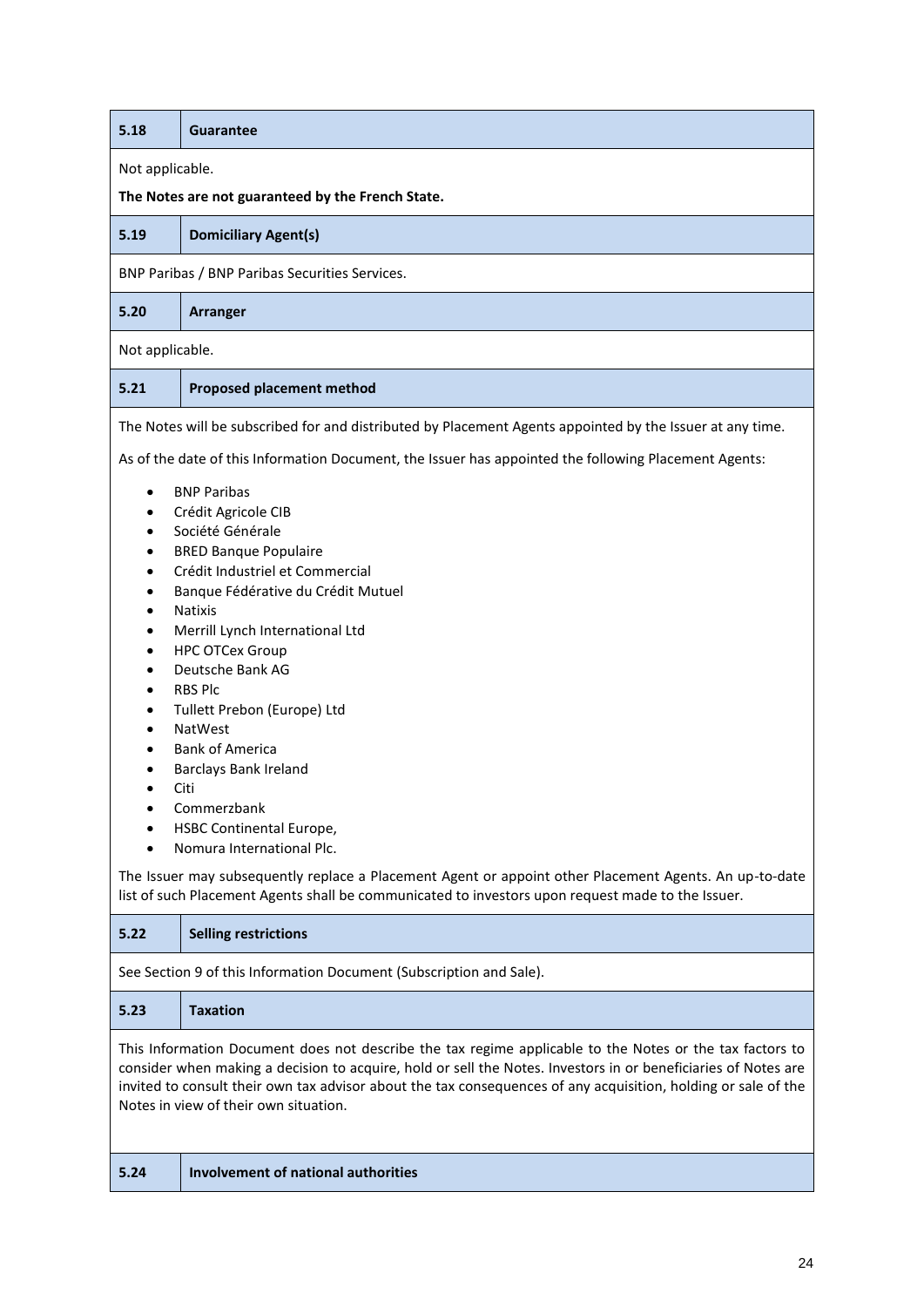| Banque de France, with which the Financial Documentation was filed and which is responsible for monitoring<br>the Issuer's compliance with the issuance conditions provided for by article L. 213-3 of the French Monetary<br>and Financial Code, in accordance with articles L. 213-1 to L. 213-4 of such code.                                                                                                                                                                                                                                                                                                                                                                                                                                                                                                                                                                                                                                                                                                                                                                                                                                      |                                                                                                                                                                                                                                                                                                                                                                                                                                                                                                                                                                                                                                                                                                                                                                                                                                                                     |  |  |  |
|-------------------------------------------------------------------------------------------------------------------------------------------------------------------------------------------------------------------------------------------------------------------------------------------------------------------------------------------------------------------------------------------------------------------------------------------------------------------------------------------------------------------------------------------------------------------------------------------------------------------------------------------------------------------------------------------------------------------------------------------------------------------------------------------------------------------------------------------------------------------------------------------------------------------------------------------------------------------------------------------------------------------------------------------------------------------------------------------------------------------------------------------------------|---------------------------------------------------------------------------------------------------------------------------------------------------------------------------------------------------------------------------------------------------------------------------------------------------------------------------------------------------------------------------------------------------------------------------------------------------------------------------------------------------------------------------------------------------------------------------------------------------------------------------------------------------------------------------------------------------------------------------------------------------------------------------------------------------------------------------------------------------------------------|--|--|--|
| 5.25                                                                                                                                                                                                                                                                                                                                                                                                                                                                                                                                                                                                                                                                                                                                                                                                                                                                                                                                                                                                                                                                                                                                                  | Contact details of the persons responsible for the Programme's implementation                                                                                                                                                                                                                                                                                                                                                                                                                                                                                                                                                                                                                                                                                                                                                                                       |  |  |  |
|                                                                                                                                                                                                                                                                                                                                                                                                                                                                                                                                                                                                                                                                                                                                                                                                                                                                                                                                                                                                                                                                                                                                                       | <b>Managing Director</b>                                                                                                                                                                                                                                                                                                                                                                                                                                                                                                                                                                                                                                                                                                                                                                                                                                            |  |  |  |
| Unédic<br>4, rue Traversière<br>75012 Paris, France<br>Telephone: 01 44 87 64 74<br>Email: investors@unedic.fr                                                                                                                                                                                                                                                                                                                                                                                                                                                                                                                                                                                                                                                                                                                                                                                                                                                                                                                                                                                                                                        |                                                                                                                                                                                                                                                                                                                                                                                                                                                                                                                                                                                                                                                                                                                                                                                                                                                                     |  |  |  |
|                                                                                                                                                                                                                                                                                                                                                                                                                                                                                                                                                                                                                                                                                                                                                                                                                                                                                                                                                                                                                                                                                                                                                       | Programme Manager                                                                                                                                                                                                                                                                                                                                                                                                                                                                                                                                                                                                                                                                                                                                                                                                                                                   |  |  |  |
| Finance and Accounting Director<br>Unédic<br>4, rue Traversière<br>75012 Paris, France<br>Telephone: 01 44 87 64 48<br>Email: investors@unedic.fr                                                                                                                                                                                                                                                                                                                                                                                                                                                                                                                                                                                                                                                                                                                                                                                                                                                                                                                                                                                                     |                                                                                                                                                                                                                                                                                                                                                                                                                                                                                                                                                                                                                                                                                                                                                                                                                                                                     |  |  |  |
| 5.26                                                                                                                                                                                                                                                                                                                                                                                                                                                                                                                                                                                                                                                                                                                                                                                                                                                                                                                                                                                                                                                                                                                                                  | Additional information about the Programme                                                                                                                                                                                                                                                                                                                                                                                                                                                                                                                                                                                                                                                                                                                                                                                                                          |  |  |  |
| 5.26.1                                                                                                                                                                                                                                                                                                                                                                                                                                                                                                                                                                                                                                                                                                                                                                                                                                                                                                                                                                                                                                                                                                                                                | Prescription                                                                                                                                                                                                                                                                                                                                                                                                                                                                                                                                                                                                                                                                                                                                                                                                                                                        |  |  |  |
| Claims against the Issuer for payment of any amount payable with respect to the Notes shall be time barred<br>within ten (10) years (in the case of principal) or five (5) years (in the case of interest) as from their due date.                                                                                                                                                                                                                                                                                                                                                                                                                                                                                                                                                                                                                                                                                                                                                                                                                                                                                                                    |                                                                                                                                                                                                                                                                                                                                                                                                                                                                                                                                                                                                                                                                                                                                                                                                                                                                     |  |  |  |
| 5.26.2                                                                                                                                                                                                                                                                                                                                                                                                                                                                                                                                                                                                                                                                                                                                                                                                                                                                                                                                                                                                                                                                                                                                                | <b>Notices</b>                                                                                                                                                                                                                                                                                                                                                                                                                                                                                                                                                                                                                                                                                                                                                                                                                                                      |  |  |  |
| Notices to the holders of Notes in bearer form (au porteur) shall be valid if published (i) in a leading<br>(a)<br>economic and financial daily newspaper of general circulation in Europe (which is expected to be the<br>Financial Times) and (ii) so long as such Notes are admitted to trading on a Regulated Market and that<br>the rules applicable to such Regulated Market so require, in a leading economic and financial daily<br>newspaper with general circulation in the city/ies where such Notes are admitted to trading, which in<br>the case of Euronext Paris, shall be, Les Echos, and by any other means required, as the case may be,<br>by the rules applicable to such Regulated Market. If any such publication is not practicable, notice shall<br>be validly given if published in another leading economic and financial daily newspaper with general<br>circulation in Europe. Any notice given to the Noteholders by publication shall be deemed to have been<br>given on the date of such publication or, if published more than once or on different dates, on the date<br>of the first publication as provided above. |                                                                                                                                                                                                                                                                                                                                                                                                                                                                                                                                                                                                                                                                                                                                                                                                                                                                     |  |  |  |
| (b)                                                                                                                                                                                                                                                                                                                                                                                                                                                                                                                                                                                                                                                                                                                                                                                                                                                                                                                                                                                                                                                                                                                                                   | Notices required to be given to the Noteholders pursuant to these Terms and Conditions may be given<br>by delivery of the relevant notice to Euroclear France, Euroclear, Clearstream, Luxembourg and any<br>other clearing system through which the Notes are for the time being cleared in substitution for the<br>mailing and publication as required by Conditions 5.25.2(a) and (b) above; provided that so long as such<br>Notes are admitted to trading on any Regulated Market(s) and the rules applicable to that Regulated<br>Market so require, notices shall also be published in a leading economic and financial daily newspaper<br>with general circulation in the city/ies where such Notes are admitted to trading, which in the case of<br>Euronext Paris, shall be, Les Echos, and by any other means required, as the case may be, by the rules |  |  |  |

# **5.26.3 Definitions**

 $\Gamma$ 

applicable to such Regulated Market.

"**Issue Date**" means for a given Issue the settlement date of the Notes issued in the context of such Issue.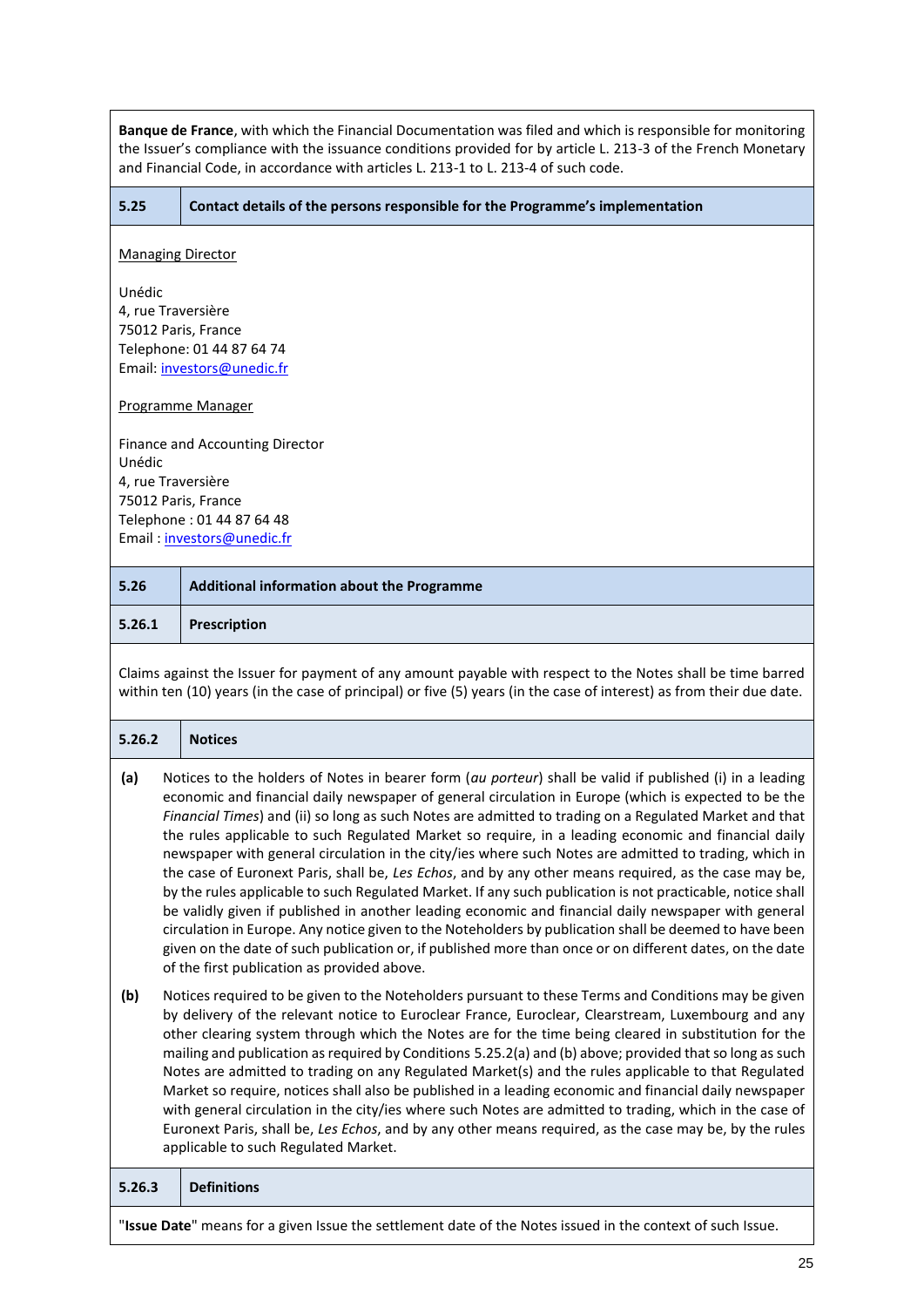"**Interest Commencement Date**" means the Issue Date or any other date that may be specified in the relevant Final Terms.

"**Interest Determination Date**" means, with respect to an Interest Rate and an Interest Accrual Period, the date defined as such in the relevant Final Terms or, if no such date is specified, (i) the day that is two (2) TARGET Business Days before the first  $(1<sup>st</sup>)$  day of such Interest Accrual Period if the Specified Currency is the Euro, or (ii) the first  $(1^{st})$  day of such Interest Accrual Period if the Specified Currency is the Pound, or (iii) if the Specified Currency is neither the Pound nor the Euro, the day that is two (2) Business Days before - in the city specified in the relevant Final Terms - the first  $(1<sup>st</sup>)$  day of such Interest Accrual Period.

"**Interest Payment Date**" means the date(s) specified in the relevant Final Terms.

"**Interest Accrual Period Date**" means each Interest Payment Date, unless otherwise specified in the relevant Final Terms.

"**Reference Date**" means, in respect of any Note, the date on which the payment under such Notes becomes due or (in the case that any amount due is not paid without justification or is subject to an unjustified late payment), the date on which the amount that was not yet paid is fully paid.

"**Specified Currency**" means the currency referred to in the relevant Final Terms.

"**Business Day**" means:

- in the case of the Euro, a day (other than a Saturday or Sunday) on which the Trans European Automated Real Time Gross Settlement Express Transfer (TARGET 2) (the "**TARGET System**") or any successor thereto is operating (a "**TARGET Business Day**"),
- in the case of a Specified Currency other than the Euro, a day (other than a Saturday or Sunday) on which retail banks and foreign exchange systems carry out settlements in such currency's principal business center.

"**Day Count Fraction**" means, in respect of the calculation of a Coupon Amount on any Note for any period of time (from and including the first day of such period to but excluding the last day of such period) (whether or not constituting an Interest Period, hereinafter, the "**Calculation Period**"), the "**Actual/Actual-ICMA**" method. In such a case,

- (A) if the Calculation Period is equal to or shorter than the Determination Period during which it falls, the number of days in the Calculation Period divided by the product of (x) the number of days in such Determination Period and (y) the number of Determination Periods normally ending in any calendar year; and
- (B) if the Calculation Period is longer than the Determination Period, the sum of:
	- (x) the number of days in such Calculation Period falling in the Determination Period in which it begins divided by the product of (1) the number of days in such Determination Period and (2) the number of Determination Periods normally ending in any calendar year; and
	- (y) the number of days in such Calculation Period falling in the next Determination Period divided by the product of (1) the number of days in such Determination Period and (2) the number of Determination Periods normally ending in any calendar year,

where, in each case, "**Determination Period**" means the period from and including an Interest Determination Date in any calendar year to but excluding the next Interest Determination Date, and "**Interest Determination Date**" means the date specified as such in the relevant Final Terms or, if none is so specified, the Interest Payment Date.

"**Interest Period**" means the period beginning on (and including) the Interest Commencement Date and ending on (but excluding) the first Interest Payment Date and each successive period beginning on (and including) an Interest Payment Date and ending on (but excluding) the next succeeding Interest Payment Date.

"**Interest Accrual Period**" means the period beginning on (and including) the Interest Commencement Date and ending on (but excluding) the first Interest Accrual Period Date and each successive period beginning on (and including) an Interest Accrual Period Date and ending on (but excluding) the next succeeding Interest Period Date.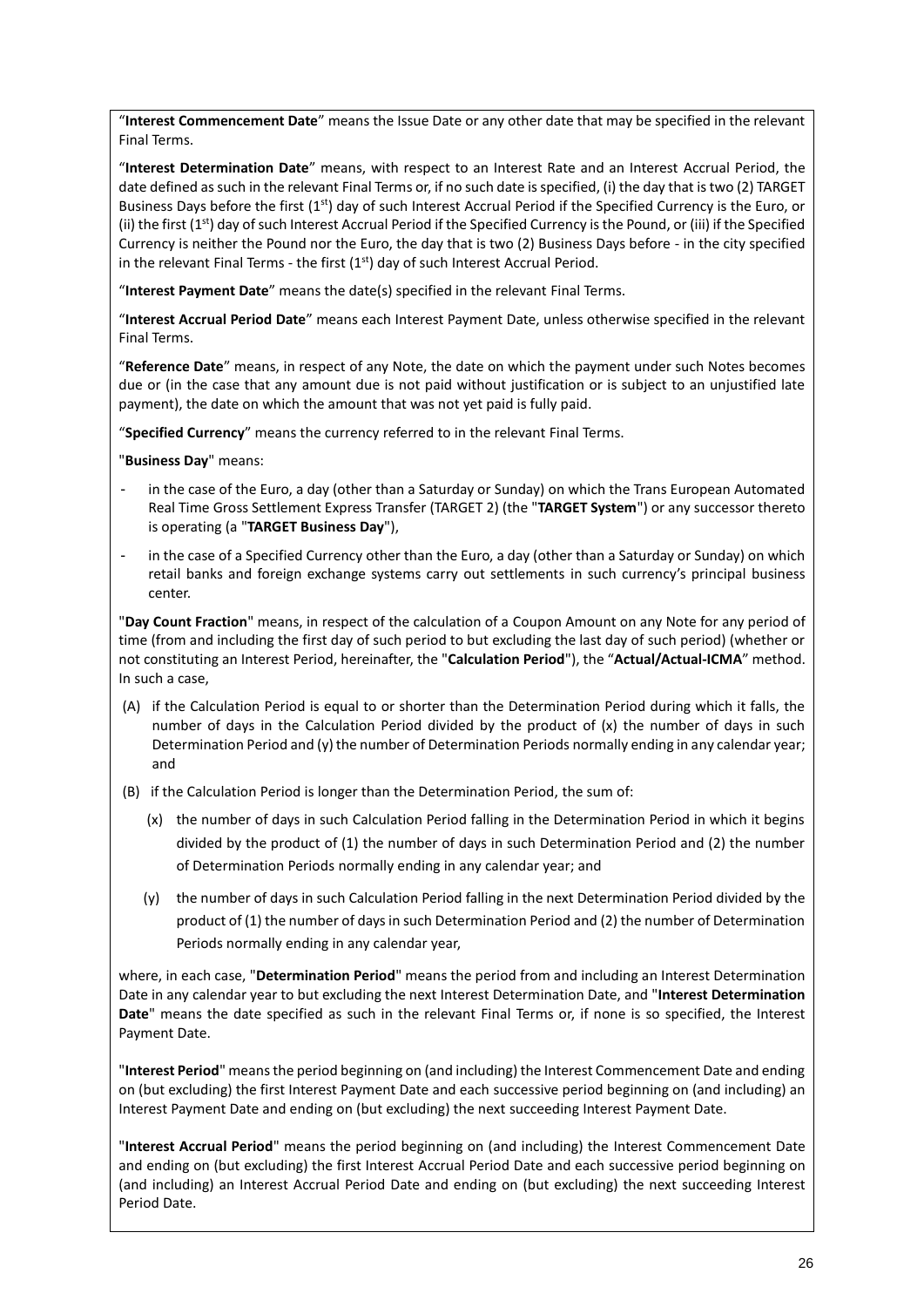| 5.27                                                                                                                                       | Language |  |
|--------------------------------------------------------------------------------------------------------------------------------------------|----------|--|
| This Information Memorandum was drafted in French. An English translation for information purposes may be<br>made available by the Issuer. |          |  |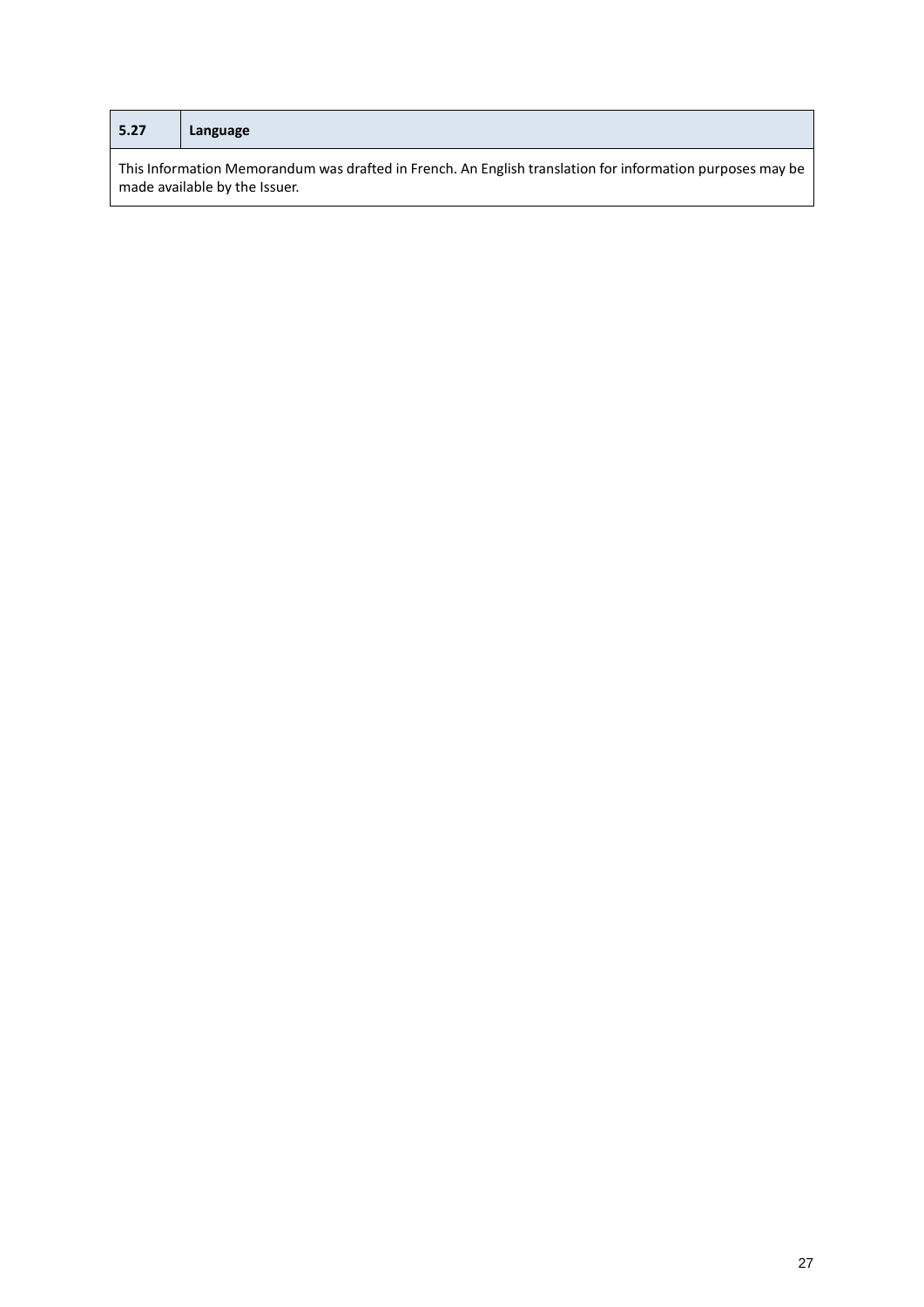#### **SECTION 6: USE OF PROCEEDS**

<span id="page-27-0"></span>The net proceeds of the issue of Notes will be used to support the financing needs of the Issuer (as specified, as the case may be, in the relevant Final Terms), which is in charge of ensuring the performance of the unemployment insurance scheme in favour of employees, companies and the unemployed, by making sure that the operators shall apply the rules and provisions adopted by the social partners and in close cooperation with the later, within a perspective of a socially responsible management of the unemployment insurance scheme. The issuer's activity is further described in section "Description of the Issuer" below.

If with respect to a specific issuance of Notes a specific use of proceeds has been identified, such use shall be indicated in the relevant Final Terms.

The Notes may be qualified as "Green Bonds" or "Social Bonds", as indicated in the relevant Final Terms in accordance with a framework document relating to Unedic's social bonds (as may be amended from time to time) (the "**Social Bond Framework**") which is available in a dedicated area on Unédic's website, in accordance with the principles applicable to the social bonds (the Social Bond Principles published by the International Capital Markets Association).

As regards the social bonds and as described in the relevant Final Terms, the net proceeds from the issuance of the Notes will be allocated by the Issuer to the financing or refinancing of some or all of the eligible social expenditures, as described in the relevant Final Terms with reference to the Social Bond Framework.

The above-mentioned Social Bond Framework describes the management of proceeds, reporting and external reviews (and in particular the issuance of a "Second Party Opinion") and external verification) arrangements applicable to the Issuer's social bond issuances, in addition to the eligibility criteria.

The Issuer mandated ISS ESG for the issuance of a "Second Party Opinion" on the Sustainability Quality of the Issuer and Social Bond Programme, assessing among other things the compliance of the Social Bond Framework with the Social Bond Principles. This Second Party Opinion, and any other opinion or certification provided in connection with the issuance of Notes according to the Social Bond Framework will be available on the website if the Issuer [\(https://www.unedic.org/sites/default/files/2020-](https://www.unedic.org/sites/default/files/2020-07/200630_Unedic_Social_SPO_final.pdf;https:/www.unedic.org/sites/default/files/202007/200630_Unedic_Social_SPO_1-pager.pdf) [07/200630\\_Unedic\\_Social\\_SPO\\_final.pdf;https://www.unedic.org/sites/default/files/202007/200630\\_Unedic](https://www.unedic.org/sites/default/files/2020-07/200630_Unedic_Social_SPO_final.pdf;https:/www.unedic.org/sites/default/files/202007/200630_Unedic_Social_SPO_1-pager.pdf) Social SPO 1-pager.pdf).

The Final Terms relating to the social bonds will provide the relevant information, such as the references to the applicable social bond framework (defining, among other things, the selection criteria for eligible social expenditures) under which such Notes are issued. The Final Terms may refer investors to the relevant section of the Issuer's website for more information.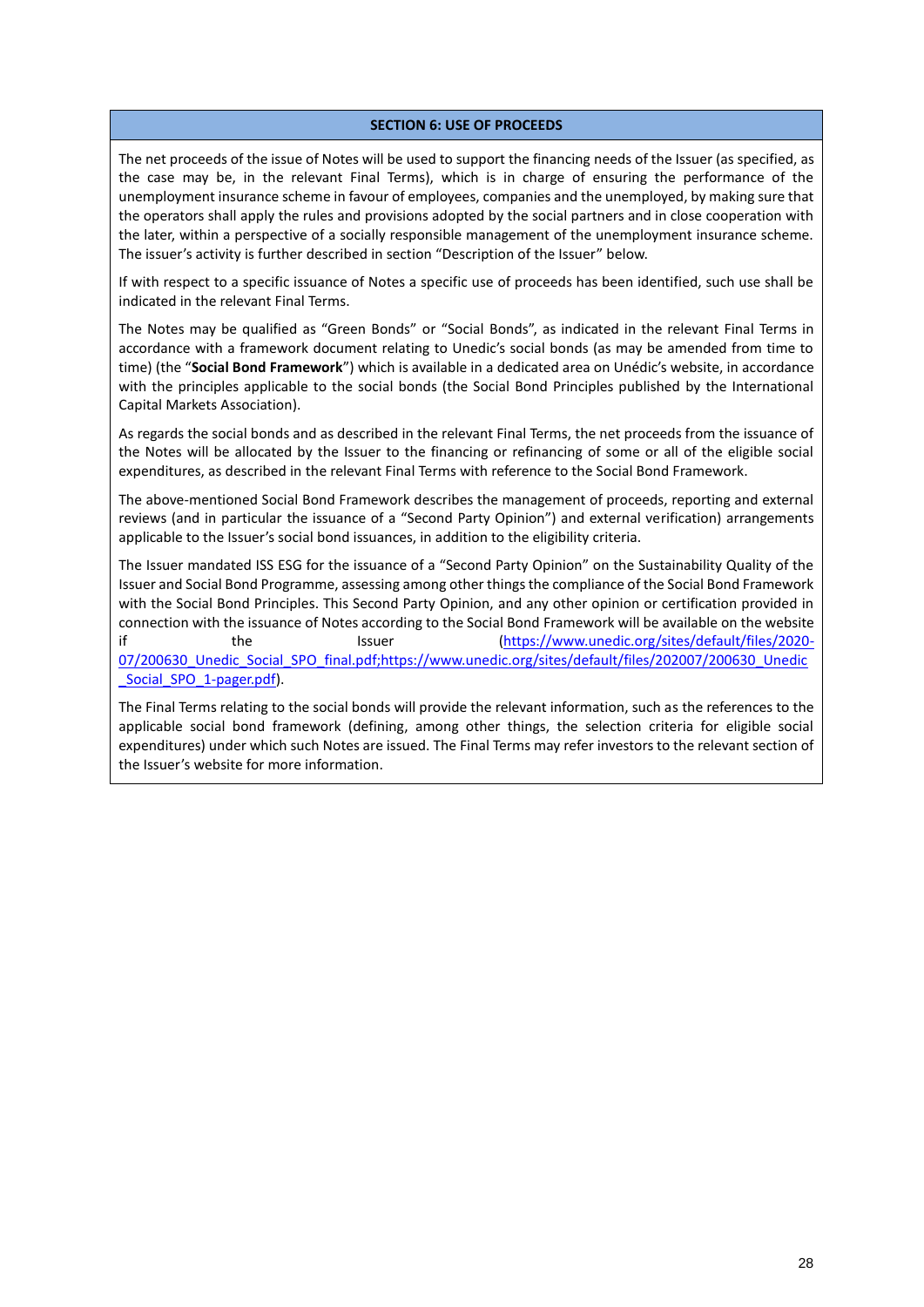<span id="page-28-0"></span>

| <b>SECTION 7: DESCRIPTION OF THE ISSUER</b> |                                                                   |  |
|---------------------------------------------|-------------------------------------------------------------------|--|
| 7.1                                         | <b>Name</b>                                                       |  |
| Unédic                                      |                                                                   |  |
| 7.2                                         | Legal form, legislation applicable to the Issuer and jurisdiction |  |
| 7.2.1                                       | Legal form                                                        |  |
|                                             |                                                                   |  |

The Issuer is a private-law, non-profit association formed under the non-profit association Act of 1 July 1901.

# **7.2.2 Applicable legislation**

Legislation governing the Issuer's activities

The Issuer is governed by French law and in particular by the provisions of the non-profit associations Act of 1 July 1901 and by the provisions of the French *Code du Travail* and of the aforementioned national agreements concerning the unemployment-insurance institutions and the unemployment insurance scheme which apply to all employers in the private sector.

The Issuer implements the provisions of relevance to unemployment insurance.

Agreements concerning the unemployment insurance institutions

The agreement of 31 December 1958 was succeeded by the agreement of 24 February 1984, then by that of 22 March 2001 relating to institutions concluded for an indefinite term, both maintaining the institutions created in 1958. The agreement of 22 March 2001 currently governs the Issuer's internal operation, supplementing its articles of association.

The unemployment insurance agreements

Since 1984, the social partners have concluded unemployment insurance agreements for fixed terms to take account in particular the financial position of the unemployment insurance scheme. These agreements are then approved by the national authorities competent in employment matters to make those agreements binding upon all employers and employees in the private sector. The Issuer is tasked with the responsibility of implementing these unemployment insurance agreements.

The latest unemployment insurance agreement dated 14 April 2017, which replaces the previous agreement dated 14 May 2014was approved by Order issued by the Minister of Work, Employment, Professional Training and Social Dialogue dated 4 May 2017<sup>14</sup>, notably in application of the provisions of Article L.5422-20 to Article L.5422-23 of the Labour Code. The agreement and the appended texts establish the implementation measures of the unemployment benefit scheme with effect from 1 October 2017 for a period of 3 years, until 30 September 2020.

The main changes made to the unemployment benefit scheme under the agreement of 14 April 2017 notably concerned (*i*) calculation of unemployment benefit, which was solely based on the number of days worked, (*ii*) modification of the maximum benefit period for unemployed people aged over 50 (progressive scale from 24 months to 36 months maximum for unemployed people aged over 55), (*iii*) specific benefit deferral in the event of supra-legal indemnities being paid (reduced from 180 to 150 days), (i*v*) creation of an extraordinary contribution at the rate of 0.05% and exclusively payable by the employer, and (*v*) elimination of the current adjustment of employers' contributions to unemployment benefit for fixed-term contracts.On 18 June 2019, the government presented the social partners with a proposal on the reform of the unemployment insurance system. The social partners not having reached an agreement within the planned time period, it fell to the government to determine the measures for implementing the unemployment insurance system by decree n°2019-797 dated 26 July 2019.

Most of the provisions of the decree of 26 July 2019 came into force starting 1 November 2019 and will apply until 1 November 2022.

<sup>14</sup> Official Journal of the French Republic – JORF no. 0107 of 6 May 2017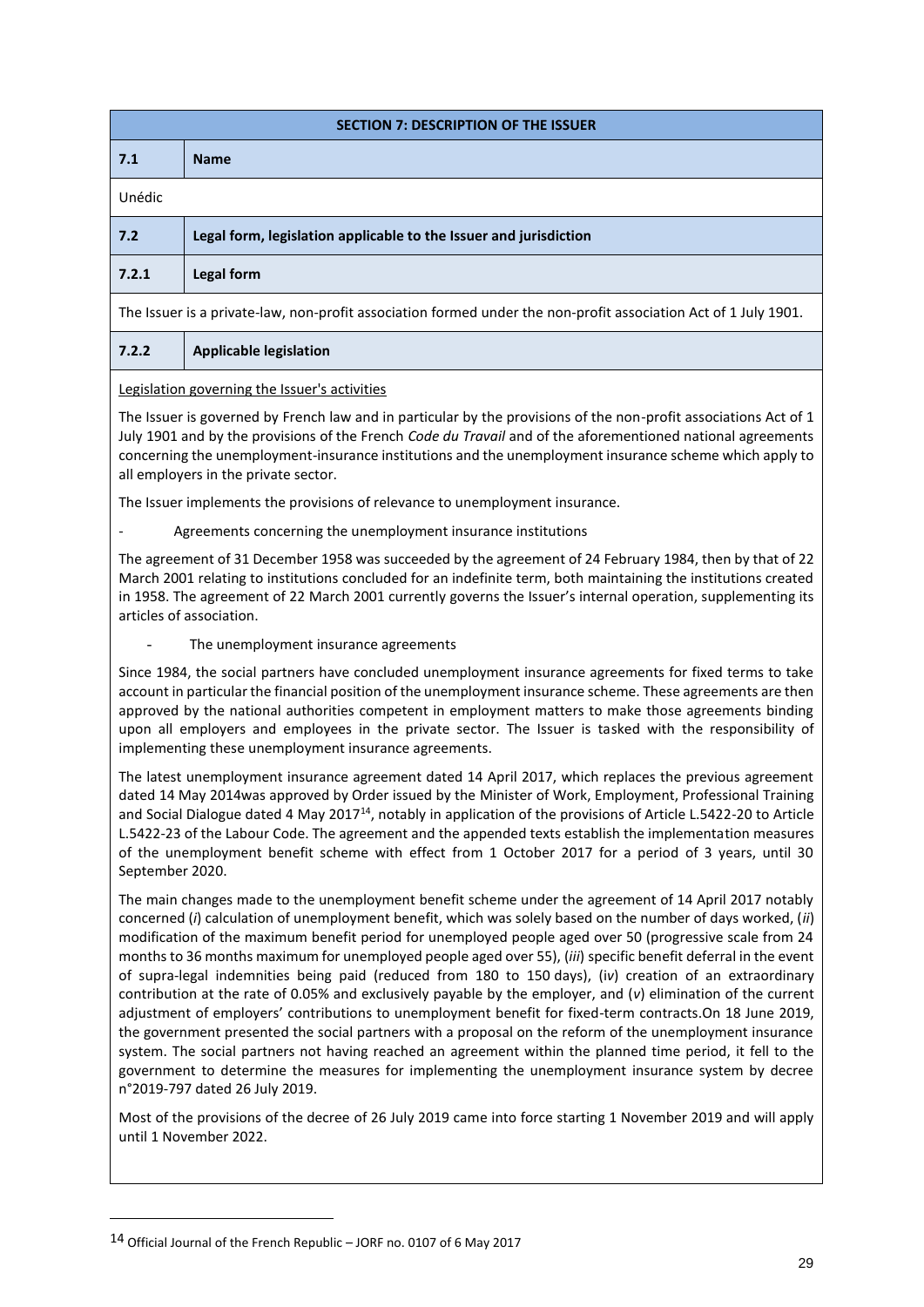#### *Adoption of the unemployment insurance regulation by decree dated 26 July 2019*

The changes made by decree no. 2019-797 dated 26 July 2019 as amended by decree no. 2019-1106 dated 30 October 2019 concern in particular:

- (i) the method for calculating unemployment insurance benefits, which will no longer be based only on the number of days worked but on the job's average monthly pay,
- (ii) the minimum employment period necessary to benefit from back-to-work allowance (*aide au retour à l'emploi*, or "ARE"), which will be increased to 130 days (or 910 hours) over the 24 months that preceded the end of the employment contract with respect to employees aged less than 53 years at the date of the end of their employment contract (and over the last 36 months for employees aged 53 years and older)<sup>15</sup>,
- (iii) an adjustment of the entitlement renewal system, which will be subject to the condition that the employee demonstrates that he/she has been affiliated with the unemployment insurance system for at least 130 days worked (or 910 hours worked) in respect of one or more activities carried out prior to the employment contract end date<sup>16</sup>,
- (iv) the maximum compensation period giving rise to the payment of unemployment benefits (ARE), which cannot be less than 182 calendar days nor more than 730 calendar days. For the unmployed aged at least 53 years and less than 55 years on the date of the end of their employment contract, this limit is increased to 913 calendar days (and to 1,095 calendar days for the unemployed aged at least 55 years),
- (v) the implementation of a 30% degressivity principle (i.e., 0.7 degressivity coefficient) applicable to unemployment insurance benefits starting on the 183<sup>rd</sup> day of being paid benefits with respect to jobseekers whose former salaries exceed a certain amount (€4,500 (gross)),
- (vi) the creation of a bonus-penalty system relating to employers' separation rate for firms with more than 11 employees operating in the seven business sectors that most often have recourse to short-term contracts,
- (vii) entitlement to employment benefits (ARE) for certain resigning employees and for independent workers under certain conditions,
- (viii)the implementation of new support measures for jobseekers who combine employment income with unemployment benefits or who go between being employed and unemployed, and
- (ix) revaluation of the Issuer's rate of contribution to the financing Pôle Emploi, from 10% to 11%.

In the context of the spread of Covid-19 and in light of the disease's consequences on the job market, the effective date of certain provisions of decree 2020-797 of 26 July 2019, as updated, concerning in particular (i) the method for calculating the daily reference salary serving to calculate unemployment benefits, (ii) the implementation of the degressivity principle for jobseekers with a former high income, and (iii) the minimum period of affiliation required for the opening or recharging of unemployment insurance rights, has been successively postponed.

By decree No. 2021-1251 of 29 September 2021, published in the JORF on 30 September 2021, the method for calculating the daily reference salary, the duration of compensation and the compensation deferrals under the unemployment insurance scheme provided for by decree No. 2019-797 of 26 July 2019, as amended, came into force on 1 October 2021.

It should be noted that by order dated 22 October 2021, the interim relief judge (*juge des référés*) of the *Conseil d'Etat* rejected the requests of certain social partners to obtain the suspension of decree No. 2021-1251 of 29 September 2021, on the grounds that the various arguments presented by the latter were not such as to create a serious doubt as to the legality of the decree. Following this decision, certain social partners lodged an appeal on the merits against the unemployment insurance reform, which was rejected by the *Conseil d'Etat* in its decision dated 15 December 2021.

<sup>&</sup>lt;sup>15</sup> Up until the effective date of the new provisions of the unemployment insurance regulation, in order to receive back-to-work allowance (*aide au retour à l'emploi*, or "ARE"), an employee who was involuntarily deprived of his/her work had to have worked at least 88 days (i.e., four months) over the last 28 months in the same company or with different employees (or 36 months in respect of persons aged 53 years and over at the date of the last employment contract).

 $16$  Up until the effective date of the new provisions of the unemployment insurance regulation, to be able to renew one's entitlements, it was sufficient to have worked 150 hours.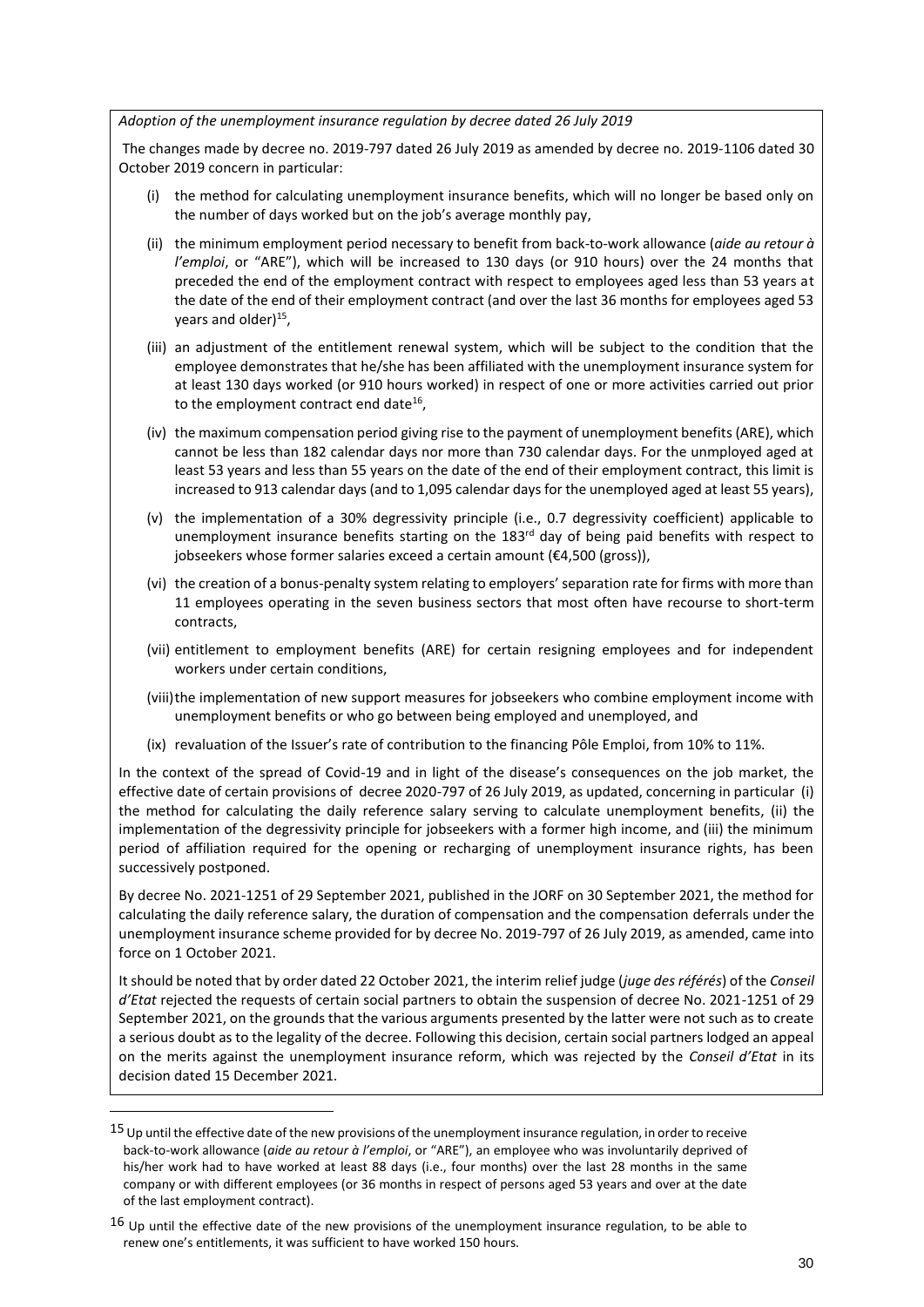The effective date of the provisions relating to the degressivity of the allowance and the increase in the minimum employment period necessary to benefit from back-to-work allowance (*aide au retour à l'emploi*, or "ARE") (to 6 months out of 24 months) provided for by decree No. 2019-797 of 26 July 2019, had been adjusted and postponed to take into account the impact on employment of the crisis due to the Covid-19 epidemic and was to be determined on the basis of economic criteria for a "return to better fortunes", set by decree no. 2021- 346 of 30 March 2021, in order to take into account the evolution of the economic and social situation.

The order of the Minister of Employment of November 18, 2021, noted the achievement on 1 October 2021

of the two criteria of return to better fortune. The publication of this order led to the reinstatement of the 6 month affiliation condition and the reinstatement of the 6-month period before application of degressivity, starting 1 December 2021.

Any related decision or regulatory change will lead to an update of this Information Memorandum.

| 7.3<br><b>Formation date</b> |
|------------------------------|
|------------------------------|

Unédic was created by the National Inter-Industry Agreement dated 31 December 1958 which created a national inter-professional unemployment insurance system and which was signed by employer and employee representative bodies on a national and inter-professional level.

The Issuer filed its articles of association with the non-profit associations office of the Préfecture de police [police headquarters] on 23 January 1959 and began its activities on 5 February 1959. The Issuer was subsequently registered in the Paris Trade and Companies Register on 20 January 1994 for an unlimited term.

## *History and development of the Issuer*

The Issuer is a jointly-managed body created under the National Inter-Industry Agreement of 31 December 1958 to manage the unemployment insurance scheme. At that time, the scope of the unemployment insurance scheme was confined to the activity sectors represented on the Conseil National du Patronat Français (French national employers' association – CNPF). The scheme was progressively widened to include all trades and professions in the private sector. The milestones in this expansion are as follows:

| 1959        | Inclusion of the industrial and commercial sectors represented on the Conseil<br>National du Patronat Français (CNPF)                                                |  |  |
|-------------|----------------------------------------------------------------------------------------------------------------------------------------------------------------------|--|--|
| 1967        | Inclusion of all industrial and commercial sectors and optional membership for<br>industrial and commercial public corporations (utilities)                          |  |  |
| 1974 – 1977 | Inclusion of the agricultural scheme                                                                                                                                 |  |  |
| 1979 – 1980 | Inclusion of domestic servants and child minders                                                                                                                     |  |  |
| 1987        | Optional, revocable membership of local government and administrative public<br>corporations other than those of the State, for non-established staff                |  |  |
| 1999        | Optional, revocable membership of universities, major higher training institutions<br>( <i>grandes écoles</i> ) and scientific and technological public corporations |  |  |
| 7.4         | Registered office and principal headquarters (if different)                                                                                                          |  |  |
|             |                                                                                                                                                                      |  |  |

The following is the contact information for the Issuer's registered office, 4 rue Traversière, 75012 Paris, France, tel.: +33 (0)1.44.87.64.00, website: www.unedic.org,

**7.5 Trade and Companies Register identification number**

The Issuer is registered in the Paris Trade and Companies Register under the unique identification number 775 671 878 RCS Paris.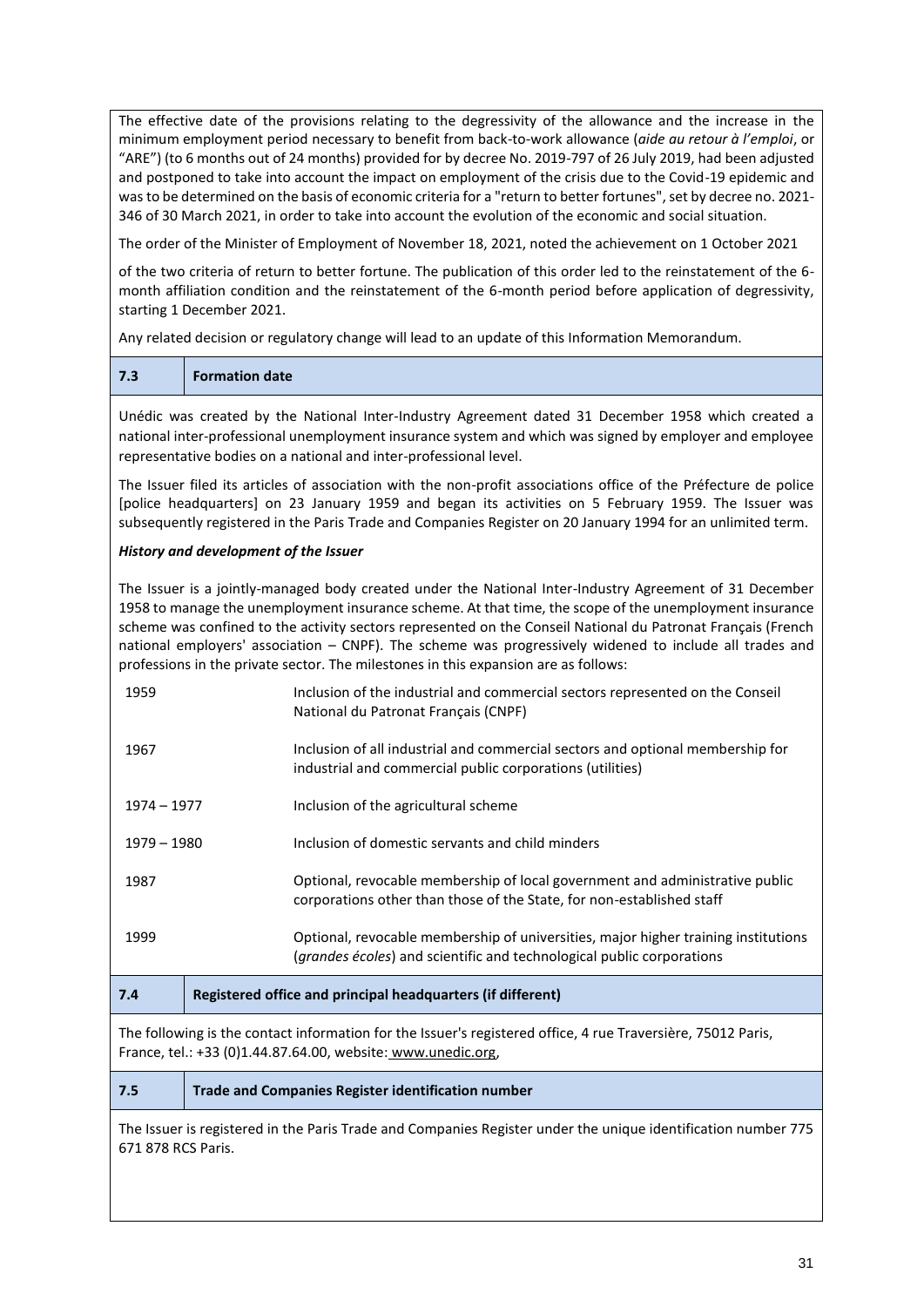| 7.6                                                                                                                                                                                                                                                                                                                                                                                                                                                                            | <b>Summary corporate purpose</b>                                                                                                                                                                                                                                                                                                                               |  |  |  |
|--------------------------------------------------------------------------------------------------------------------------------------------------------------------------------------------------------------------------------------------------------------------------------------------------------------------------------------------------------------------------------------------------------------------------------------------------------------------------------|----------------------------------------------------------------------------------------------------------------------------------------------------------------------------------------------------------------------------------------------------------------------------------------------------------------------------------------------------------------|--|--|--|
| Pursuant to Article 2 of its articles of association dated 31 January 2017, the corporate object of the Issuer is:                                                                                                                                                                                                                                                                                                                                                             |                                                                                                                                                                                                                                                                                                                                                                |  |  |  |
| (1) to manage or finance all compensation scheme regarding involuntary work-deprivation, loss-jobs<br>prevention, jobs retention and national training programme and more generally all employment scheme;                                                                                                                                                                                                                                                                     |                                                                                                                                                                                                                                                                                                                                                                |  |  |  |
|                                                                                                                                                                                                                                                                                                                                                                                                                                                                                | (2) to conduct all studies and research in the field of employment, nationally and internationally;                                                                                                                                                                                                                                                            |  |  |  |
|                                                                                                                                                                                                                                                                                                                                                                                                                                                                                | (3) to liaise as necessary with the public services, agencies and bodies, principally regional joint representation<br>bodies whose activity concerns employment and to provide its cooperation as necessary;                                                                                                                                                  |  |  |  |
|                                                                                                                                                                                                                                                                                                                                                                                                                                                                                | (4) to provide the regional management joint representation bodies with the guidelines ensuring<br>implementation of the unemployment insurance regulations and make available to them all information<br>and more generally all useful points in order to achieve this task and follow-up those tasks delegated to<br>the unemployment insurance's operators; |  |  |  |
|                                                                                                                                                                                                                                                                                                                                                                                                                                                                                | (5) to respond to all requests of the regional joint representation bodies and, as the case may be, take all<br>necessary follow-up measures;                                                                                                                                                                                                                  |  |  |  |
| (6)                                                                                                                                                                                                                                                                                                                                                                                                                                                                            | in compliance with provisions of Law n°2008-126 of 13 February 2008 reforming the organisation of the<br>public employment service, to take all initiatives conducive to the return to employment of workers<br>deprived of work against their will;                                                                                                           |  |  |  |
|                                                                                                                                                                                                                                                                                                                                                                                                                                                                                | (7) to defend, with respect to any person not having the capacity of a member, the interests of the<br>unemployment insurance scheme before any jurisdiction;                                                                                                                                                                                                  |  |  |  |
|                                                                                                                                                                                                                                                                                                                                                                                                                                                                                | (8) to ensure that all public employment service members correctly apply all devices entrusted for<br>implementation by Unédic;                                                                                                                                                                                                                                |  |  |  |
|                                                                                                                                                                                                                                                                                                                                                                                                                                                                                | (9) to promote the quality of the services provided to workers deprived of employment against their will and<br>to businesses;                                                                                                                                                                                                                                 |  |  |  |
|                                                                                                                                                                                                                                                                                                                                                                                                                                                                                | (10) to access to all personal information collected by all public agencies and bodies entrusted by Unedic with<br>a mandate or a delegation for management, statistical and control purposes;                                                                                                                                                                 |  |  |  |
|                                                                                                                                                                                                                                                                                                                                                                                                                                                                                | (11) to contribute expertise to all other members of the employment public services, particularly in all fields<br>referred to by the present article,                                                                                                                                                                                                         |  |  |  |
| (12) to manage any plan or funds necessary to the performance of the missions that have been or will be<br>assigned to it by law, by order or by an agreement between the social partners or by any agreement with<br>another entity and of which it undertakes to comply with the regulation. For that effect, it provides for the<br>economical, legal and social unity of each of these schemes and of the means deployed.                                                  |                                                                                                                                                                                                                                                                                                                                                                |  |  |  |
| 7.7                                                                                                                                                                                                                                                                                                                                                                                                                                                                            | Information regarding the Issuer's activities                                                                                                                                                                                                                                                                                                                  |  |  |  |
| Pursuant to article L. 5227-1 of the French Labour Code, Unédic manages the agreed compensation schemes<br>for employees who are involuntarily deprived of work in France, i.e., (i) the jointly managed Unemployment<br>Insurance scheme, which is financed by employer and employee contributions, and (ii) specific indemnification<br>or guarantee schemes (professional security contract and insurance against the risk of non-payment of salaries<br>on behalf of AGS). |                                                                                                                                                                                                                                                                                                                                                                |  |  |  |
| The Issuer manages (i) the contractual and jointly-managed unemployment insurance scheme and (ii) other<br>mechanisms provided under the agreements.                                                                                                                                                                                                                                                                                                                           |                                                                                                                                                                                                                                                                                                                                                                |  |  |  |
| (1) The contractual unemployment insurance scheme                                                                                                                                                                                                                                                                                                                                                                                                                              |                                                                                                                                                                                                                                                                                                                                                                |  |  |  |
| Unemployment insurance                                                                                                                                                                                                                                                                                                                                                                                                                                                         |                                                                                                                                                                                                                                                                                                                                                                |  |  |  |
| The unemployment insurance scheme introduced by the national inter-industry agreement of 31 December<br>1958 is a contractual scheme of which the principles are laid down by statute. The Issuer manages on a jointly-<br>representative basis the contractual provisions for compensating employees deprived of employment in France                                                                                                                                         |                                                                                                                                                                                                                                                                                                                                                                |  |  |  |

Under the scheme, unemployment benefit is paid to employees deprived of employment against their will who fulfil the conditions of age and of previous activity that has given rise to the payment of unemployment insurance contributions. Unemployment insurance benefits are calculated on the basis of the average gross salary for the last twelve (12) months of an employee deprived of employment against his will. The period for

against their will.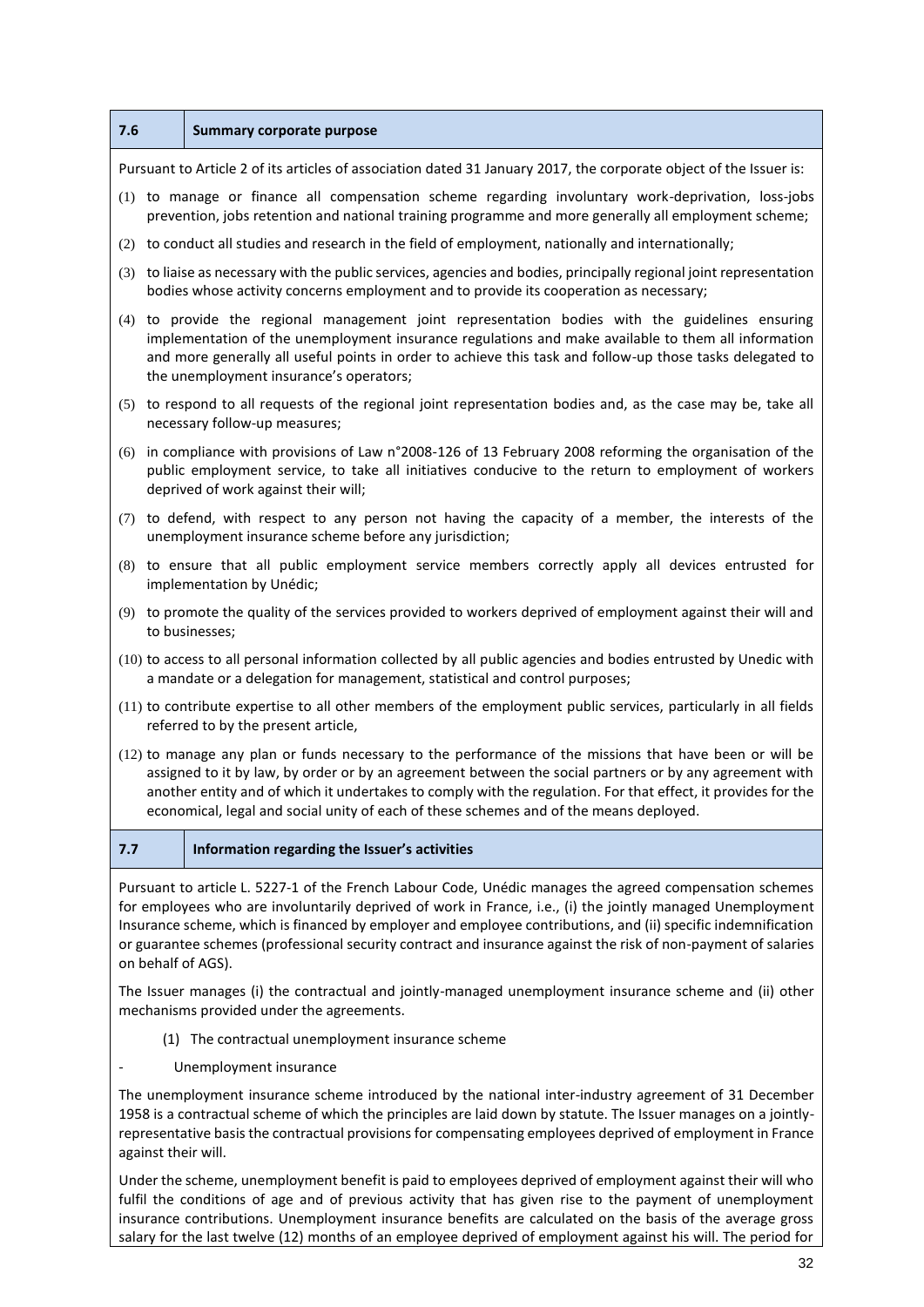which benefit is paid depends on the length of the earlier activity having given rise to membership of the unemployment insurance scheme and on the age of the employee deprived of employment.

At the outset, the unemployment insurance scheme concerned only businesses that were members of a trade association. However, it was widened in successive stages to all private-sector businesses and today has become an inter-industry scheme. It is a compulsory basic scheme: all employers in the private sector must subscribe to the unemployment insurance scheme to cover all their employees<sup>17</sup>.

The unemployment insurance scheme is funded by compulsory contributions from employers and employees in accordance with the principle of professional solidarity. These contributions used to be collected by *Pôle Emploi* on behalf of the Issuer. Since 1 January 2011, collecting contributions, on behalf of the Issuer, is principally provided by Urssaf Caisse nationale and by the Urssaf network $^{18}$ . These resources are managed by the Issuer. Their amount is laid down by the social partners in the agreement of 14 April 2017 on unemployment benefit, and changes in accordance with the expenditure to cover.

The contributions are used to finance the benefits paid to employees who are deprived of employment and have paid sufficient contributions. Pursuant to Article L. 5422-24 of the French *Code du Travail*, 10% of these contributions are paid to *Pôle emploi* for its operating expenses and investment costs, and its assistance in finding employment for workers deprived of employment. The decree of 26 July 2019 increased the Issuer's rate of contribution to Pôle emploi's financing to 11%.

The contribution rates were set by the unemployment insurance agreement of 14 April 2017 at 6.40% (4% shouldered by employers and 2.40% by employees), plus an exceptional 0.05% contribution (perpetuated by Decree of 26 July 2019) borne exclusively by employers for the term of the agreement. The decree of 26 July 2019 set the rate of the employer contributions referred to in paragraph 1 of article L. 5422-9 of the French Labour Code at 4.05%.

The 2019 social security budget law eliminated employee contributions to the unemployment insurance system commencing 1 January 2019, which were replaced by a fraction of the employment income based general social contribution (*CSG activité*). 13.2 billion euros were thus recorded in 2020 for the CSG on earned income.

In order to secure the financing for these eliminations and reductions and to guarantee that the Issuer is financed, the members of the Issuer's Executive Committee approved the execution of the following agreements:

- an agreement with Urssaf Caisse nationale and Pôle Emploi to provide a framework for the payment of the employment income based general social contribution replacing employee contributions and the monitoring of wage bill data, dated 23 January 2019; and
- an agreement with Urssaf Caisse nationale, the Caisse Central de la MSA (CCMSA) and Pôle Emploi regarding the financing of the general relief arrangements, dated 23 January 2019.

The framework surrounding the State's financial compensation regarding specific exemptions of employer contributions to the unemployment insurance system was formalised in an agreement entered into on 30 March 2019 with the relevant ministerial departments.

In order to enable Pôle Emploi to carry on the missions previously performed by the unemployment insurance institutions, two service agreements were entered into on 19 December 2008 between the Issuer and Pôle Emploi concerning the payment of unemployment insurance benefit and the collection of contributions on a transitional basis.

Under these terms, the Issuer prescribes, particularly to Pôle Emploi, the rules concerning payment of unemployment benefit, and implements the unemployment insurance financial policy defined by the social partners. For this purpose, the Issuer drafts instructions and disseminates, among others, circulars, instructions, printed material and operating forms nationwide. In addition, it monitors disputes on questions of principle and manages the finances and cash of the unemployment insurance scheme.

With a view to simplifying formalities by employers in the context of payment of unemployment benefit insurance contributions, by reducing specifically the number of declarations and interlocutors, these service agreements were subsequently incorporated in the context of a quadri-partite agreement dated of 17 December 2010 entered into by the Issuer, Pôle Emploi, AGS and Urssaf Caisse nationale regarding the

<sup>10</sup> Art. L. 5422-13 *Code du Travail*

<sup>11</sup> Collecting contributions on behalf of the unemployment insurance was transferred further to provisions of Law 2008-126 of 13 February 2008.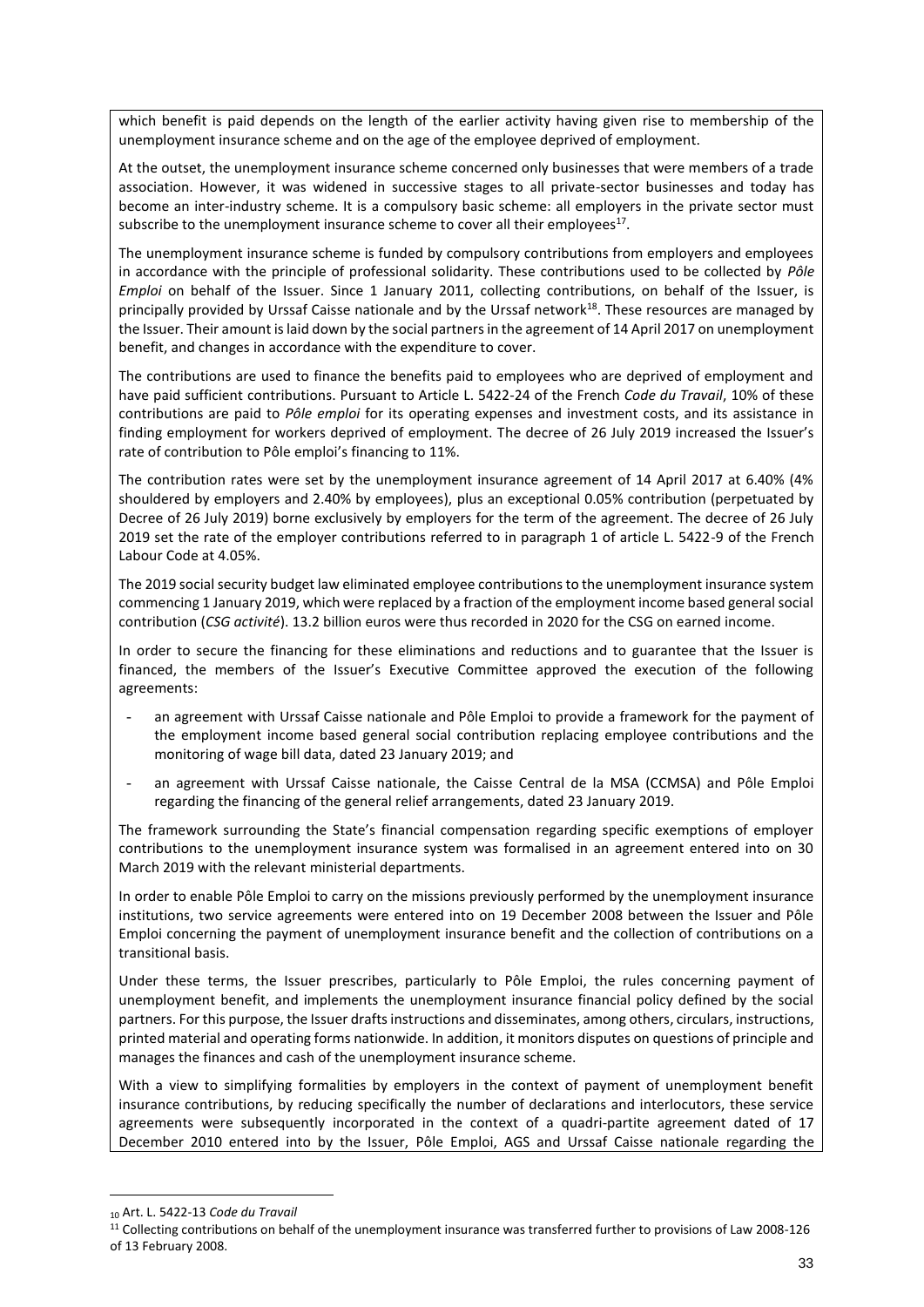collection of contributions and subscriptions due from employers. The missions of the Issuer as referred to in the previous paragraph are incorporated and detailed in this new agreement.

The agreement also describes in detail the conditions according to which *Pôle Emploi* and Urssaf Caisse nationale collect on behalf of the Issuer contributions due for unemployment insurance and subscriptions to guarantee employees' claims, as well as payment of unemployment benefit to jobseekers.

The *Contrat de sécurisation professionnelle* (career safeguarding contract)

In the context of the national inter-professional agreement of 31 May 2011 and Law n°2011-893 of 28 July 2011 for the development of work-study contracts and safeguarding of careers contracts, social partners adopted the agreement of 19 July 2011 for the career safeguarding contract ("*contrat de sécurisation professionnelle*" or "*CSP*") (which duration had been extended to 31 December 2014), in replacement of the individualised return-to-work agreement ("*convention de reclassement personnalisé*") and the professional transition agreement (*"contrat de transisition professionnelle*"). The CSP is intended to assist and pay a specific allowance to the employees who are made redundant for economic reasons in order to promote their accelerated jobreclassification.

The social partners agreed, within the framework of the national inter-industry agreement ("*accord national interprofessionnel*") dated 8 December 2014 concluded for two years, to renew and adapt the measures regarding career safeguarding contract ("*contrat de sécurisation professionnelle*").

The CSP applies to all redundancy procedures for economic reasons by all companies which are not submitted to the reclassification leave (i.e. all companies, consisting of all their businesses branches, with a workforce of less than 1,000 employees or those in receivership or judicial liquidation regardless of their workforce).

The amendments relate, in particular, to the reduction of the safeguarding of careers indemnity ("*allocation de sécurisation professionnelle*"), the establishment of a re-employment premium and of a "CSP-glissant" to take into account the periods of work and the broadening of the conditions of the return to employment.

The national inter-industry agreement ("*accord national interprofessionnel*") has been implemented in a new agreement on the CSP dated 26 January 2015, entered into force on 1 February 2015. On 31 May 2018, the social partners concluded an amendment (Amendment no. 3) providing for an extension to the agreement of 26 January 2015, which will therefore remain in force until 30 June 2019.

On 8 January 2020, the social partners (other than the CGT) signed amendment no. 5 to the agreement dated 26 January 2015 relating to the safeguarding of careers contracts in order to render this agreement compliant with applicable unemployment insurance regulations. However, safeguarding of careers contracts continue to have certain specificities (i.e., affiliation conditions are not aligned with those of the ARE, nor the methods for calculating the daily reference salary or the degressivity measure).

Taking into account the deferral of the implementation of the new unemployment insurance regulation, the bringing into conformity of the agreement on the CSP is also postponed.

(2) The other schemes

The Issuer also carries out other missions on behalf of third parties under management agreements with the State and the AGS (Association pour la Gestion du régime d'assurance des créanciers des Salariés – Association managing the scheme insuring amounts owed to employees).

The Unédic-AGS agreement

The AGS is the employers' organisation financed by businesses, created in early 1974; it pays the debts arising from the employment contract in the event of a business going into receivership or judicial liquidation. On 18 December 1993, a management agreement was concluded between AGS and the Issuer; the latter is responsible for collecting the contributions, making the necessary funds available to the appointed agents and judicial administrators, recovering sums advanced and keeping accounts of the transactions involved.

The agreement was terminated on 27 June 2019 by AGS, effective 31 December 2019. As negotiations commenced for the purpose of entering into a new agreement were still in progress, several extension agreements relating to the management agreement have been entered into between AGS and the Issuer.

The members of the Issuer's Executive Committee, by decisions taken on 22 October 2021, validated a new extension of the current agreement until 31 December 2022 at the latest (extension agreement n°6 dated 22 October 2021).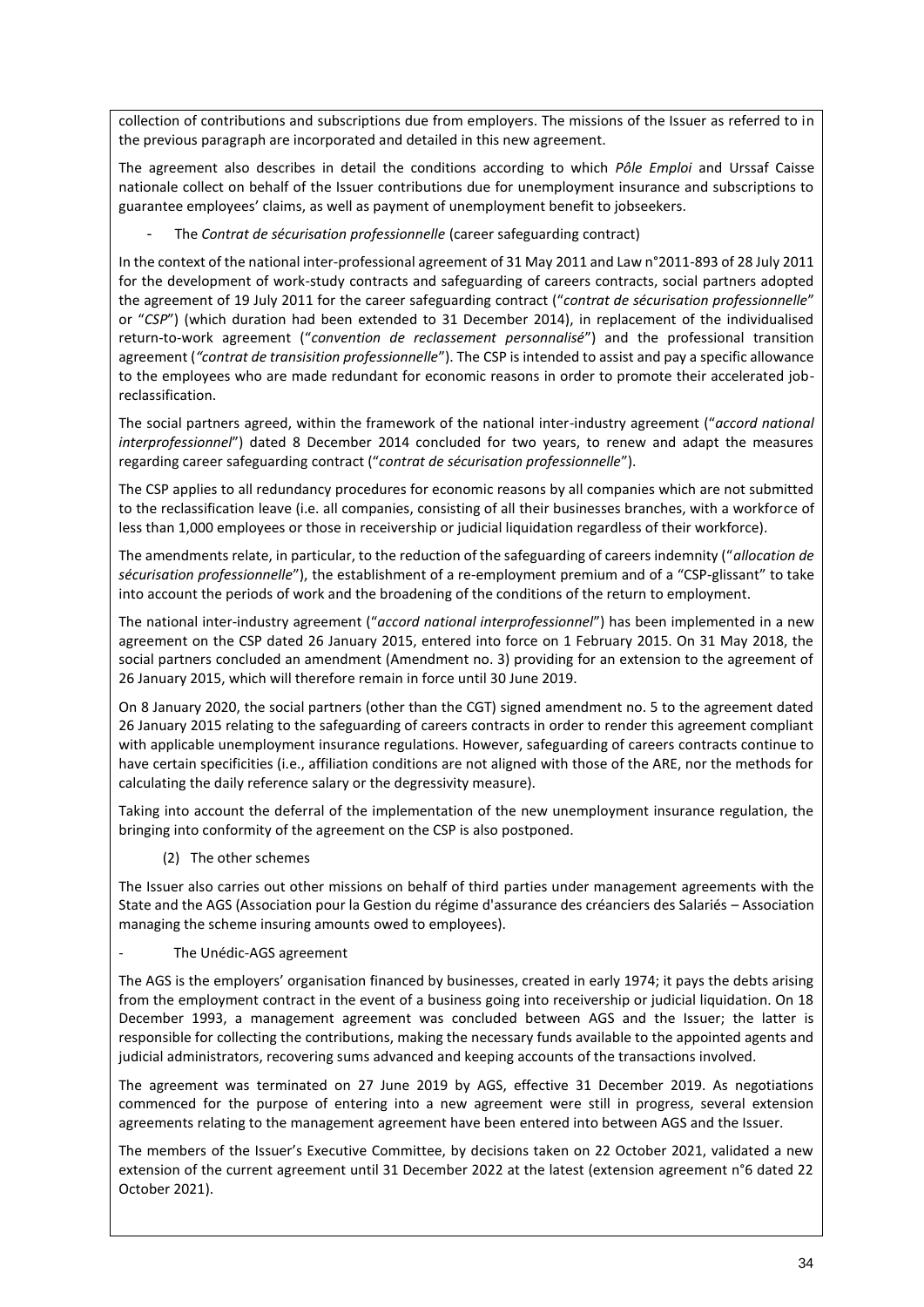The State-Unédic agreement on compensation for short-time working

In response to the economic difficulties encountered by businesses, an alternative to short-time working has been instituted, turned "*activité partielle à longue durée*" (long-term part-time working). This scheme may provide for the payment, under a part-time working agreement, of additional benefits for short-time working to employees whose working time is reduced below the legal or contractual period for a long period, with counterpart job-maintenance and training guarantees. These benefits are funded jointly by the business, the State and the unemployment insurance scheme. The scheme contributes to the financing of the arrangement up to a maximum of €150 million (to which an additional envelope of €80 million had been added in 2012), with the aim of avoiding as many redundancies as possible, for which it would have to assume financial responsibility. Beyond 31 December 2012, long-term part-time working ("activité partielle à longue dur*ée*") was funded by the balance of the previous envelope. The State's participation is in addition to its existing participation in the special short-time working benefit. Since the creation of the new part-time scheme referred to below, the scheme has been financed one-third (33%) by Unédic and two-thirds (67%) by the State.

- Temporary part-time scheme named "*activité réduite pour le maintien de l'emploi*" (part-time working for employment preservation)

Article 53 of law No. 2020-734 of 17 June 2020 providing "various provisions related to the sanitary crisis, to other urgent measures and the withdrawal of the United Kingdom from the European Union" created, from 1 July 2020, a new temporary specific part-time scheme named "*activité réduite pour le maintien de l'emploi*" (part-time working for employment preservation), for companies undergoing a lasting decline in activity but whose business continuity is not threatened. Decree n°2020-926 of 28 July 2020 in relation to said specific parttime scheme provides that the implementation of this scheme is subject to:

the conclusion of a collective agreement, providing especially the starting date and duration of the specific scheme, the activities and employees concerned by the scheme, the maximum reduction in working hours, employment and training commitments and the procedures for informing the signatory employee trade union organisations and staff representative institutions;

This agreement must be approved by the *préfet* of the location of the concerned establishment.

commitments for employment preservation.

This scheme is applicable for a period of 24 months, consecutive or not, over a reference period of 36 consecutive months and is limited to agreements transmitted for approval to the administrative authority, no later than 30 June 2022.

In this context, the reduction in employees' working time is limited to 40% of the legal duration and compensation is increased to 70% of the gross hourly reference pay (limited to 4.5 *Smic "salaire minimum de croissance"(*French minimum wage*)*). The part-time activity allowance reimbursed to the employer is fixed, depending on the case, to 60% (agreements transmitted to the administration before 1 October 2020) or 56% (agreements transmitted to the administration after 1 October 2020) of the gross hourly reference salary (limited to 4.5 *Smic*).

An amendment n° 1 dated 18 December 2020, to the State-Unédic agreement of 1 November 2014, determines the terms and conditions for financing the part-time scheme in the context of Covid-19 and its consequences on the labour market.

Unédic is responsible for 33% of the partial activity allowance, with the remaining 67% borne by the State.

The social security budget law No. 2020-1576 of 14 December 2020 extends for 2021, as from 1 January 2021, the social security regime for the legal contribution (art. 8, III and VII) and the supplementary contribution paid by employers to employees in part-time activity for periods of employment in 2021 only (art. 8, IV). The social security budget law No. 2021-1754 of 23 December 2021 on the financing of social security for 2022 extended the application of the social regime of the complementary partial activity allowance until 31 December 31 2022 (art. 15).

| 7.8                                                                  | <b>Share capital</b>                                   |  |
|----------------------------------------------------------------------|--------------------------------------------------------|--|
| The concept of capital is not relevant for an issuer such as Unédic. |                                                        |  |
| 7.8.1                                                                | Amount of capital that is subscribed and fully paid up |  |
| Not applicable.                                                      |                                                        |  |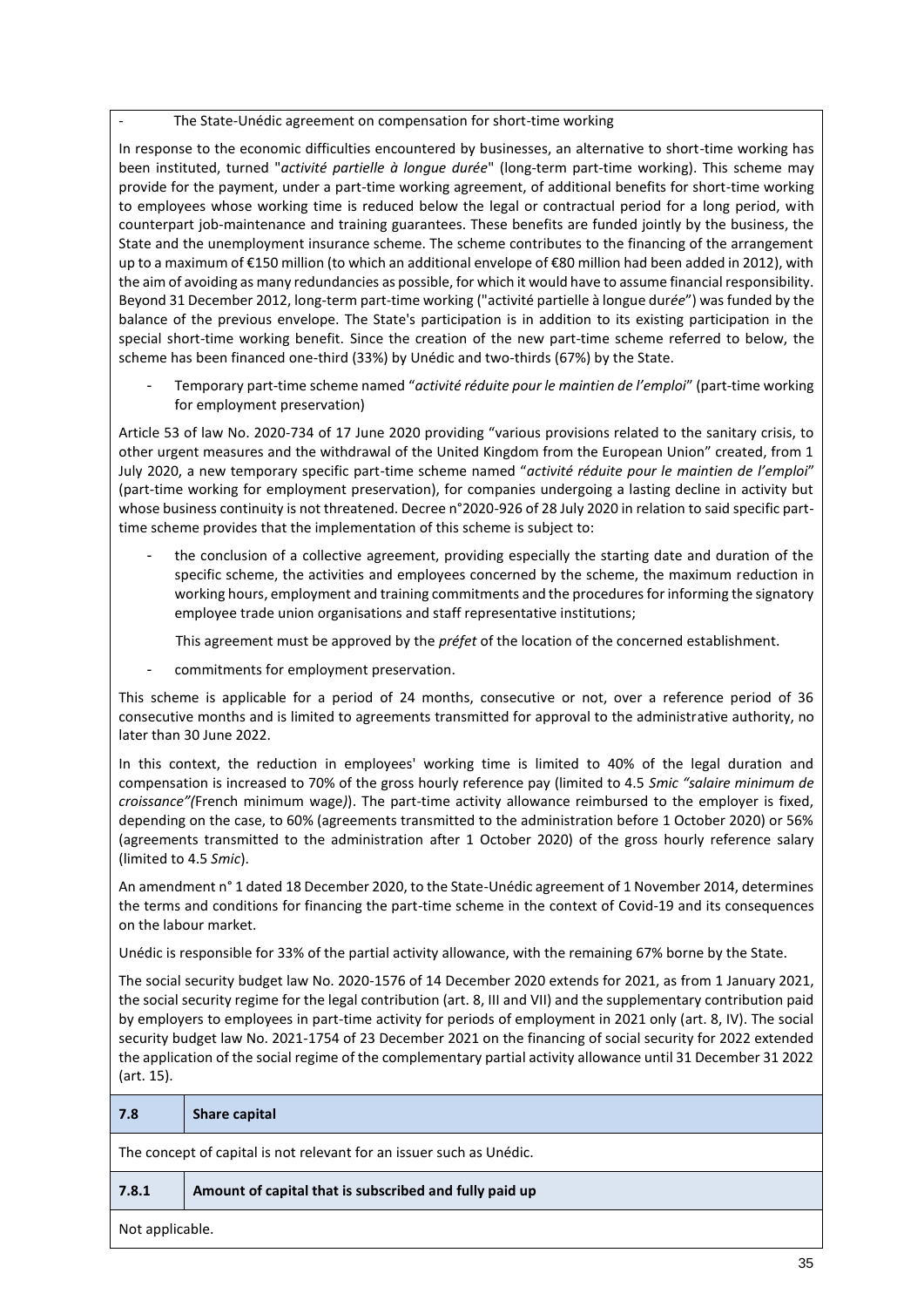| 7.8.2                                                                                                                                                                                                                                                                                                                                                                                                                                                                                                                                                                                                                                       | Amount of capital that is subscribed and not fully paid up                                                                                                                                                                                                                                                                                                                                                                       |  |  |
|---------------------------------------------------------------------------------------------------------------------------------------------------------------------------------------------------------------------------------------------------------------------------------------------------------------------------------------------------------------------------------------------------------------------------------------------------------------------------------------------------------------------------------------------------------------------------------------------------------------------------------------------|----------------------------------------------------------------------------------------------------------------------------------------------------------------------------------------------------------------------------------------------------------------------------------------------------------------------------------------------------------------------------------------------------------------------------------|--|--|
| Not applicable.                                                                                                                                                                                                                                                                                                                                                                                                                                                                                                                                                                                                                             |                                                                                                                                                                                                                                                                                                                                                                                                                                  |  |  |
| 7.9                                                                                                                                                                                                                                                                                                                                                                                                                                                                                                                                                                                                                                         | <b>Share capital distribution</b>                                                                                                                                                                                                                                                                                                                                                                                                |  |  |
|                                                                                                                                                                                                                                                                                                                                                                                                                                                                                                                                                                                                                                             | The concept of capital is not relevant for an issuer such as Unédic, which is formed as a non-profit<br>organisation (association loi 1901).                                                                                                                                                                                                                                                                                     |  |  |
| 7.10                                                                                                                                                                                                                                                                                                                                                                                                                                                                                                                                                                                                                                        | Regulated markets where the equity or debt securities of the Issuer are traded                                                                                                                                                                                                                                                                                                                                                   |  |  |
|                                                                                                                                                                                                                                                                                                                                                                                                                                                                                                                                                                                                                                             | Unédic issues notes that are listed on Euronext Paris as part of its EMTN programme.                                                                                                                                                                                                                                                                                                                                             |  |  |
|                                                                                                                                                                                                                                                                                                                                                                                                                                                                                                                                                                                                                                             | Information is available on Unédic's website at the following address: https://www.unedic.org/investors.                                                                                                                                                                                                                                                                                                                         |  |  |
|                                                                                                                                                                                                                                                                                                                                                                                                                                                                                                                                                                                                                                             | Latest maturity date of debt securities listed on the regulated market: 25 May 2036.                                                                                                                                                                                                                                                                                                                                             |  |  |
| 7.11                                                                                                                                                                                                                                                                                                                                                                                                                                                                                                                                                                                                                                        | <b>Composition of Management</b>                                                                                                                                                                                                                                                                                                                                                                                                 |  |  |
| 7.11.1                                                                                                                                                                                                                                                                                                                                                                                                                                                                                                                                                                                                                                      | Description & composition of the Issuer's administrative and management bodies                                                                                                                                                                                                                                                                                                                                                   |  |  |
|                                                                                                                                                                                                                                                                                                                                                                                                                                                                                                                                                                                                                                             | The Issuer is a jointly managed institution featuring equal representation on its management bodies between<br>the representatives of national organisations representing employers and the representations of inter-industry<br>organisations representing employees. It is administered by a Board of Directors and an Executive Committee.<br>The Issuer's general management functions are performed by a Managing Director. |  |  |
| А.                                                                                                                                                                                                                                                                                                                                                                                                                                                                                                                                                                                                                                          | Description of the Issuer's administration and management bodies                                                                                                                                                                                                                                                                                                                                                                 |  |  |
|                                                                                                                                                                                                                                                                                                                                                                                                                                                                                                                                                                                                                                             | (1) The Board of Directors<br>The Board of Directors has joint and even-handed representation of a panel of employers and a panel of<br>employees each consisting of twenty-five (25) representatives.                                                                                                                                                                                                                           |  |  |
|                                                                                                                                                                                                                                                                                                                                                                                                                                                                                                                                                                                                                                             | The panel of employers is composed of the Mouvement des Entreprises de France (MEDEF), the Confédération<br>des PME (CPME) and the Union des entreprises de proximité (U2P).                                                                                                                                                                                                                                                     |  |  |
| The employees' panel is composed of the Confédération Française Démocratique du Travail (CFDT), the<br>Confédération Française de l'Encadrement - Confédération Générale des Cadres (CFE-CGC), the Confédération<br>Française des Travailleurs Chrétiens (CFTC), the Confédération Générale du Travail (CGT), and the<br>Confédération Générale du Travail - Force Ouvrière (CGT-FO).                                                                                                                                                                                                                                                       |                                                                                                                                                                                                                                                                                                                                                                                                                                  |  |  |
| The Board of Directors enjoys the widest powers for operations in keeping with the Issuer's corporate object.<br>In particular, it may draw up all internal regulations for implementing the issuer's articles of association, make<br>any amendments to the articles of association, enforce those articles of association and regulations in particular<br>cases that may arise, manage the resources of the Association and any fund to aid workers deprived of<br>employment. The Board of Directors, pursuant to the Articles and Memorandum of Association, also performs<br>the duties ordinarily incumbent on the General Meetings. |                                                                                                                                                                                                                                                                                                                                                                                                                                  |  |  |
| (2) The Executive Committee<br>The Executive Committee is composed with equal representation of the social partners of a maximum of ten<br>(10) members chosen by the Board of Directors from among its members every two (2) years. It is chaired in<br>the framework of alternating 2-year terms by a representative of the national employers' organisations and<br>the representation of the employees' national trade union organisations.                                                                                                                                                                                             |                                                                                                                                                                                                                                                                                                                                                                                                                                  |  |  |
| The Chairman, failing whom a second or a third Deputy Chairman belonging to the same panel, ensures the<br>smooth running of the Issuer, in accordance with the articles of association and its regulations and chairs the<br>meetings of the Executive Committee and the Board of Directors, signs all the instruments, deliberations or<br>agreements and represents the Issuer before the courts and in the acts of civil society.                                                                                                                                                                                                       |                                                                                                                                                                                                                                                                                                                                                                                                                                  |  |  |
|                                                                                                                                                                                                                                                                                                                                                                                                                                                                                                                                                                                                                                             |                                                                                                                                                                                                                                                                                                                                                                                                                                  |  |  |

T

The Executive Committee takes all the measures necessary for the smooth running of the Issuer's administrative affairs, sees to the due dispatch of its ordinary business, exercises any powers delegated to it by the Board of Directors and appoints the Managing Director.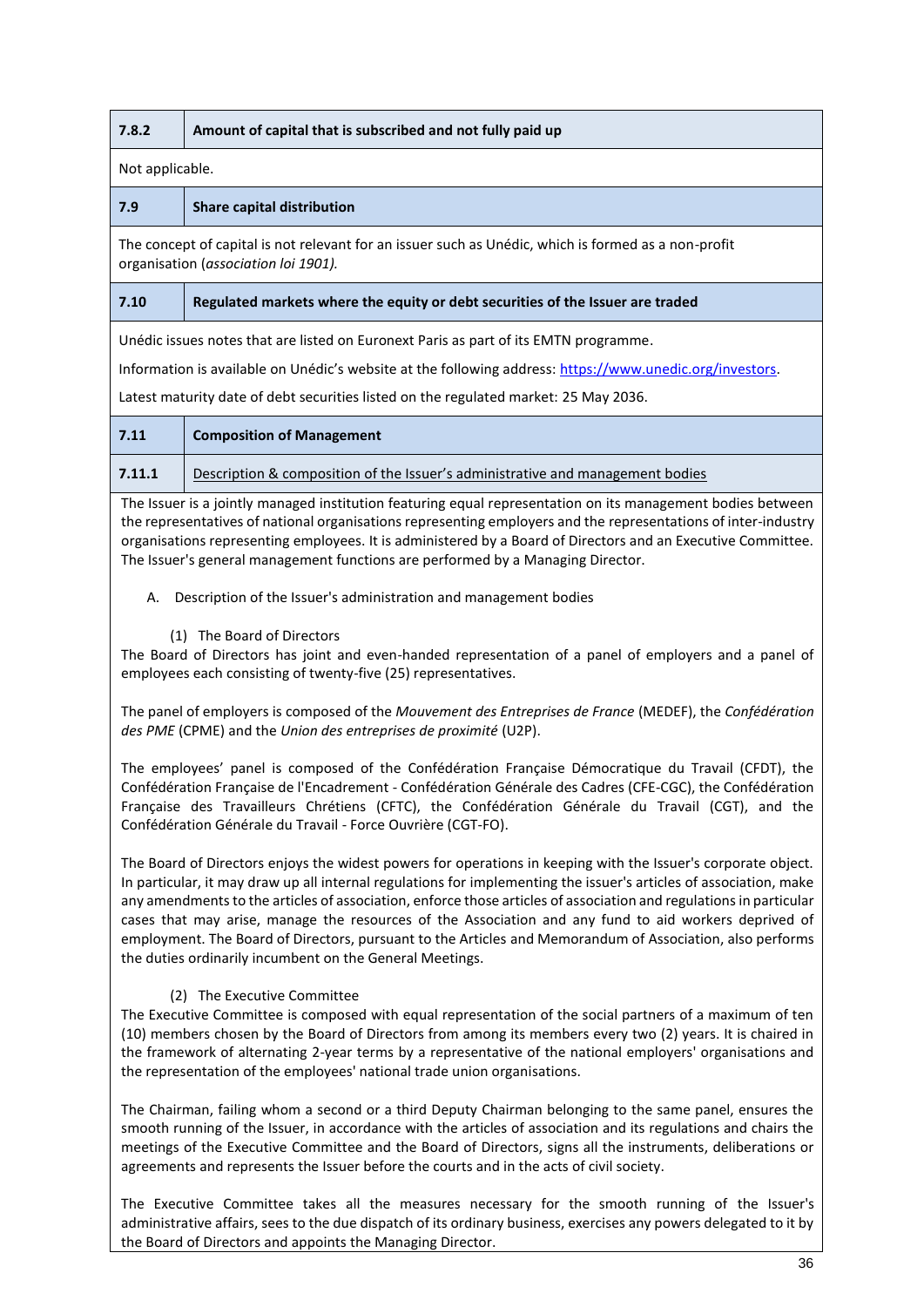#### (3) The Managing Director

The Issuer's Managing Director, appointed by the Executive Committee, is in charge of the proper operation of the Issuer's services. He performs his duties and represents the Issuer under powers delegated to him by the Executive Committee. He concludes collective labour agreements for application to all categories of staff covered by the unemployment insurance scheme and chairs the meetings of the staff representative bodies.

#### (4) The State supervisor

The Issuer is supervised by a State supervisor who sits on the Issuer's Board of Directors and Executive Committee in a consultative capacity.

- B. Composition of the Issuer's administrative and management bodies
	- (1) Board of Directors
	- Panel of employers sitting on the Board of Directors

#### MEDEF

*Incumbent Panel Members Alternate Panel Members* M. Henri BEDIER M. Xavier CAROFF Mme Florence BUISSON-VINCENT M. Nicolas CUVIER Mme Sophie SEBAH M. Pierre-Yves DULAC M. Xavier THOMAS M. Charles DUPONT Mme Monique FILLON M. Stephan GALY M. Pierre MARIN M. Frédéric LLORCA M. Hubert MONGON M. Thibault PIRONNEAU M. François MIGAYROU **M. Pierre-Matthieu JOURDAN** Mme Elisabeth TOME-GERTHEINRICHS M. Jacques VESSAUD M. Olivier KLOTZ M. Yannick PELLETIER M. Jean-Eudes TESSON Mme Magali SAGNY

#### CPME

- *Incumbent Panel Members Alternate Panel Members* M. Eric CHEVEE M. Sebastien ARCHI Mme Gwendoline DELAMARE- M. Amir REZA-TOFIGHI DEBOUTTEVILLE MEDICAL MME Valérie MONIER M. Jean-Michel POTTIER MME Manon LEDEZ M. Loys GUYONNET M. Thierry GREGOIRE M. Jean- Michel GAUTHERON M. Xavier DOUAIS M. Stéphane HEIT M. Constant PORCHER
	-

#### U2P

*Incumbent Panel Members Alternate Panel Members* M. Christophe DESMEDT M. Pierre BURBAN M. Michel PICON Mme Corine POSTEL Mme Isabelle BRICARD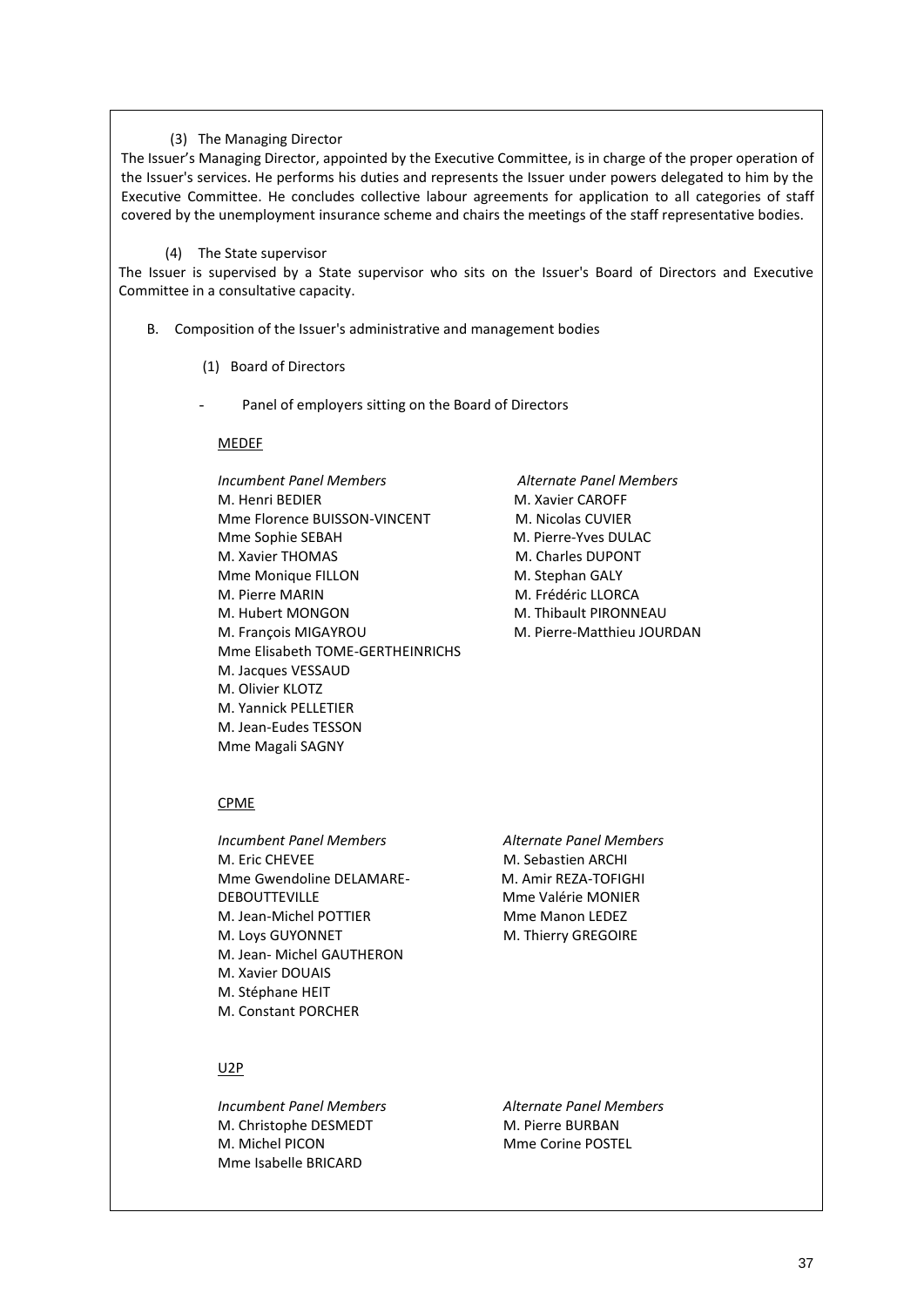- Panel of employees sitting on the Board of Directors

#### CFDT

*Incumbent Panel Members Alternate Panel Members* Mme Marylise LEON M. Amor GHOUMA Mme Patricia FERRAND Mme Chantal RICHARD M. Jean-Luc MICHEL M. Thierry BAILLEU Mme Géraldine CORNETTE Mme Séverine GARANDEAU-MARTIN

#### CFE-CGC

*Incumbent Panel Members Alternate Panel Members* M. Didier DERNONCOURT M. Michel DAVRIL M. Jean-Marie LAMOITTE M. Paul-Henri LUTZ M. Jean-François FOUCARD M. Richard MARY M. Paul HOUSSMANN M. Bertrand MAHE

CFTC

*Incumbent Panel Members Alternate Panel Members* M. Martial GALOUZEAU DE VILLEPIN Mme Dominique BERNARD M. Eric COURPOTIN Mme Audrey IACINO M. Yves RAZZOLI MME Noëlle BRISINGER M. Claude GRATEAU M. Eric ALLER

## CGT

M. Stéphane FUSTEC MMME Léa WALKOWIAK M. Denis GRAVOUIL MME Claire LALANNE Mme Laurence DUBEY M. Jeannick LADERVAL M. Yohan THIEBAUX Mme Muriel WOLFERS

# FO

*Incumbent Panel Members Alternate Panel Members* M. Michel BEAUGAS MME Myriam BARNEL Mme. Nathalie CAPART Mme Laure DOUCIN Mme Laurence GILBERT M. Christian DORVILMA M. Arnaud PICHOT Jacques TECHER

*Incumbent Panel Members Alternate Panel Members*

Patricia FERRAND is the Chairperson of Unédic's Board of Directors.

Jean-Eudes TESSON is the 1st Deputy Chairperson of Unédic's Board of Directors.

The members of the Issuer's Board of Directors can be contacted at the Issuer's registered office: 4 rue Traversière, 75012 Paris, France.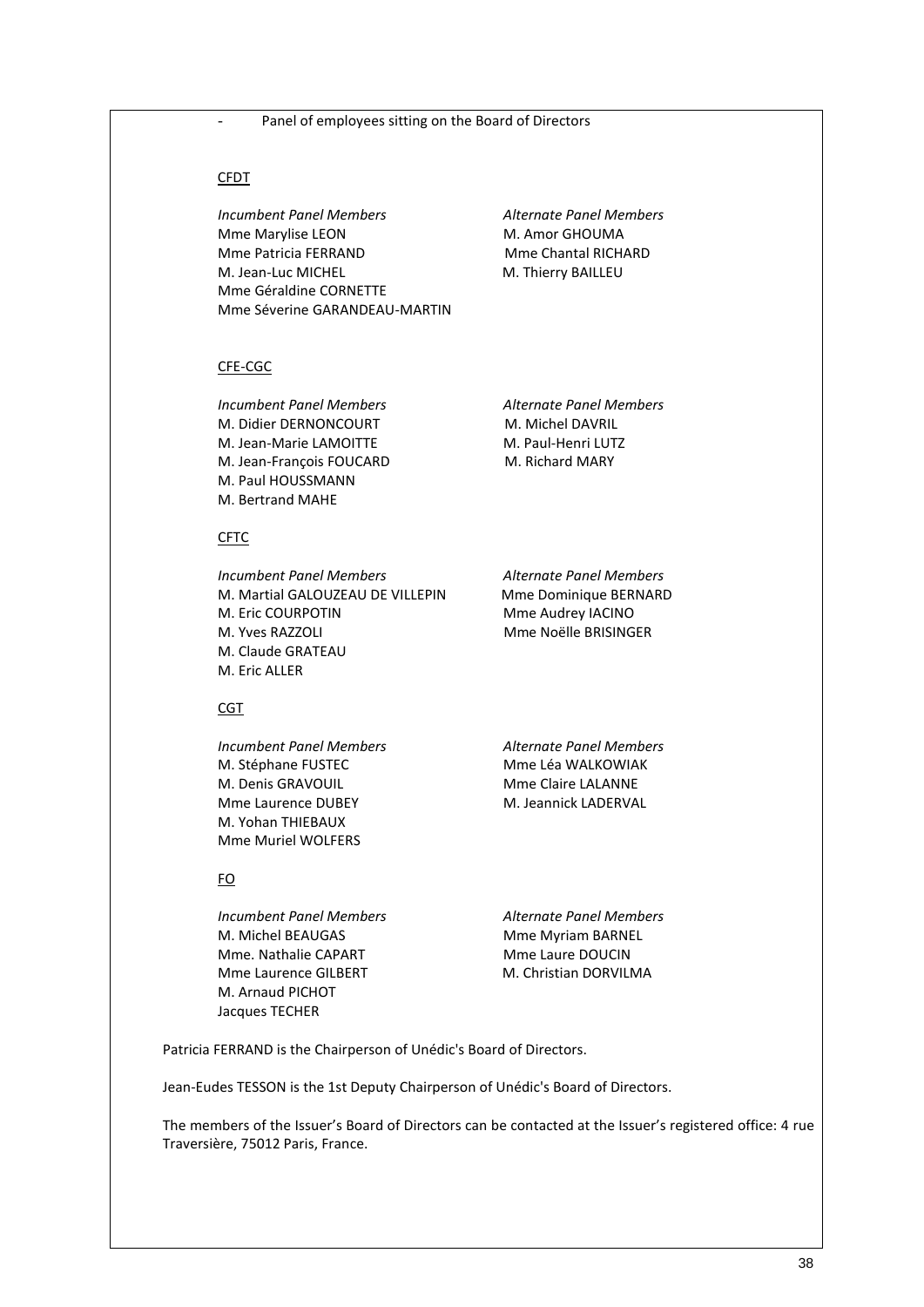(2) The Executive Committee

Mme Patricia FERRAND – CFDT Chairperson M. Jean-Eudes TESSON – MEDEF 1 M. Eric COURPOTIN – CFTC 2 M. Jean-Michel POTTIER – CPME 3 M. Michel PICON – U2P Treasurer M. Jean-François FOUCARD – CFE-CGC Deputy Treasurer

Michel BEAUGAS - FO Assessor Denis GRAVOUIL – CGT Assessor Elisabeth TOMÉ-GERTHEINRICHS – MEDEF Assessor Hubert MONGON – MEDEF Assessor

1<sup>st</sup> Deputy Chairperson 2<sup>nd</sup> Deputy Chairperson 3<sup>rd</sup> Deputy Chairperson

(3) General management

The Executive Committee members meeting of 26 March 2020 appointed Christophe VALENTIE as Unédic's new Managing Director. Pursuant to the decisions of the Executive Committee's members as of 28 April 2020, Christophe VAENTIE took up his duties on 15 June 2020.

Rémy MAZZAOCCHI is the Issuer's Deputy Managing Director.

The members of the Issuer's Executive Committee and Board of Directors can be contacted at the Issuer's registered office: 4 rue Traversière, 75012 Paris, France.

(4) State Supervisor

The Issuer is under the supervision of Laurent MOQUIN.

# **7.11.2** *Overall remuneration of the members of the Issuer's management and control bodies*

The members of the Issuer's management and control bodies, and more generally the members of the Executive Committee and of the Board of Directors, do not receive any remuneration for the duties they perform for the Issuer. The organisations to which they belong receive an indemnity to offset the costs incurred while fulfilling their mandates on behalf of the public unemployment benefits service.

**7.11.3** *Offices held by members of the Issuer's management and control bodies in other businesses*

With the exception notably of Eric Le Jaouen, its first vice-president, founder and managing director of human resources consulting firm Ginkgo, most of the members of the Executive Committee conduct their main activities within the organisations that they represent in the management and administration bodies of the Issuer, within the contractual scheme and according to the rules defined by the social partners.

# **7.11.4** *Conflicts of interest – agreements between the Issuer and any legal entity having common senior managers with the Issuer*

The Issuer has not identified any person who is a member of its administrative and management bodies who may have a conflict of interest between (i) its duties to the Issuer and (ii) that person's private interests among others.

It should be noted that the Issuer has issued internal regulations governing procurement and other contracts in order to prevent any conflict of interest particularly within its administrative and management bodies. These internal regulations contain a number of recommendations and specify a number of incompatibilities for purposes of the award by the Issuer of procurement and other contracts.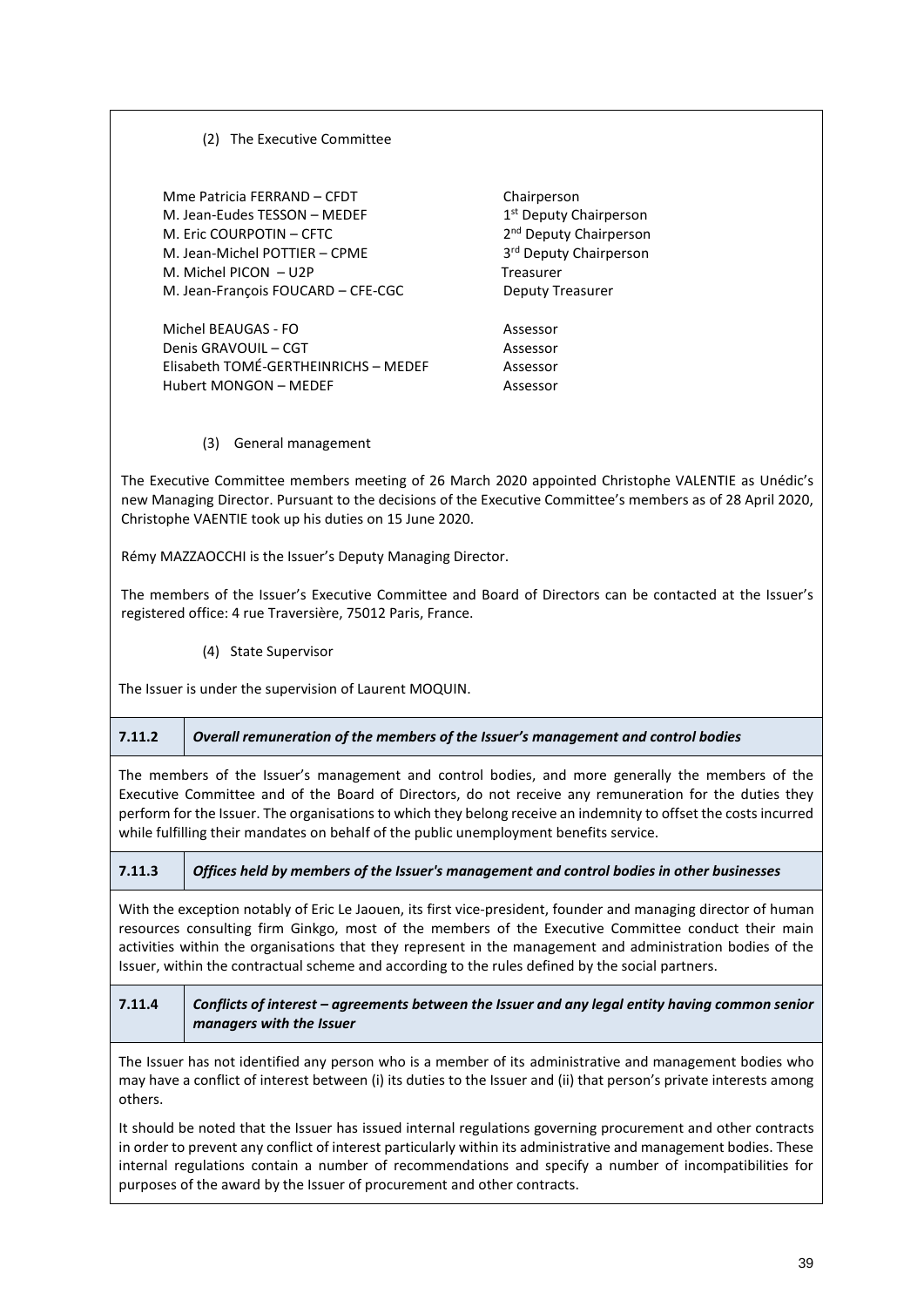Expenses under agreements relating to the Issuer's financial contribution to trade and employer unions' costs arising from their employees' participation in the management of the unemployment insurance system were renewed in respect of 2021 during a Board of Directors' meeting held on 26 January 2022. The Issuer has not entered into any agreement with the companies/enterprises listed in the above-mentioned paragraph. **7.11.5** *Main shareholders* None. **7.12 Accounting standards used for company data**  French accounting standards. The Issuer's accounting principles, rules and methods are more fully described in the Issuer's financial report. Accounting standards used for social data : Accounting plan for unemployment insurance agencies approved by the National Accounting Council on January 9, 1995. **7.13 Accounting year** The Issuer's accounting year commences on 1 January and ends on 31 December of each calendar year. **7.13.1 Date of annual general meeting (or its equivalent) which approved the annual financial statements for the most recently completed financial year**  Decision of the Board of Directors dated 29 June 2021. **7.14 Financial year**  The Issuer's financial year commences on 1 January and ends on 31 December of each calendar year. **7.15 Issuer's statutory auditors which audited the Issuer's annual financial statements 7.15.1 Statutory auditors** Principal statutory auditors: **FCN**, 83/85, boulevard de Charonne - 75011 Paris Paris RCS no. B642024012 AND **Grant Thornton**, 29 rue du Pont - 92200 Neuilly-sur-Seine Nanterre RCS no. 632 013 843 FCN's appointment ended at the end of the 2017 financial year and was renewed for the 2018 to 2023 financial years at the 29 June 2018 meeting of the Issuer's Board of Directors. Grant Thornton was appointed principal statutory auditor, alongside FCN, for the 2018 to 2023 financial years at the 29 June 2018 meeting of the Issuer's Board of Directors. Grant Thorton replaced Deloitte & Associés, whose appointment ended at the end of the 2017 financial year. **7.15.2 Statutory auditor reports**  The Issuer's statutory auditors verified and issued audit reports in respect of the Issuer's annual financial statements for the financial years ended 31 December 2017 and 2018. Such reports are incorporated by reference into this Information Memorandum (see Section 3). They may be consulted at the following address: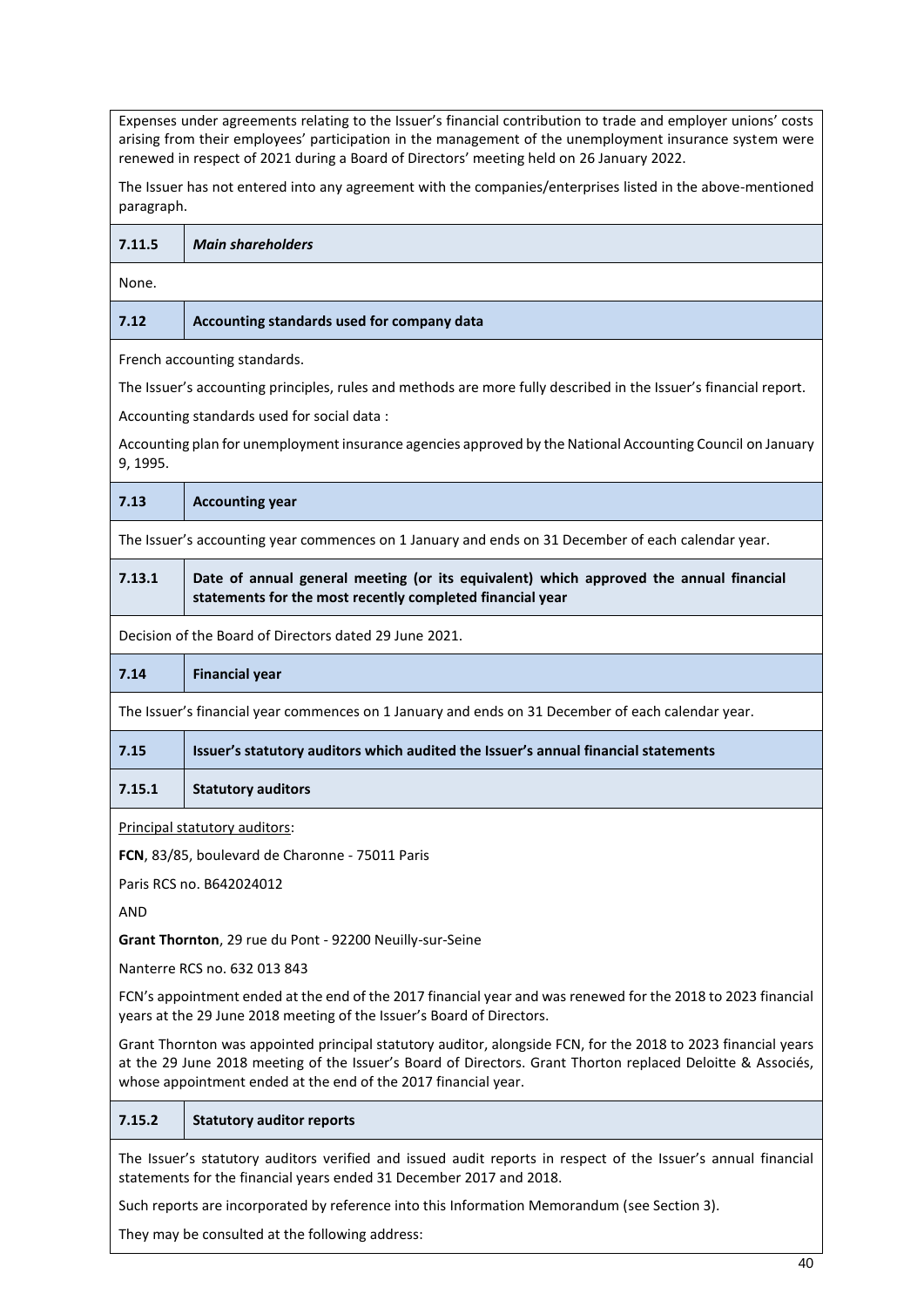#### <https://www.unedic.org/investors>

The audit report on the Issuer's annual accounts for the year ended 31 December 2020 contains two reservations: the first relates to the inability of the auditors to verify the absence of material misstatements in the annual financial statements with respect to the income, expenses, receivables and liabilities management income, expenses, receivables and payables communicated by the Urssaf National Fund, and the second relates to the audit of the payment of partial activity allowances carried out by the ASP.

At its meeting on 29 June 2021, the Board of Directors of the Issuer noted this decision of the statutory auditors to certify the annual financial statements of Unédic for the year ended 31 December 2020, with two reservations.

In this context, it should be noted that Unédic's accounts are prepared in part on the basis of financial information produced by State operators: the Urssaf Caisse Nationale, for the collection of the contributions, and the ASP for the payment of partial activity allowances on behalf of the State and the Unedic.

The first reservation results from the fact that the Cour des comptes is unable to certify the accounts of the Social Security collection branch (Urssaf National Fund) for the 2020 financial year, in particular because of the deffered payment of contributions granted to companies and self-employed workers. Similarly, the second reservation arises from the incompatibility of the ASP system with complex operational issues due to the massive use of the partial activity system following the health crisis. The ASP is currently working on the implementation of numerous processes a priori and a posteriori control of the financial flows related to the compensation of partial activity in order to achieve a sincere and realistic vision of all the flows.

Except these two reservations, which are not directly related to Unédic's operational scope, the auditors have obtained reasonable assurance on the core activities of the unemployment insurance: the compensation of jobseekers operated by Pôle emploi and the financial management of the scheme by Unedic.

The opinion expressed by Unédic's Board of Statutory Auditors should allow to conduct and continue the work that is necessary to secure the accounts of the unemployment insurance scheme, in collaboration with the State departments, while respecting the normative requirements and continuing the rigorous management historically provided by the social partners.

#### **7.16 Other foreign programmes of the Issuer of the same nature**

In 2009, Unédic created a 12-billion-euro Euro Medium Term Note (EMTN) programme under which its notes issuances are launched. The limit of the EMTN programme was set at 60 billion euros in 2021. These notes are listed on Euronext Paris.

The Issuer does not have another programme of the same nature abroad.

#### **7.17 Issuer's rating**

The Issuer is rated **Aa2** (stable outlook) by Moody's Investors Service Limited since 25 February 2020 and **AA** (negative outlook) by Fitch France S.A.S. since 22 May 2020.

Moody's Investors Service Limited and Fitch France S.A.S. are established in the European Union and are registered in accordance with ANC Regulations or established in the United Kingdom according to ANC Regulations in the United Kingdom.

| 7.18   | Additional information about the Issuer |
|--------|-----------------------------------------|
| 7.18.1 | <b>Organisational chart</b>             |
|        |                                         |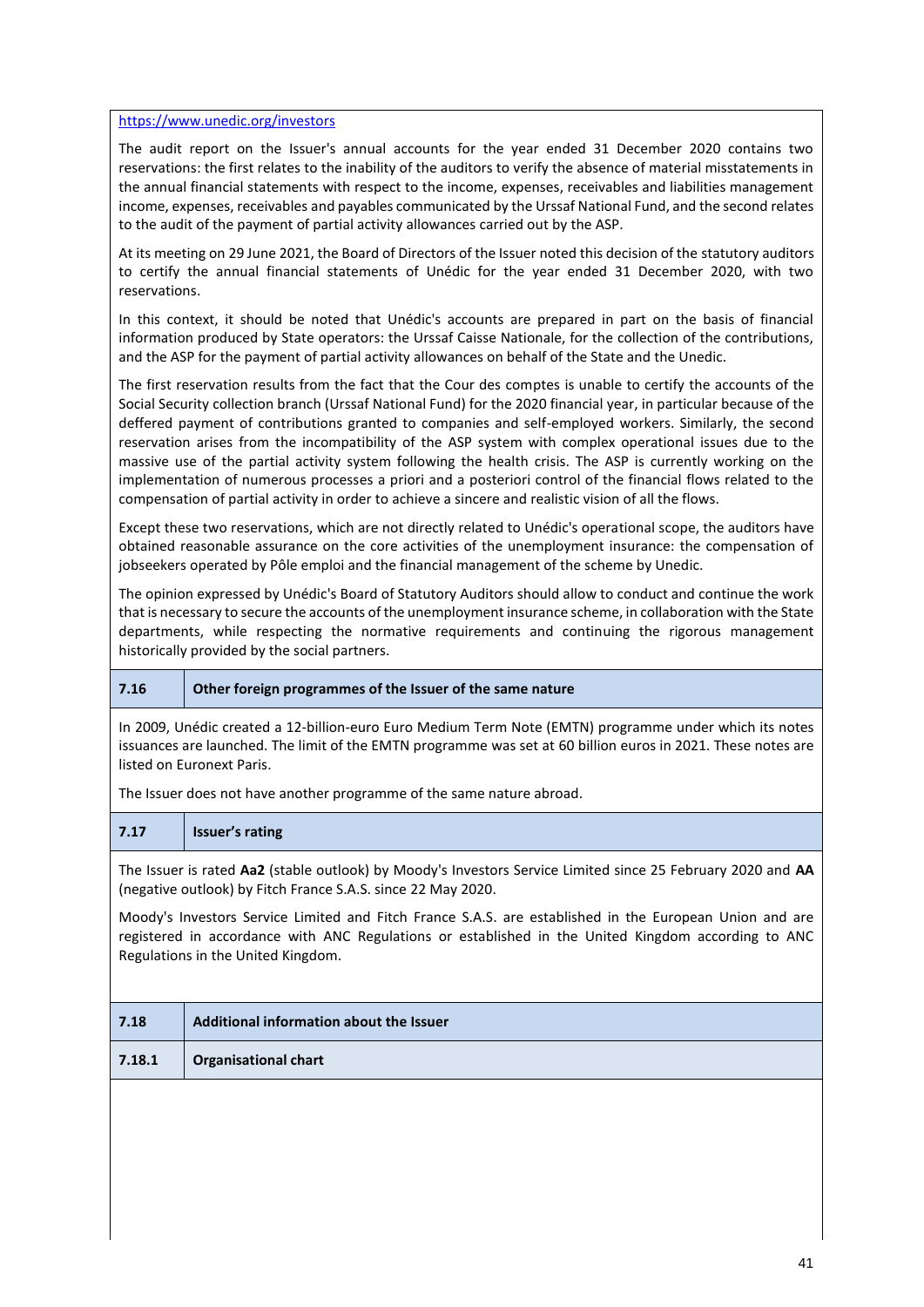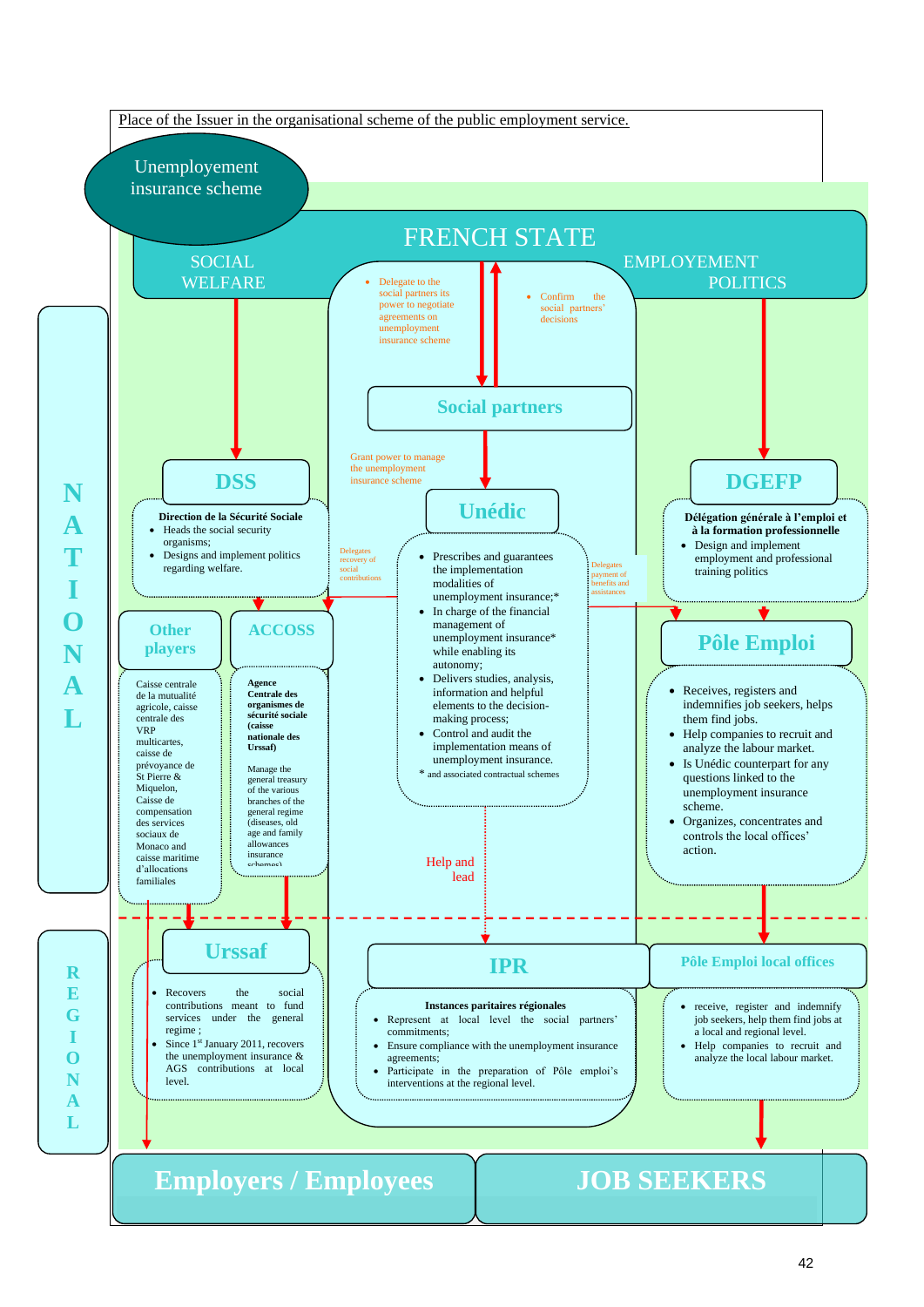The unemployment insurance scheme is a protection scheme with rules adopted by the social partners. The Issuer has been put in charge of administering these contractual rules.

The Issuer is joint-representation body managing the unemployment insurance scheme; on behalf of the social partners, it also performs the role of research and expertise in subjects related to employment and unemployment. For this purpose, it provides to the social partners or to its management bodies analytical information required by them to develop their projects and conduct their activities (using indicators, studies, surveys, simulations, estimates, underwriting balance and assessments, benefit forecasts, etc.).

(A) The Issuer and Urssaf Caisse nationale (former Acoss)

In the framework of Law No. 2008-126 of 13 February 2008 reforming the organisation of the public employment service, Urssaf Caisse nationale and Urssaf network were entrusted, on behalf of Unédic and AGS, with the collection of unemployment insurance's contributions and subscriptions.

The implementation phase was endorsed by a quadri-partite agreement concluded on 17 December 2010 by the Issuer, Pôle emploi, AGS and Urssaf Caisse nationale, which provides the practical terms pursuant to which Urssaf Caisse nationale and all services of the recovery branch collect, on behalf of the Issuer and AGS, contributions and subscriptions.

(B) The Issuer and Pôle Emploi

Law No. 2008-126 of 13 February 2008 organised the merging of the Agence nationale pour l'emploi (ANPE – National employment agency) and the unemployment insurance operating network (the Assédic and Garp agencies) and provided for the creation of a new public corporation called Pôle emploi. This new institution was created on 19 December 2008.

Pôle emploi enjoys legal personality and financial independence. On behalf of the issuer, it is responsible for carrying out the missions of the public employment service including placement, payment of benefit, job finding, training, support and advice for job seekers. In accordance with Article L. 5312-1 of the French *Code du Travail*, the six (6) missions of Pôle emploi consist of the following:

- (1) prospecting the labour market, developing expertise in trends in the job market and in skills, collecting job offers, assisting and advising businesses in their recruitment, matching job offers with jobseekers and participating actively in combating hiring discrimination and in campaigning for professional equality;
- (2) receiving, informing, guiding, supporting and advising persons regardless of whether they are in work, who are seeking work, training or professional advice, prescribing all actions conducive to developing their professional skills and improving their employability, facilitating their return to work and professional betterment, facilitating their geographical and professional mobility and contributing to their finding work and a place in society;
- (3) taking registrations on the list of jobseekers, keeping that list up-to-date and ascertaining whether jobseekers are duly seeking work;
- (4) on the Issuer's behalf, paying the unemployment insurance benefit and on behalf of the State or the Solidarity fund, paying the Solidarity benefits, return-to-work bonus, the lump-sum bonus and any other benefit or assistance the state requires it to pay under contract;
- (5) collecting, processing, disseminating and making available to the relevant State and Issuer services, data concerning the labour market and payment of benefits to jobseekers; and
- (6) implementing all actions entrusted to it by the State, local and regional government and the Issuer of relevance to its mission.

Pôle emploi collected contributions as a transitional measure; this task is now handed over to the urssaf (see above).

The Issuer prescribes the rules concerning payment of unemployment benefit and any assistance negotiated by the social partners. The relevant instructions are transmitted to Pôle emploi for payment on the Issuer's behalf of benefits to jobseekers who have been subscribed to the unemployment insurance scheme.

The Issuer also defines, specifies and forwards the necessary instructions for collection of employers' and employees' contributions and participates in the implementation of other contractual mechanisms.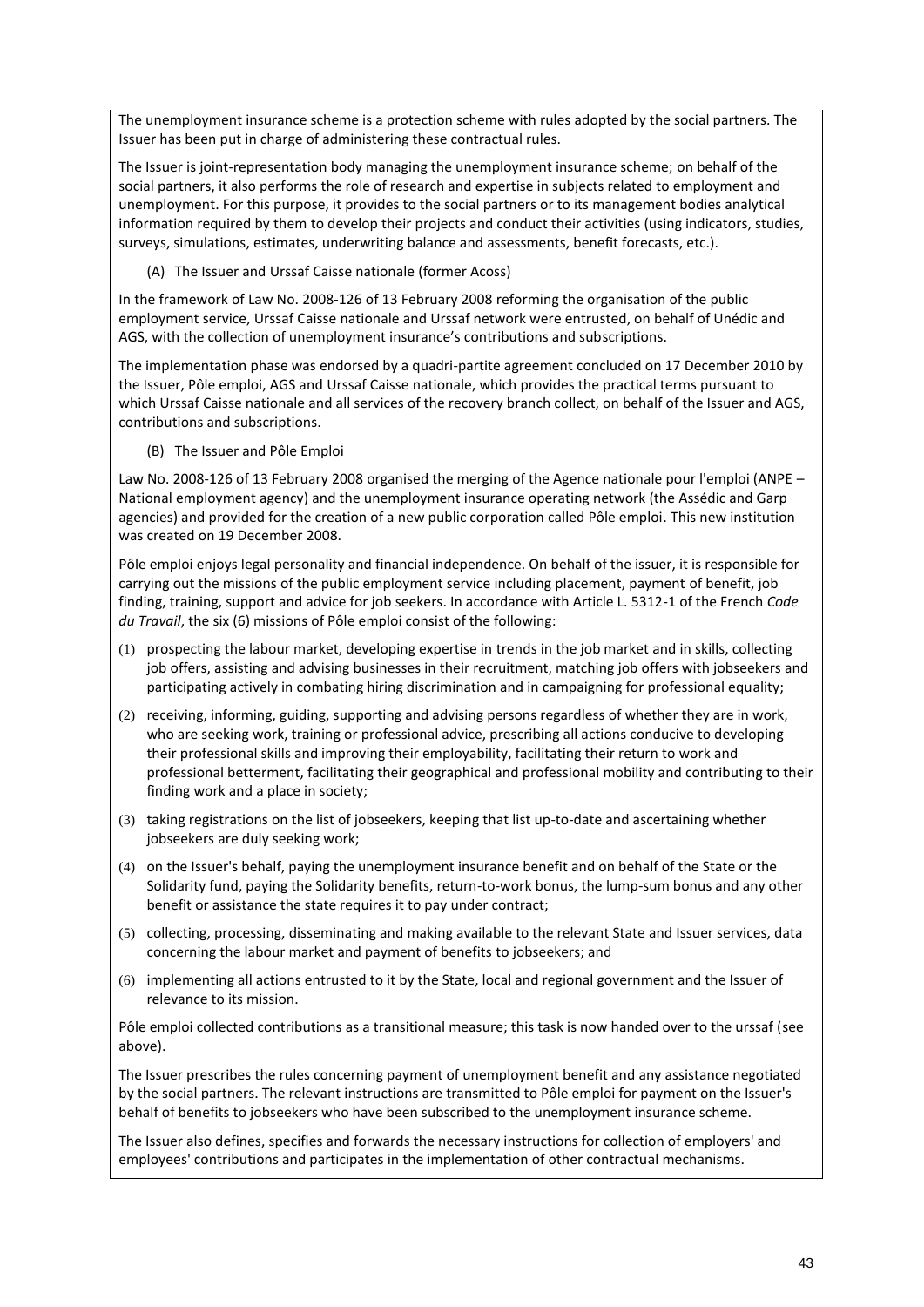The Issuer ensures that Pôle Emploi is compliant in fulfilling its instructions, pursuant to the tripartite, multiyear agreement signed between Unédic, the State and Pôle Emploi on 18 December 2014<sup>19</sup>.

A new tripartite agreement was signed on 20 December 2019 for the purpose enabling the State and the Issuer to define Pôle Emploi's strategic orientations for the upcoming years (2019-2022).

These orientations respond to a strong desire on the part of the State, Unédic and the social partners to accelerate company recruitments and to promote jobseekers' access to sustainable employment by responding more reactively to their needs and by focusing on skills development in order to prevent sustained absence from the job market and recurring unemployment. Three strategic orientations were therefore defined for Pôle Emploi in this framework:

- accelerate and facilitate jobseekers' return to sustainable employment by adapting the personalisation and intensity of support initiatives to the needs of each individual through his/her career path;
- fight more effectively against companies' difficulties with recruitment by responding in a personalised and reactive way to companies' needs, and in particular small and medium sized companies (VSE-SME); and
- developing and promoting jobseekers' skills and qualifications in order to foster recruitments, notably by offering more relevant, more personalised, more comprehensible and more rapidly accessible training.

The Issuer is also the main contributor to Pôle emploi's budget, with financing amounting to 10% of contributions received (of around  $$3.419$  billion in 2018, 3.521 billion in 2019 and 4.075 billion in 2020)<sup>20</sup>. Decree no 2019-797 of 26 July 2019 relating to the unemployment insurance system increased this contribution by one point (increased to 11%) for the purpose of enhancing the support provided to jobseekers.

At its meeting on 25 February 2020, the Issuer's Executive Committee approved the draft annual treasury agreement between the Issuer and Pôle emploi. This agreement defines the amount and payment terms applicable to the Issuer's contribution to Pôle emploi's budget for 2020. The contribution should amount to approximately €4 billion in 2020, i.e., 500 million euros more than in 2019. This allocation corresponds to 11% of contributions collected, in accordance with article 3 of decree no. 2019-798 relating to the unemployment insurance system

(C) The Issuer and the regional joint bodies

Article L. 5312-10 of the French *Code du Travail*, in its drafting as arising pursuant to Act No. 2008-126 of 13 February 2008 reforming the organisation of the public employment service, institutes regional joint bodies within the regional management entities of Pôle Emploi. Those bodies have the following missions:

- (1) Delivering an opinion on programming of Pôle Emploi action at the relevant territorial level; and
- (2) Overseeing the implementation of the unemployment insurance agreement.

The multi-year agreement provided in Article L. 5312-3 of the French *Code du Travail*, signed between the State, Unédic and Pôle Emploi on 18 December 2014 provides for the regional joint bodies to exercise a role of alerting the Issuer as part of their remit of overseeing due implementation of the unemployment insurance agreement*.* Moreover, the regional joint bodies may consult the Unédic technical services *"in the event of difficulty in interpreting the unemployment insurance regulations and of its implementing agreements ".*

The regional joint bodies, regarded as the local or regional arm of the social partners managing the unemployment insurance scheme, had their terms of reference specified by the agreements of 19 February 2009, 6 May 2011 and 14 May 2014 (as amended) concerning unemployment benefit and their implementing instruments. The regional joint bodies are thus partly substituted for the joint boards (*commissions paritaires*) and local offices of the Assédic unemployment benefit agencies.

The Issuer coordinates the action of the regional joint bodies, supporting and advising them in the fulfilment of their mission.

# *Subsidiaries of the Issuer*

The Issuer does not own any subsidiaries.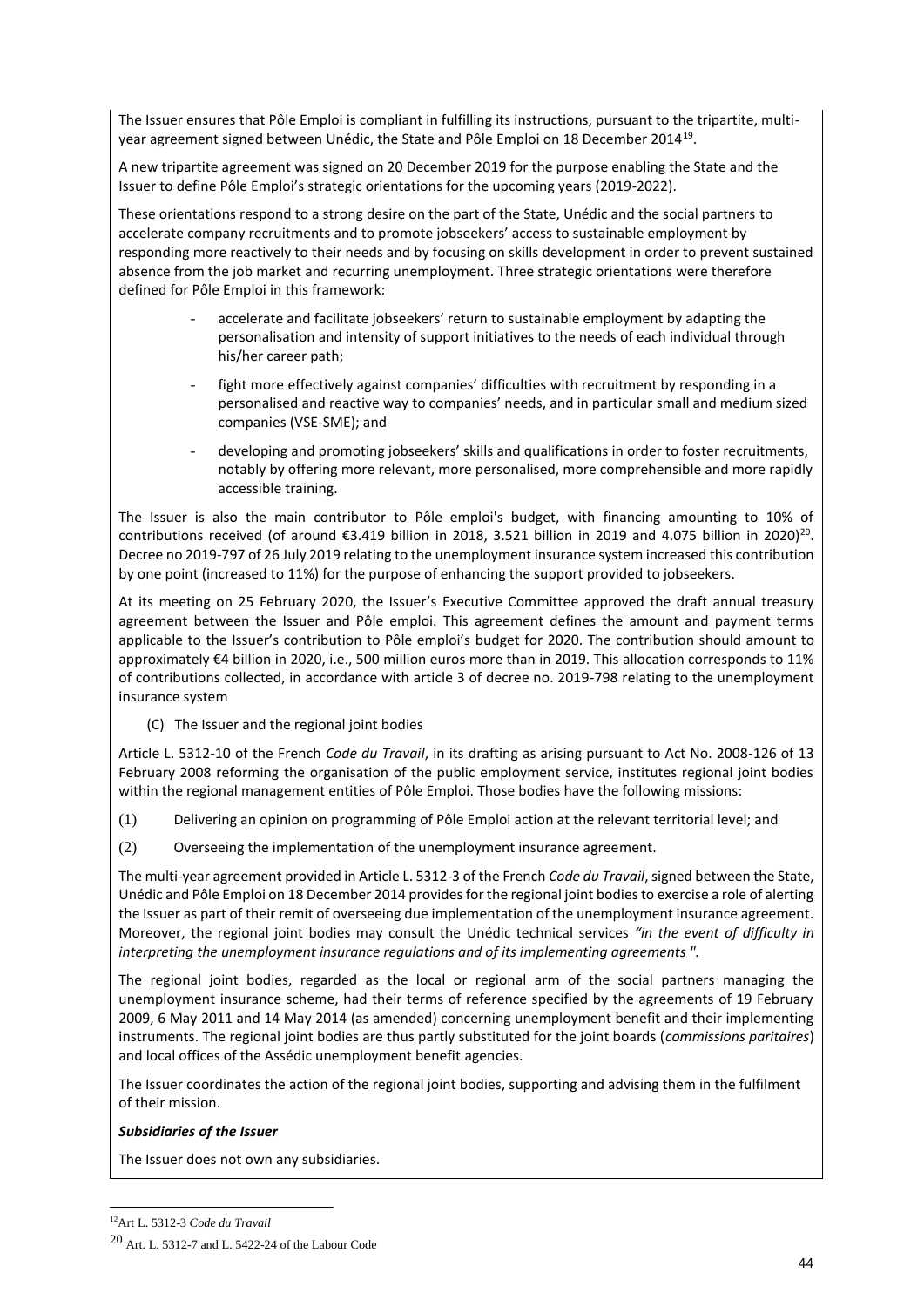# **7.18.2** *Recent events specific to the Issuer and significantly influencing assessment of its solvency*

The number of salaried jobs affiliated with the unemployment insurance system has decreased significantly from -332.000 jobs in 2020, after a rise in 2019 (+266.000. Meanwhile, the evolution of the number of jobseekers indemnified by the unemployment has in increased due to the crisis and also due to the extension of the end of entitlements for unemployed persons affiliated to the general scheme and, to a lesser extent, the extension of the duration of compensation for beneficiaries covered by Annexes 8 and 10. In total, the number of jobseekers receiving back to work allowances (ARE), back to work training allowances (AREF), professional security allowances (ASP), back to work (ASP), return to work project allowance (AREP) and allowances for the self-employed (ATI) under the unemployment insurance system increased by +222,000 people between December 2019 and December 2020; this brought the number of compensated unemployed persons to 2.948.000 in December 2020.Each month, approximately 2.9 million jobseekers on average received benefits from the unemployment insurance system in 2020 (source: Pôle emploi, CVS data at end of month, all of France).

The financing of partial activity, the deferral of contributions and other emergency measures

related to Covid-19, as well as the decrease in the affiliated payroll (*masse salariale*) in 2020 (-5,7%) and the increase in the average number of jobseekers receiving compensation (+5,46%) have pushed the unemployment insurance deficit to €19.155 billion (vs. €2 billion in 2019):

- Benefit expenditure increased by 12,8 % in one year:

- +12,89% for the "back-to-work" allowance (*Allocation d'aide au retour à l'emploi –ARE*);
- + 11,66% for other benefits.

- The major contributions and financing decreased by 6,7% in 2020, mainly under the effects of the decrease in the affiliated wage bill in 2020 (-5.7%) combined with a decrease of the general social contribution (*CSG activité*) on earned income of -8.3%.

After including the contribution of the unemployment insurance to the financing of the supplementary pension for beneficiaries and to the operation of Pôle emploi (€4,075 billion) and to the unprecedented financing of partial activity (€9,049 billion), the change in technical management charges rose by +35.4% between 2019 and 2020. The technical management result remains at a deficit of €18,813 billion for 2020, a sharp degradation compared to the 2019 deficit, i.e.,  $\epsilon$ 1,614 billion euros<sup>21</sup> due to the impact of the Covid-19 epidemic, both on expenses (exceptional partial activity scheme and increase in benefits paid) and on the level of contributions.

#### *Issuer Rating*

The Issuer is rated Aa2 (stable outlook) by Moody's Investors Service Limited and AA (negative outlook) by Fitch France S.A.S. The financial rating agencies Fitch France S.A.S. and Moody's Investors Service Limited had downgraded the Issuer perspective attached to its rating from stable to negative on 25 February 2020 and 22 May 2020, respectively, along with the sovereign rating downgrade for France decided by these agencies. The short-term ratings of P1 (issued by Moody's Investors Service Limited) and F1+ (issued by Fitch France S.A.S.) remained unchanged.

# **7.18.3** *Financial information concerning the Issuer's net assets, financial position and results*

Date of latest financial information

The latest elapsed financial year of the Issuer for which the annual financial statements and annual financial statements have been audited by the statutory auditors is the year ended 31 December 2020.

Amount of net worth not carried forward from the end of the last financial year

The amount of net worth not carried forward at the end of the Issuer's last financial year consists solely of its global loss carried forward of €37.20 billion as at 31 December 2020.

<sup>&</sup>lt;sup>21</sup> The items above relate to the 2019 financial year and do not take into account the subsequent impacts related to the Covid-19 pandemic (see section "Recent Developments" below).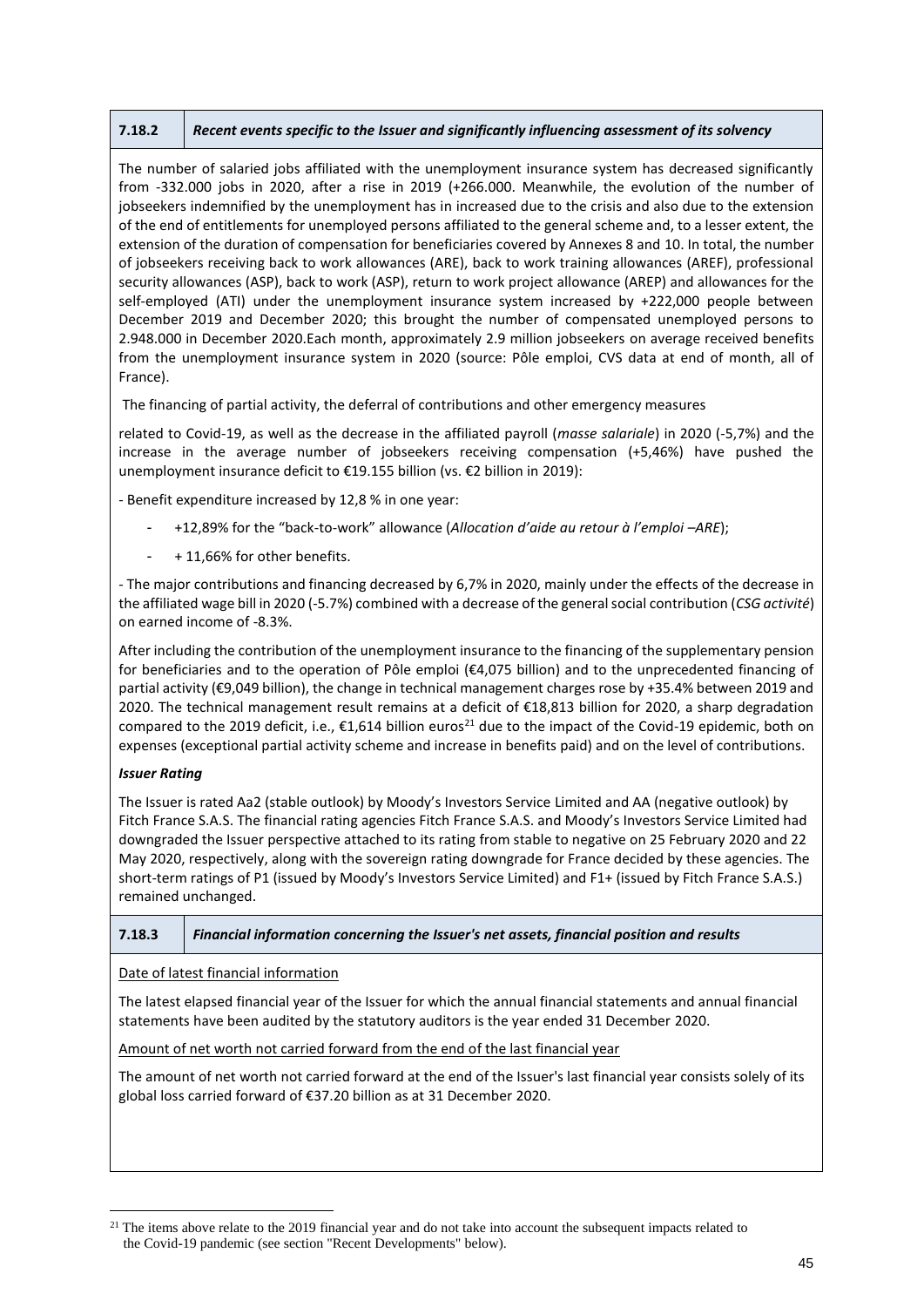Total amount of the issuer's commitments and the breakdown by maturity

Maturity on 31 December 2020 of the balance on debts and provisions at 31 December 2020.

| <b>TOTAL</b>                        | 23,590                                             | 20,852                   | 26,516                           | 70,958         |
|-------------------------------------|----------------------------------------------------|--------------------------|----------------------------------|----------------|
| <b>Total debts and prepayments</b>  | 23, 489                                            | 20,850                   | 26,500                           | 70,839         |
|                                     |                                                    |                          |                                  |                |
| Prepayments                         | 305                                                |                          |                                  | 305            |
|                                     |                                                    |                          |                                  |                |
| Other debts                         | 4,040                                              |                          |                                  | 4,040          |
| Trade debts                         | $\overline{7}$                                     |                          |                                  | $\overline{7}$ |
| Tax and social welfare debts        | 152                                                |                          |                                  | 152            |
| Debtor beneficiaries                | 3,296                                              |                          |                                  | 3,296          |
| Creditor affiliates                 | 500                                                |                          |                                  | 500            |
| Misc. financial debts               | $\overline{a}$                                     |                          |                                  | $\blacksquare$ |
| <b>Bank overdrafts</b>              | $\overline{\phantom{a}}$                           |                          | $\blacksquare$                   | $\blacksquare$ |
| Bank and credit establishment loans | 11,826                                             | 3,100                    | 400                              | 18,926         |
| <b>Debenture loans</b>              | 3,362                                              | 17,750                   | 22,500                           | 43,612         |
| <b>Debts</b>                        | 24,184                                             | 20,850                   | 26,500                           | 70,534         |
|                                     |                                                    |                          |                                  |                |
| <b>Provisions for risks</b>         | 101                                                | $\overline{2}$           | 16                               | 119            |
| in millions Euros                   | less than 1<br>year                                | and 5 years              | years                            |                |
|                                     | Current<br>charges<br>considered as<br>maturing in | Maturing in<br>between 1 | Maturing<br>after more<br>than 5 | <b>TOTAL</b>   |

The total outstanding benefits due from the Public Unemployment Benefits Service to eligible beneficiaries registered at the end of the 2020 financial year has been evaluated by Unédic's Department of Studies and Analysis to be €36,492 billion. This amount does not include benefits due to those who are beneficiaries of a compensation maintenance scheme until their retirement.

Outstanding benefits due from Public Unemployment Benefits Service to beneficiaries entitled to retain indemnification concern jobseekers who may under certain circumstances, continue receiving benefits until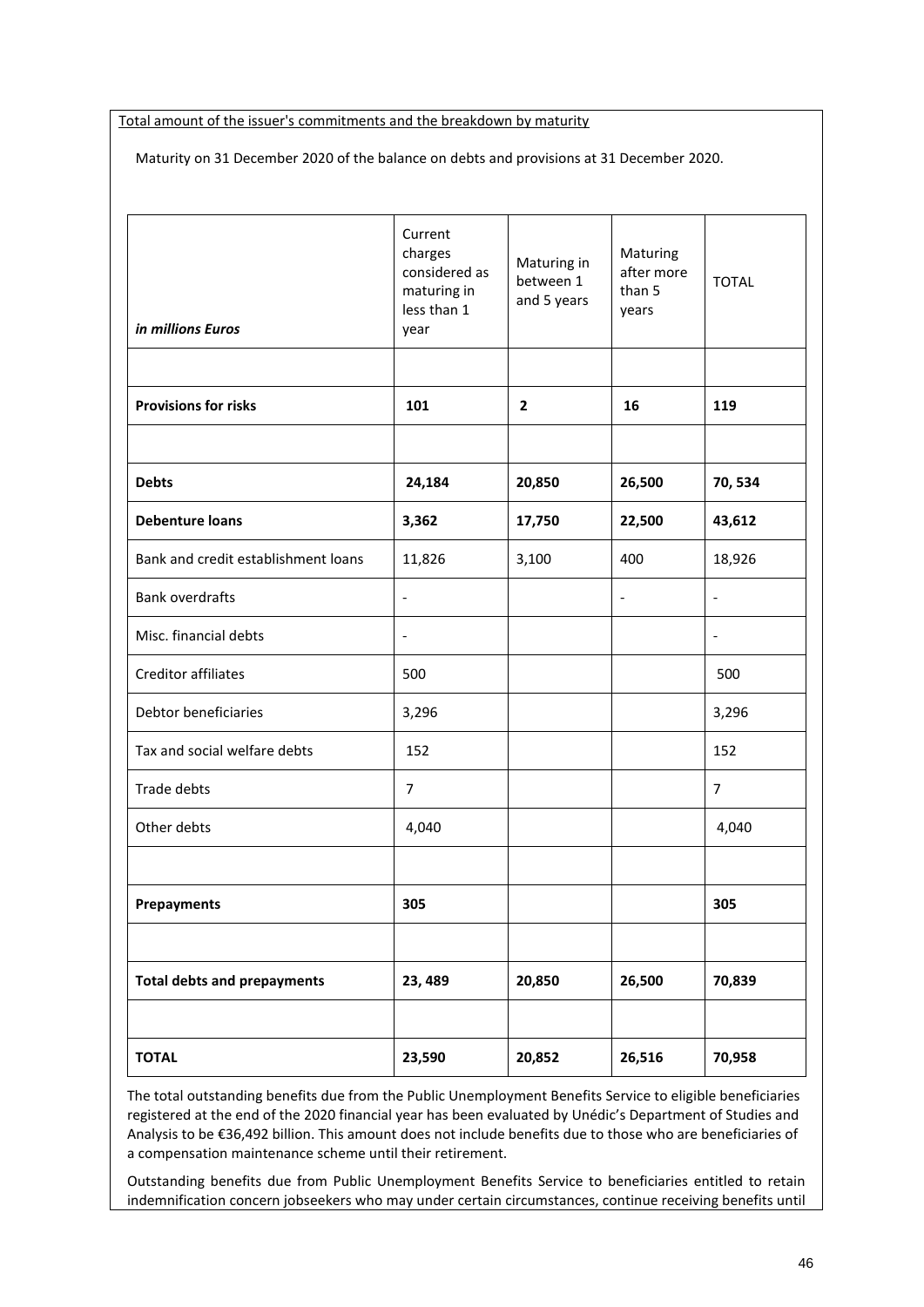retirement age. The total benefits due to these beneficiaries registered at the end of the 2020 financial year have been evaluated by Unédic's Department of Studies and Analysis to be €752 million.

Collateral provided for securities previously issued by the Issuer

No debt instruments outstanding as of the date of this Information Memorandum are the subject of any guarantees; it being specified that the bond issues carried out since 2012 benefit from a guarantee by the French State.

Significant information extracted from the issuer's provisional financial statements

The Issuer does not prepare provisional financial statements.

Significant changes in the Issuer's financial or commercial situation

With the exception of what is set out in the Information Memorandum, and in particular regarding the impact of Covid-19, there has been no significant change in the Issuer's financial situation since 31 December 2020. It should nevertheless be recalled that, in France, the Issuer is a unique institution responsible for managing the unemployment insurance scheme. Consequently, the Issuer is permanently affected by national and even international macroeconomic trends. The Issuer is directly affected by French general economic trends. Since 31 December 2020 (the date of its latest audited and published financial statements), the trends affecting the Issuer were as follows:

- The reduction in the French unemployment rate to 8.0% at the end of 2020 following a reduction at the end of 2019 (INSEE data, February 2021, all of France) and the decrease in the number of jobseekers (categories A, B, C) by -1.3% in the last quarter of 2020 and an increase by 4.5% over one year (Pôle emploi data, April 2021, all of France);
- the economic growth rate, -7,9% in France in 2020, after +1.8% in 2019 (INSEE data, May 2021), and hence decrease in the amount of contributions paid to the Issuer.
- finance for supplementary needs generated by these developments, which required:
	- (i) maintaining the Issuer's *Titres Négociables à Court Terme* (Short-Term Negotiable Notes) programme (details of applications at 31 December 2020 shown hereunder), which is capped at 18 billion euros (pursuant to the decisions of the Issuer's Board of Directors on 26 January 2022);
	- (ii) maintaining the Issuer's *Titres Négociables à Moyen Terme* (formerly called *bons à moyen term négociables* (Medium-Term Negotiable Notes) programme (details of applications at 31 December 2020 shown hereunder), it being specified that during the meeting held on 26 January 2022, the Issuer's Board of Directors confirmed the limit on this amount to be 10 billion euros;
	- (iii) bonds issues issued under the Programme (cf. paragraph "Significant agreements").

# **7.18.4 Significant agreements**

The following are the significant agreements (other than agreements concluded in the normal course of business) to which the Issuer is a party and that may confer on the Issuer a right or obligation with significant incidence on the Issuer's capacity to fulfil the obligations incumbent on it under this Information Memorandum:

# EMTN programme for the issuance of securities for the employment service

The Issuer has a Euro Medium Term Note programme. The maximum amount that may be outstanding under that programme is 60 billion euros (in accordance with the decisions of the Bord of Directors dated 26 January 2022). The net proceeds of issuance of notes is attributed to financing the Issuer's activities, which consist of monitoring the performance of the Unemployment Insurance system to the benefit of employees, companies and jobseekers by ensuring that the system's operators properly apply the rules and arrangements approved by the social partners in close collaboration with those operators, all with a view of managing the Unemployment Insurance system in an socially responsible way. The nominal outstanding amount under the Issuer's EMTN programme is 43,4 billion euros at 31 December 2020 and 52,75 billion euros at 31 December 2021.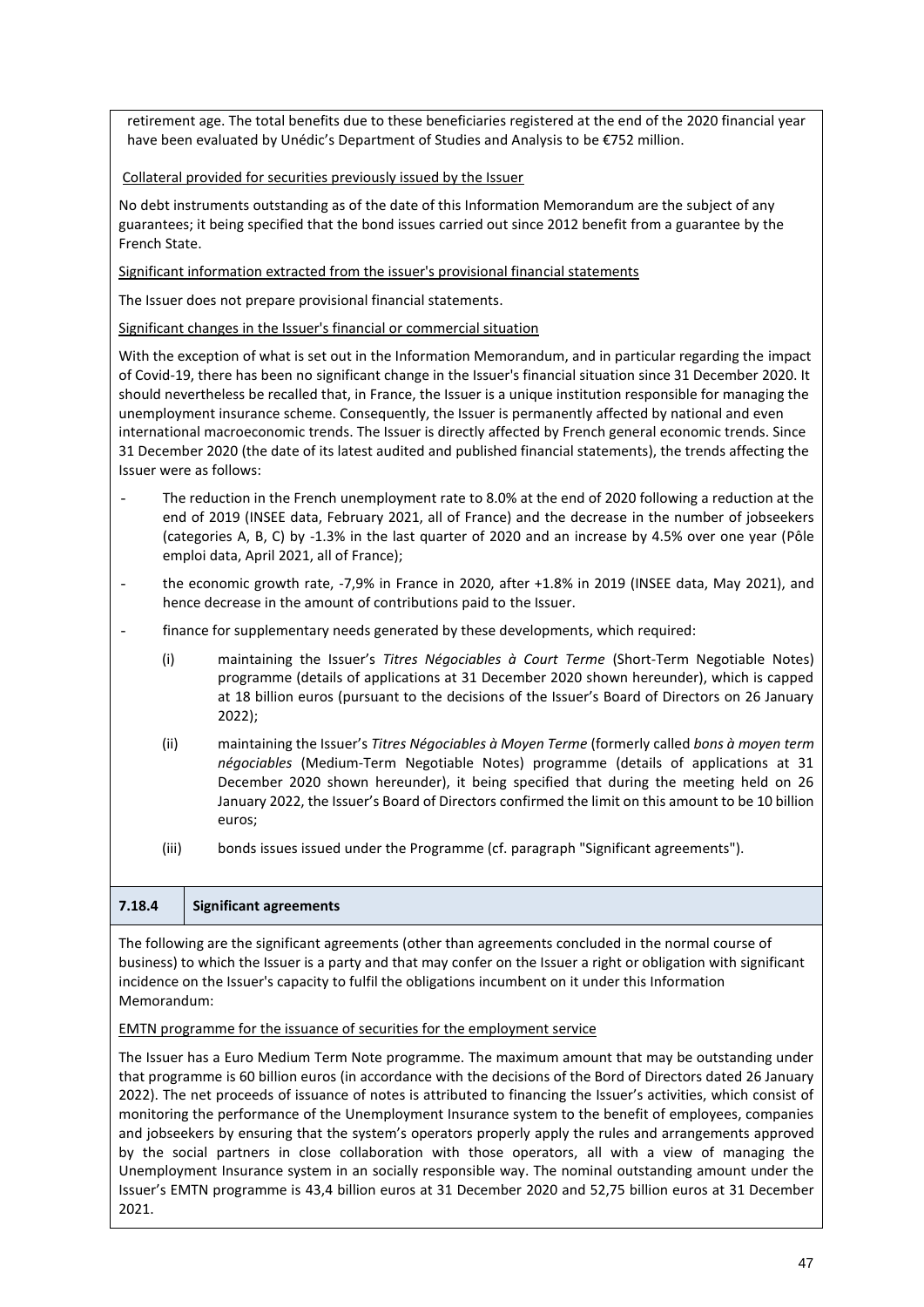Credit facility agreements

No credit line is currently opened.

*Titres Négociables à Court Terme* (Short-Term Negotiable Notes)

The Issuer has a *Titres Négociables à Court Terme* programme whose limit for outstanding amount is of €18 billion (according to the decisions of the Issuer's Board of Directors dated 26 January 2022). The *Titres Négociables à Court Terme* programme was used, as at 31 December 2020, up to an amount of €11,825 billion and, as at 31 December 2021, up to an amount of €7,877 billion. As required by the regulations, annual updates regarding this programme have been supplied to the Banque de France. It is currently rated P-1 (Moody's Investors Service Limited) and F1+ (Fitch France S.A.S.).

Negotiable Medium-Term Notes (*Titres Négociables à Moyen Terme*, formerly called *Bons à Moyen Terme Négociables*)

The Issuer's NEU MTN programme was used, as at 31 December 2021, up to an amount of €7,100 billion.

**7.18.5 Trend information**

Subject to the information contained in this Information Memorandum, in particular concerning the impacts of the Covid 19 epidemic, no significant deterioration has affected the Issuer's outlook since 31 December 2020.

Subject to the information contained in this Information Memorandum, in particular concerning the impacts of the Covid 19 epidemic, there has been no significant change in the Issuer's financial or commercial situation since 31 December 2020.

## **7.18.6 Governmental, judicial or arbitration proceedings**

The Issuer is not and has not been involved in any governmental, legal or arbitration proceedings and is not aware of similar proceedings which are pending or threatened, within a period covering the twelve (12) months preceding this Information Memorandum, which may have, or have had in the recent past, significant effects on the financial position or profitability of the Issuer or its business.

# **7.18.7 Documents accessible by the public**

So long as Notes are outstanding under this Programme, copies of the following documents will, when published, be available, without charge, during normal business hours on any weekday (Saturdays, Sundays and public holidays excepted), at the registered office of the Domiciliary Agent:

- (i) a copy of the *statuts* of the Issuer;
- (ii) the audited financial statements of the Issuer in respect of the financial years ended 31 December 2018, 2019 and 2020 ;
- (iii) a copy of this Information Memorandum, any updates to the Information Document and any new Information Memorandum;
- (iv) the Final Terms with respect to Notes admitted to trading on Euronext Paris or on any other Regulated Market; and
- (v) all reports, letters and other documents, historical financial information, valuations and statements prepared by any expert at the Issuer's request any part of which is included or referred to in this Information Memorandum.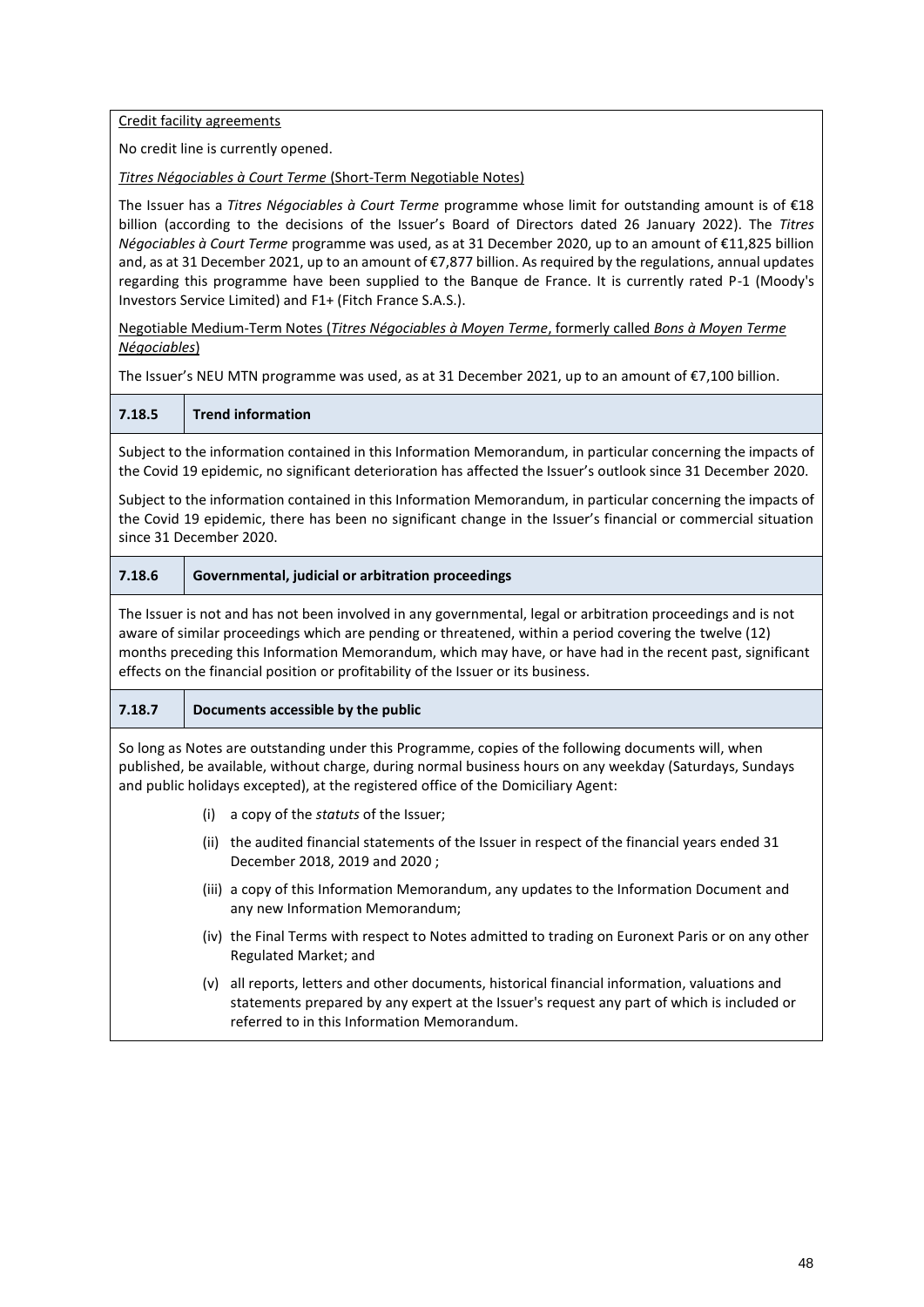## **SECTION 8 : RECENT DEVELOPMENTS**

<span id="page-48-0"></span>At various meetings held during the year 2020 (on 26 March, 28 April, 18 June, 21 October 2020) and held on 24 February 2021, 17 June 2021, 22 October 2021 and 24 February 2022, the members of the Executive Committee presented the regulatory and operating measures taken in the context of Covid-19 with respect to the unemployment insurance system and, at their last meetings, the effects of such measures at the end of 2024, activity having returned at its pre-crisis level.

The principal measures relate to (i) the scope of wage subsidies (*activité partielle*) and unemployment benefits (ARE), and (ii) collection of contributions and the organisation of the benefit payment service.

The Executive Committee also assessed the arrangements seeking to maintain the sustainability of the financing for the unemployment insurance system and the secured steering of its financial trajectory in order to allow the unemployment insurance system to continue to fully play its role as an economic and social shock absorber.

At a meeting held on 24 February 2022, the members of the Executive Committee presented the financial forecasts of the unemployment insurance system for 2022-2024. The absence of any reference in economic history and the lack of hindsight to analyse and forecast the economic consequences of a crisis of this magnitude explains the particularly high level of uncertainty surrounding the financial year. Although the first half of 2021 was still marked by a deteriorated economic situation compared to the pre-crisis situation, due to the strong rebound in activity and employment and the entry into force of the unemployment insurance reform on 1 October 2021, the return to pre-crisis level was faster than expected. According to the February 2022 Economists' Consensus, increases in activity would be less important in 2022, with most of the catching up taking place in 2021. Thus, after two years of strong growth in relation with the end of the health crisis (+7.0% in 2021 and +3.8% in 2022, respectively), Unédic anticipates a decline in growth to +2.1% in 2023 and then +1.6% in 2024, i.e., activity trends close to those observed before the health crisis.

#### **(i) Regulatory measures**

#### Wage-subsidies (*activité partielle*)

In order to facilitate the continued employment of employees suffering from the consequences of the health crisis, the public authorities decided to (i) simplify the steps for benefiting from the wage subsidy program, (ii) improve the financial burden with State/Unédic co-financing arrangements and (iii) extend the benefit of the arrangements to new populations.

In the context of the Covid-19 crisis, the existing part-time scheme was modified. In particular, the Order No. 2020-346 of 27 March 2020 as amended by Order No. 2020-460 of 22 April 2020 and Order No. 2020-1639 of 21 December 2020, set up a temporary social scheme for part-time allowance paid to employees as from the employment periods from March until a date set by decree and no later than 31 May 2021. As of 31 May 2021, pursuant to decrees No. 2020-1316 and 2020-1319 of 30 October 2020 and No. 2021-674 of 28 May 2021, the amounts of part-time activity scheme have been progressively reduced.

The scheme is financed 33% by Unédic and 67% by the State.

The social security budget law No. 2020-1576 of 14 December 2020 for 2021 extends, as of 1 January 2021, the social security regime for the legal contribution (art. 8, III and VII) and the supplementary contribution paid by employers to employees in part-time for periods of employment in 2021 only (art. 8, IV). The social security budget law No. 2021-1754 of 23 December 2021 on the financing of social security for 2022 extended the application of the social regime of the complementary part-time activity allowance until 31 December 31 2022 (art. 15).

As a reminder, the expenditures related to the part-time activity scheme amounted to 11.4 billion euros between March 2020 and December 2021, i.e., approximately 43% of the (negative) balance recorded by the scheme in 2020-2021.

After remaining high at the beginning of 2021, the expenditure on the part-time activity scheme (standard parttime activity scheme and long-term part-time activity scheme) sharply declined from June 2021 as the loosening of the health restrictions led to the return of the activity to "normal" levels, thus making it less necessary for employees to be operating part-time.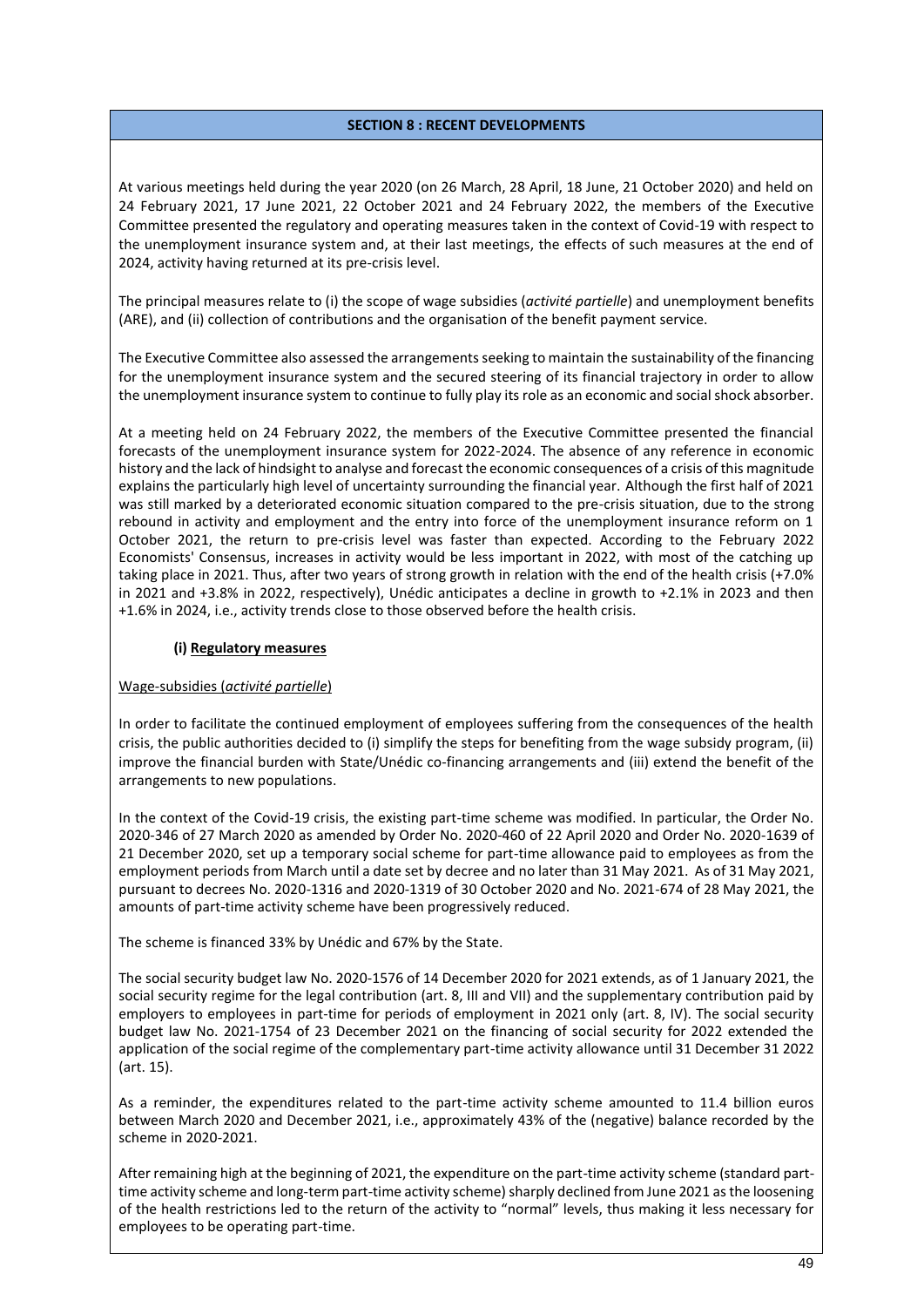Thus, the successive epidemic waves had less and less recessive effects on the activity and the appearance of the Omicron variant, which was accompanied by few restrictive measures, resulted in a moderate increase in the use of the part-time activity scheme. Unédic's expenditure in respect of the funding of the part-time activity scheme is forecast to be €3.9bn in 2021 and to be reduced to €0.4bn in 2022.

For 2023, with economic activity returning to its pre-crisis level, the use of the part-time activity scheme is expected to return to a less exceptional level, albeit much higher than before the crisis. It is estimated that expenditures will remain higher than before the crisis (around €0.2bn in 2023 and 2024, compared with €0.04bn in 2019) due to requests for long-term part-time activity scheme ("Activité partielle de longue durée" – APLD), which will run into 2023, and the learning effect of companies that may use the mechanism more quickly than before in the event of economic difficulties or temporary accidents affecting their business: natural disasters, etc.

## Unemployment benefits (ARE) and other replacement income

In light of the suspension of the effective date of the new methods for determining eligibility for unemployment benefits (ARE) (duration, amount, payment date) to 1 April 2021, the corresponding rules arising from the 14 April 2017 unemployment insurance agreement and its implementing texts remained in force until 30 September 2021.

Orders No. 2020-324 of 25 March 2020, No. 2020-1442 of 25 November 2020 and No. 2021-136 of 10 February 2021 provided for two exceptional extensions of ARE payments until 30 June 2021. This concerned jobseekers receiving the "allocation d'aide au retour à l'emploi (ARE, ARE-Mayotte), who exhausted their rights between 1 st March and 31 May 2020 and those who exhausted their rights since 30 October 2020 and until 30 June 2021 (subject to an ordersetting an end to the measure in case of improvement of the health situation). This measure led to additional expenses of 0.7 billion euros in 2020 and 1.9 billion euros in 2021.

As part of a plan for culture, a special scheme (known as a "white year") has been put in place for recipients of Annex VIII and X of the unemployment insurance regulations until 31 December 2021. At the end of this period, a review of the rights to the back-to-work allowance will be carried out under the conditions of ordinary law, subject to certain adjustments. This extension of the "white year" has led to an additional cost of 0.5 billion in 2020 and +0.5 billion in 2021 compared to a year without the health crisis.

# Contributions

Exceptional measures by the URSSAF network took place in order to help employers by allowing them to defer the payment of social security contributions for several months and by suspending enforced collection procedures. This procedure also applies to unemployment insurance contributions and AGS contributions collected by URSSAF and CGSS pursuant to article L. 5427-1 of the French Labour Code.

After the first stay-at-home period, Article 65 of the amended budget law n°2020-935 for 2020 as of 30 July 2020 provided, under certain conditions, a full temporary exemption from employer's contributions mentioned in I of Article L. 241-13 of the Social Security Code, for micro-enterprises (less than 10 employees) and a partial release of employer's contribution debts for SMEs.

Unédic must be compensated, by the collection agencies, for the contributions from which employers are exempted:

- For Urssaf Caisse nationale and CCMSA, this compensation is provided for in an agreement,
- for Pôle emploi services and the CPS, Unédic has been informed of the exempted amounts for the year 2020, so that it can invoice the State.

Following the second stay-at-home period, article 9 of the social security budget law n° 2020-1576 of 14 December 2020 for 2021 has introduced an exemption system for specific sectors. These measures are similar to those implemented under the first stay-at-home period.

Finally, the contribution payment schemes instituted during the two stay-at-home periods in order to support companies affected by the health crisis and implemented by Urssaf Caisse nationale and CCMSA will be "compensated" to Unédic by a full repayment of the amount of contributions paid according to the payment scheme by these two bodies (art. 7 of the social security budget law for 2021).

This exemption from social security contributions expired on 31 December 2021 and was not renewed by the social security budget law for 2022.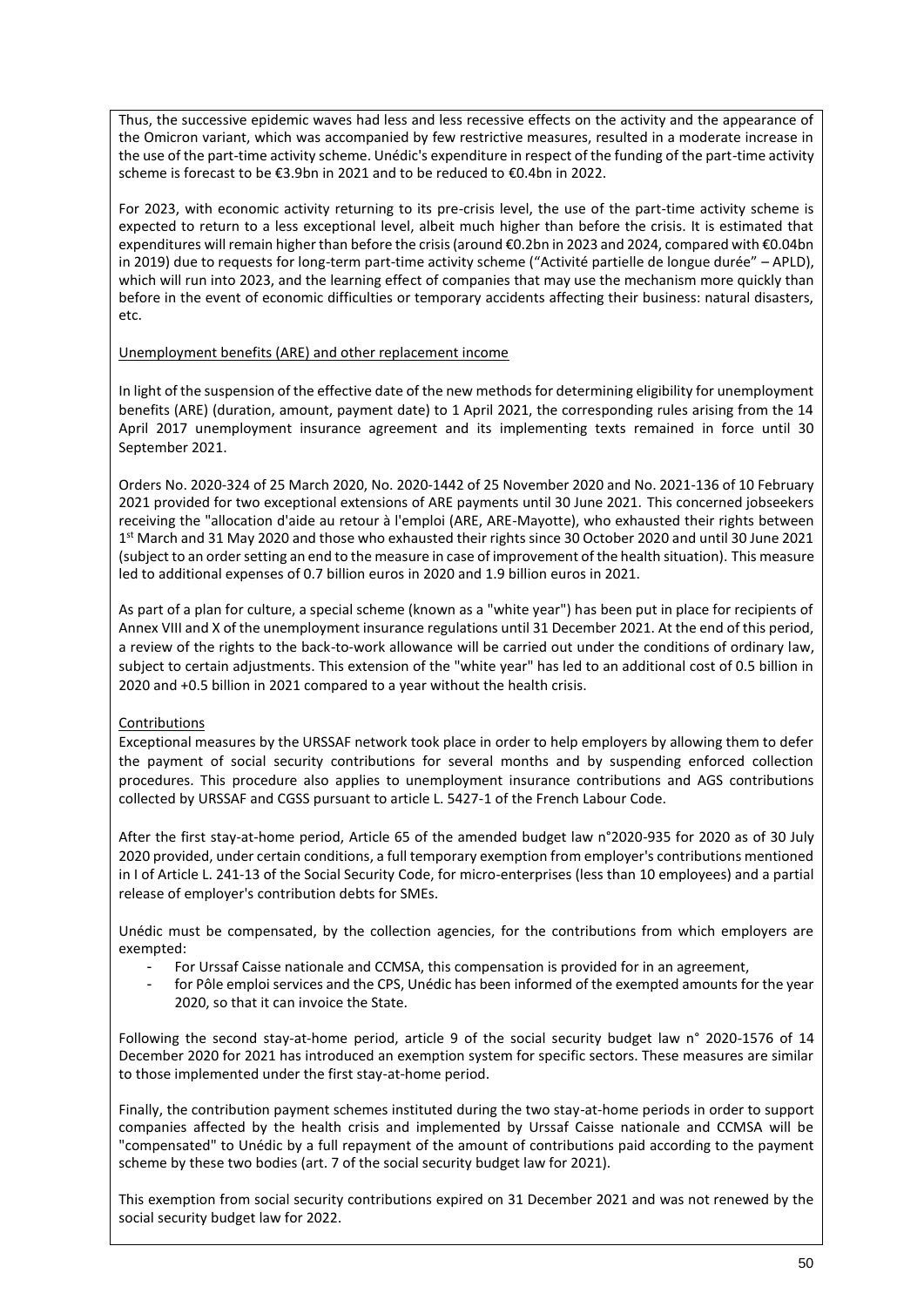The Executive Committee on 24 February 2022 presented the last financial perspectives for 2022-2024. After -17.4 billion euros in 2020, Unédic's annual financial balance has been partially absorbed, reaching -9.3 billion euros at the end of 2021. The unemployment insurance scheme would return to surplus as of 2022, with a balance of +2.2 billion euros under the effect of three main factors, namely (i) for 60% of the end of the financing of emergency measures (extension of rights and partial activity in particular), (ii) for 25% of the economic improvement (rebound in employment resulting in an increase in revenues and a reduction in expenses), and also (iii) for 15%, the ramp-up of the unemployment insurance reform. In 2023 and 2024, the balance would be in greater surplus (+4.1 billion euros and +5.4 billion euros respectively), due to the effect of the new unemployment insurance regulations (+2 billion euros per year) and the economic situation. Almost 70% of this improvement in the balance over the 2021-2024 horizon would come from a reduction in expenditure and 30% from an improvement in revenue. Thus, the crisis would have delayed by one year the return to surpluses that was expected before the pandemic.<sup>22</sup>

The deficit of 17.4 billion euros for 2020, related to an economic shock of unprecedented magnitude in the history of the unemployment insurance system, brought the debt to 54.6 billion euros at the end of 2020. The deficit of 9.3 billion euros for 2021, brought the debt to 63.9 billion euros. The debt would then reach almost 61.7 billion euros at the end of 2022, and then continue to fall to 57.6 billion euros at the end of 2023, reaching 52.2 billion euros at the end of 2024.

Unédic assumes the following growth forecasts produced by the Economists' Consensus, published each month. The current forecast is based on the last publication of the Economists' Consensus of 10 February 2022.

This amount may be reassessed as appropriate, depending on the measures that may be taken by the public authorities in light of how the health situation evolves and certain other factors that could darken the economic situation (higher energy and raw material prices, supply constraints, new variant, geopolitical environment), it being understood that the updating of such estimates will be undertaken by the Issuer in the framework of its forecasting work as the manager of the unemployment insurance system.

## **(ii) Operating measures**

#### Organisation of the collection bodies

Pursuant to government guidelines and in light of the emergency situation, as of March 2020, exceptional measures were put in place by the collection bodies:

- Urssaf Caisse nationale and the URSSAF network announced the deferral of some or all unemployment insurance contributions due between March and June 2020, the suspension of direct debits planned during three months, the staggering of amounts due where instalment payments were due by the employer, the suspension of all collection proceedings and reminders preceding the month of March. Similar measures were taken by the Caisse centrale de la MSA (CCMSA).
- Pôle emploi requested to be able to apply the same decisions as those implemented by Urssaf Caisse nationale and for an authorisation to repay electronic payments carried out by companies which desired to be reimbursed the amounts paid in view of the three-month deferral.

#### Issuer's financial strategy in light of Covid-19

On 26 January 2022, the Issuer's Board of Directors approved the financial strategy in anticipation of a positive economic cycle. Covid-19 and the political decisions related to it seeking to curb its spread impacted the economy in unprecedented proportions. Financing needs have thus evolved over the years 2020 and 2021 in order to cover the above-mentioned effects of the "emergency plan" measures.

To face up to the situation, the Issuer possesses its financing tools (i.e., NEU CP, NEU MTN and EMTN programmes) and a liquidity cushion.

In order to secure the needs, the Board of Directors of 26 January 2022 confirmed the maximumamount of this EMTN programme at €60 billion.

 $22$  As a reminder, the memorandum from the Issuer's Executive Committee on the financial situation of the unemployment insurance system dated February 2020 contemplated a return to surplus beginning in 2021.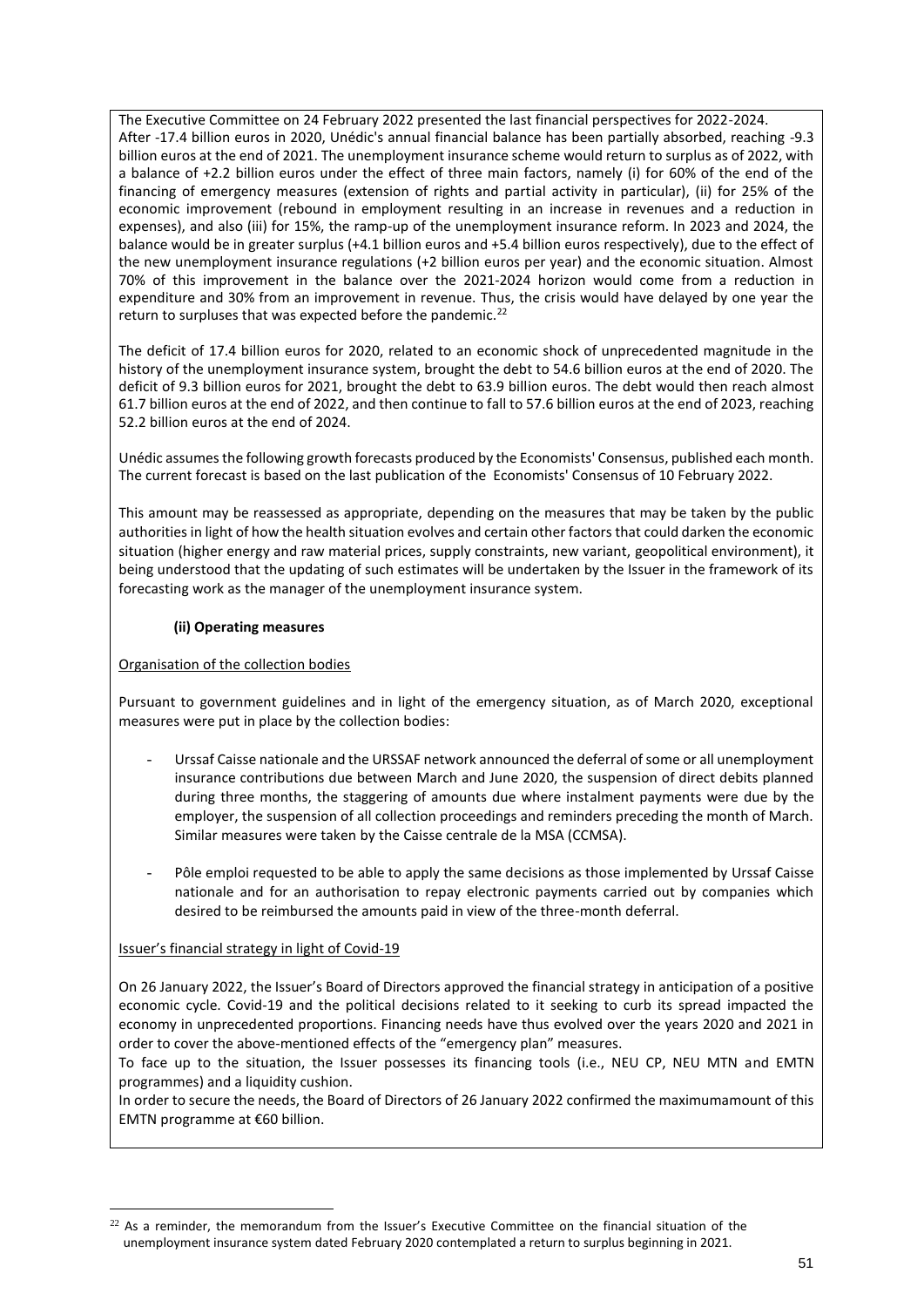#### State/Unédic steering committee

Starting 31 March 2020, the social partners who manage Unédic put in place a steering committee, including representatives of the Délégation Générale à l'Emploi et à la Formation Professionnelle (DGEFP), Pôle emploi and representatives of the Minister of the Economy and even the Prime Minister's office as necessary.

The purpose of this steering committee is to regularly monitor the wage-subsidy programme and the payment of unemployment benefits, as well as to have discussions on the development of the measures, notably in respect of the financial impacts on the Issuer.

For more information, (i) the complete memorandum from the Issuer's Executive Committee on the continuity and control of the steering of the unemployment insurance system (points of reference on the Covid-19 measures and their effects) dated 26 March 2020, (ii) the memorandum from the Issuer's Executive Committee on the monitoring of Covid-19's effect on the unemployment insurance system (first observed effects and estimates for the coming months) dated 28 April 2020, (iii) the memorandum from the Issuer's Executive Committee on the financial situation of the unemployment insurance system presenting the 2020 forecast and the consequences of the Covid-19 crisis as of 18 June 2020, (iv) the memorandum from the Issuer's Executive Committee on the financial situation of the unemployment insurance system for 2020-2021 dated 21 October 2020, and (v) the memorandum from the Issuer's Executive Committee on the financial situation of the unemployment insurance system for 2021-2022 dated 24 February 2021, (vi) the memorandum from the Issuer's Executive Committee on the financial situation of the unemployment insurance system for 2021-2023 dated 17 June 2021, (vii) the memorandum from the Issuer's Executive Committee on the financial situation of the unemployment insurance system for 2021-2023 dated 22 October 2021 and (viii) the memorandum from the Issuer's Executive Committee on the financial situation of the unemployment insurance system for 2022- 2024 dated 24 February 2022, which are incorporated by reference to this Information Memorandum, are available using the following links:

[https://www.unedic.org/sites/default/files/2020-04/Note%20Unédic%20Suivi%20effets%20COVID19%20-](https://www.unedic.org/sites/default/files/2020-04/Note%20Unédic%20Suivi%20effets%20COVID19%20-%20Bureau%20du%2028%20avril%202020%20Vf.pdf) [%20Bureau%20du%2028%20avril%202020%20Vf.pdf](https://www.unedic.org/sites/default/files/2020-04/Note%20Unédic%20Suivi%20effets%20COVID19%20-%20Bureau%20du%2028%20avril%202020%20Vf.pdf)

[https://www.unedic.org/sites/default/files/2020-](https://www.unedic.org/sites/default/files/2020-06/PREV%202020%20COVID_18%2006%2020_%20Note%20VFINALE.PDF) [06/PREV%202020%20COVID\\_18%2006%2020\\_%20Note%20VFINALE.PDF](https://www.unedic.org/sites/default/files/2020-06/PREV%202020%20COVID_18%2006%2020_%20Note%20VFINALE.PDF)

<https://www.unedic.org/publications/previsions-financieres-de-lunedic-octobre-2020>

[https://www.unedic.org/sites/default/files/2021-02/PREV%20UNEDIC%202021-](https://www.unedic.org/sites/default/files/2021-02/PREV%20UNEDIC%202021-2022%20du%2024%2002%2021_Note%20VF_0.pdf) [2022%20du%2024%2002%2021\\_Note%20VF\\_0.pdf](https://www.unedic.org/sites/default/files/2021-02/PREV%20UNEDIC%202021-2022%20du%2024%2002%2021_Note%20VF_0.pdf)

<https://www.unedic.org/publications/previsions-financieres-de-lunedic-juin-2021>

[https://www.unedic.org/sites/default/files/2021-10/Note\\_pr%C3%A9vision\\_22\\_octobre\\_2021\\_VF.pdf](https://www.unedic.org/sites/default/files/2021-10/Note_pr%C3%A9vision_22_octobre_2021_VF.pdf)

[https://www.unedic.org/sites/default/files/2022-03/Un%C3%A9dic%20Financial%20Forecast%202022-](https://www.unedic.org/sites/default/files/2022-03/Un%C3%A9dic%20Financial%20Forecast%202022-2024%20-%202022%2002%2024_0.pdf) [2024%20-%202022%2002%2024\\_0.pdf](https://www.unedic.org/sites/default/files/2022-03/Un%C3%A9dic%20Financial%20Forecast%202022-2024%20-%202022%2002%2024_0.pdf)

Any decision relating to potential evolutions in the emergency measures that would be liable to affect the Issuer's situation will be the subject matter of an update to this Information Memorandum.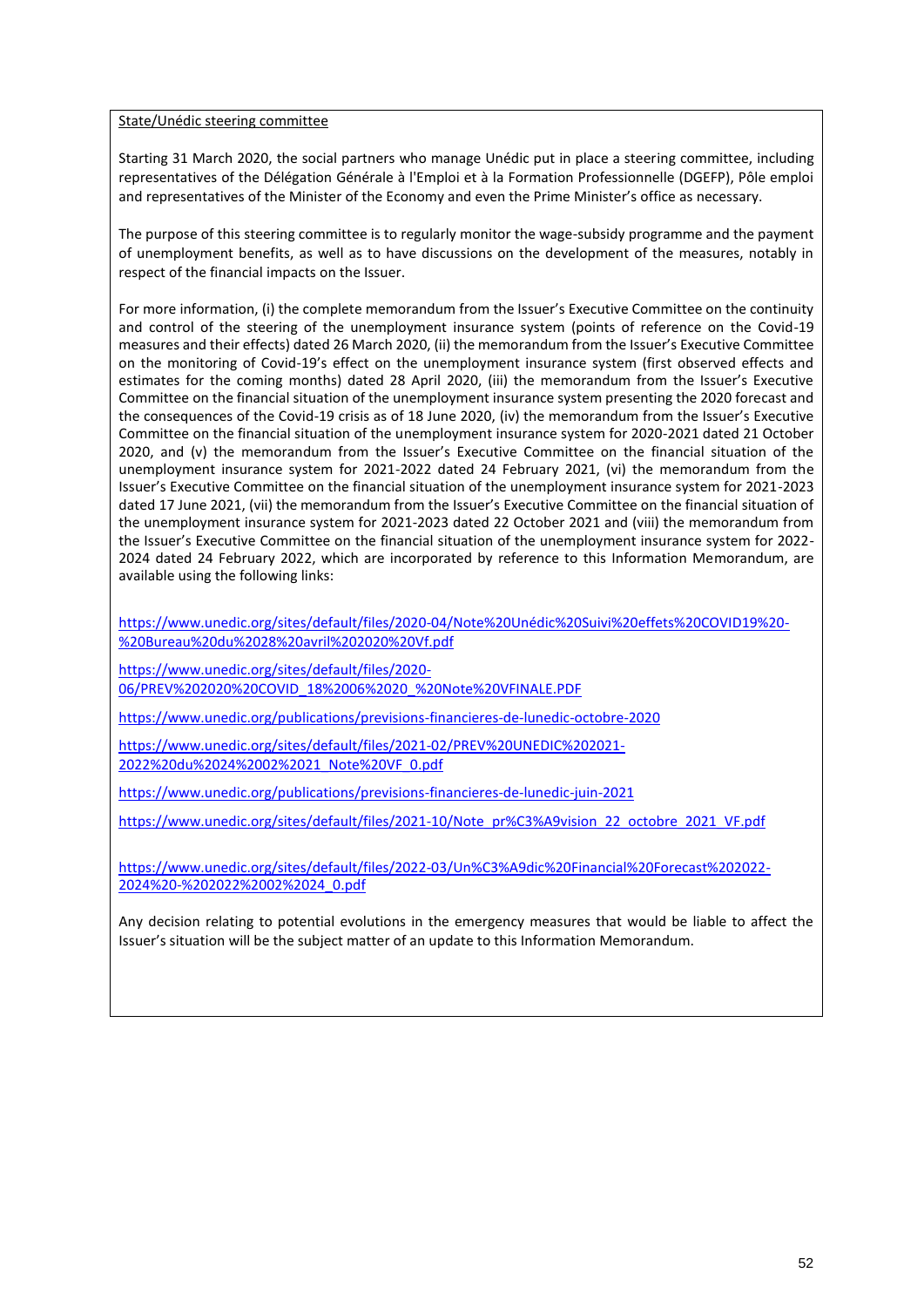# <span id="page-52-0"></span>**SECTION 9: FORM OF FINAL TERMS**

**Final Terms dated []**

**[LOGO, if document is printed]**

**Unédic**

**Issue of [Aggregate Nominal Amount of Issue] [Title of Notes]**

**under Unedic's €10,000,000,000 NEGOTIABLE MEDIUM TERM NOTE Programme**

**Issue No.:** [ ● ]

**Issue Price: [] per cent.**

**[Name(s) of Dealer(s)]**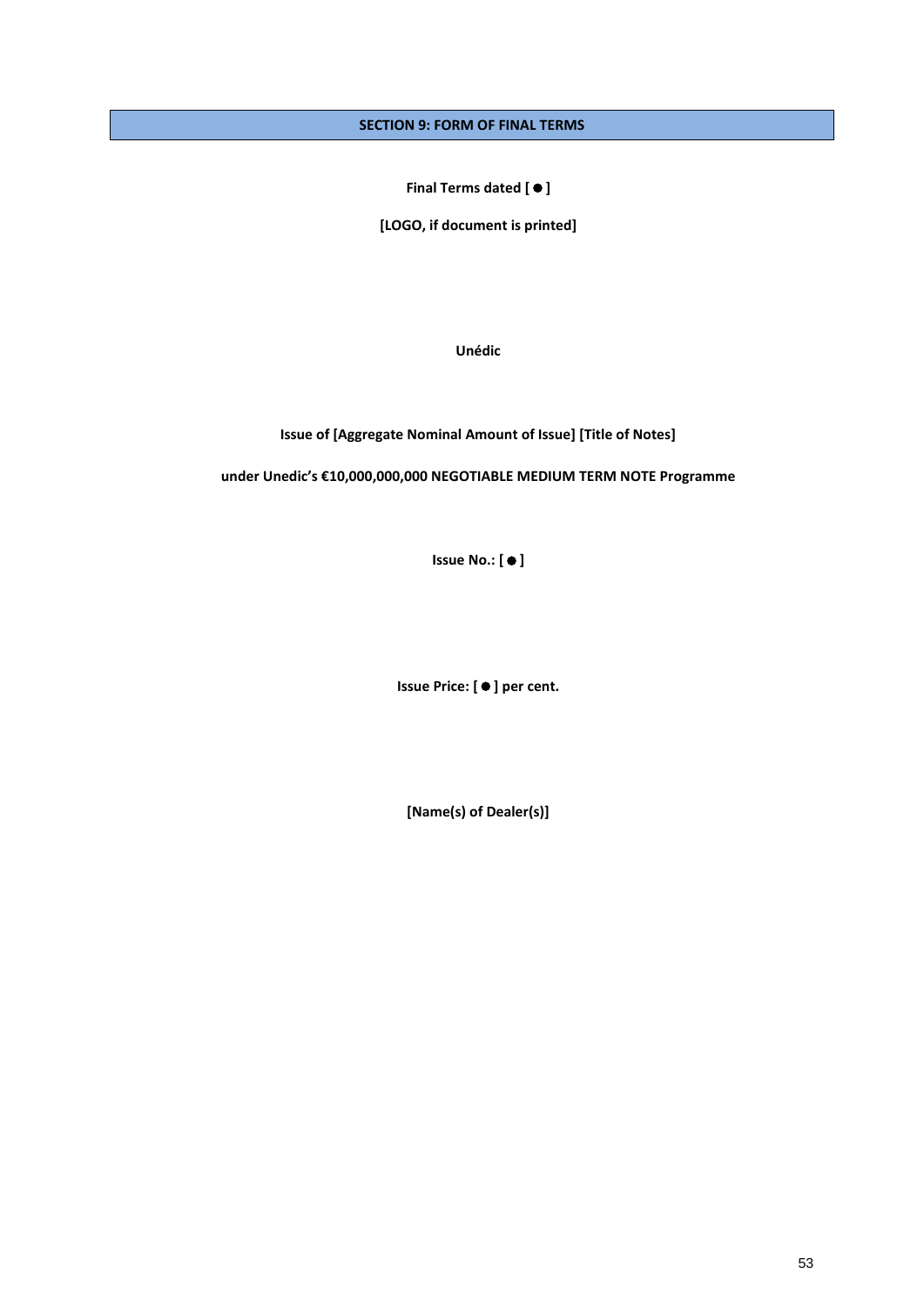**[Governance of MiFID II products / Target Market: eligible counterparties and professional clients only –** Solely for the purposes of the approval process of each product manufacturer, by taking into consideration the 5 categories referred to in item 18 of the Orientations published by the European Securities and Markets Authority on 5 February 2018, the assessment of the target market for the Notes led to the conclusion that: (i) the target market for the Notes concerns eligible counterparties and professional clients only, as defined in MiFID II, and (ii) all distribution channels for the Notes to eligible counterparties or professional clients are appropriate. Any person offering, selling or ultimately recommending the Notes (a distributor) must take into consideration the target market of the manufacturer(s). However, distributors subject to MiFID II are required to make their own assessment of the target market of the Notes (by adopting or extending the assessment of the target market conducted by the manufacturer[s]) and to determine appropriate distribution channels.]

**[UK MiFIR product governance: eligible counterparties and professional clients – Solely for the purposes** of [the/each] manufacturer's product approval process, the target market assessment in respect of the Notes, taking into account the five categories referred to in item 18 of the Guidelines published by ESMA on 5 February 2018 (in accordance with the FCA's policy statement entitled "Brexit our approach to EU nonlegislative materials"), has led to the conclusion that: (i) the target market for the Notes is eligible counterparties, as defined in the FCA Handbook Conduct of Business Sourcebook ("COBS") and professional clients, as defined in Regulation (EU) No 600/2014 as it forms part of domestic law by virtue of the EUWA ("UK MiFIR") and (ii) all channels for distribution to eligible counterparties and professional clients are appropriate. Any person subsequently offering, selling or recommending the Notes (a "distributor") should take into consideration the manufacturer['s/s'] target market assessment; however, a distributor subject to the FCA Handbook Product Intervention and Product Governance Sourcebook (the "UK MiFIR Product Governance Rules") is responsible for undertaking its own target market assessment in respect of the Notes (by either adopting or refining the manufacturer['s/s'] target market assessment) and determining appropriate distribution channels.]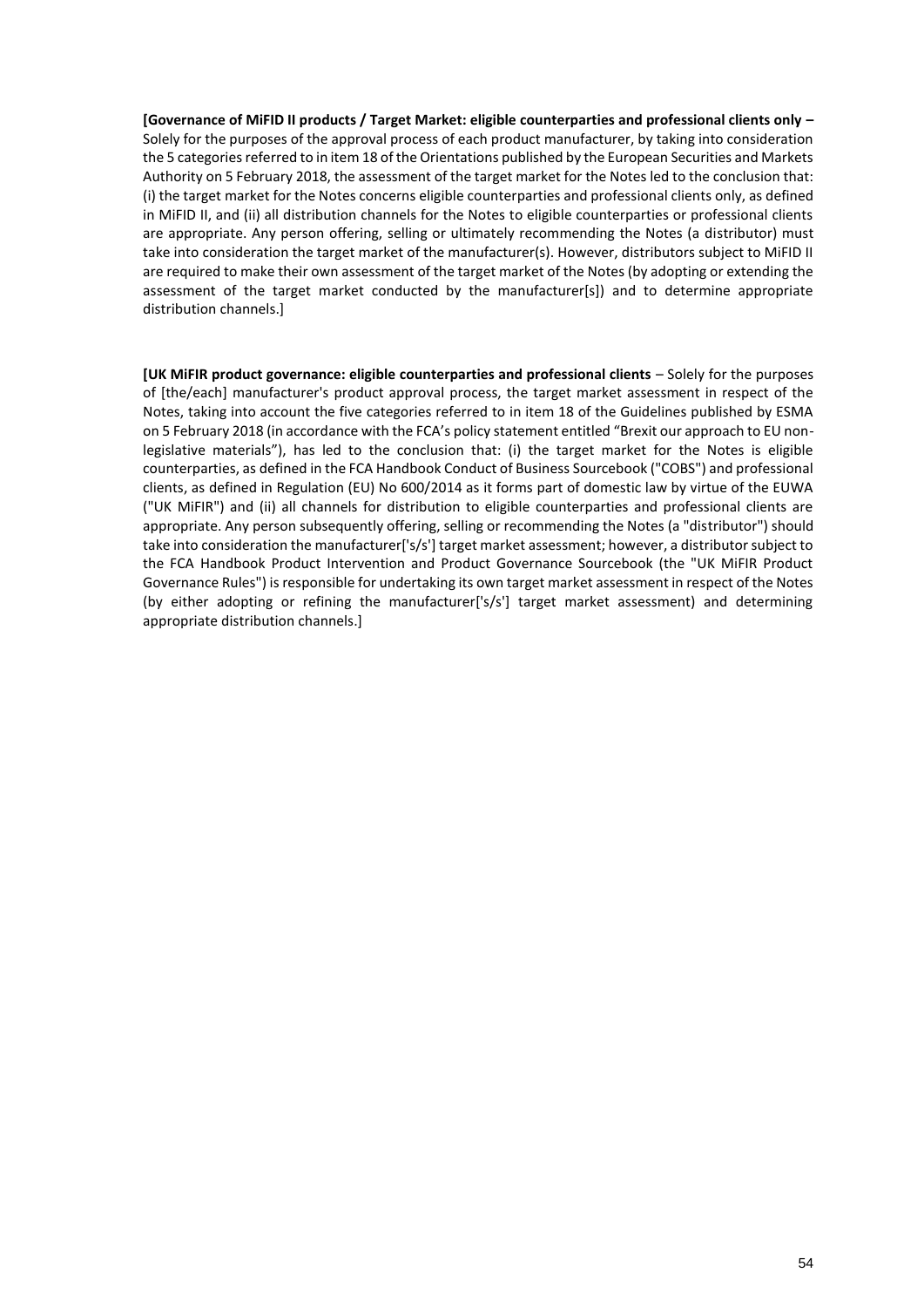#### **PART A – CONTRACTUAL TERMS**

The terms used herein shall be deemed to be defined as such for the purpose of the Terms and Conditions set forth in the Information Memorandum dated 10 August 2021, as updated on [10] March 2022.

This document constitutes the Final Terms relating to the issue of the Notes described hereafter and contains the definitive terms of the Notes. These Final Terms supplement the Information Memorandum dated 10 August 2021, as updated on [10] March 2022 relating to Issuer's Note programme and must be read in conjunction therewith.

The Final Terms and the Information Memorandum (as amended, as the case may be) are available on the Issuer's website (www.unedic.org), and during normal business hours at the registered office of the Issuer and at the specified office of the Paying Agent(s) where copies may be obtained. [In addition, the Information Memorandum is available at  $[$   $\bullet$   $]$ .]

*[Include whichever of the following apply or specify as "Not Applicable" (N/A). Note that the numbering should remain as set out below, even if "Not Applicable" is indicated for individual paragraphs or sub-paragraphs. Italics denote guidance for completing the Final Terms.]*

| 1.  | Issuer:                                    | Unédic                                                                       |
|-----|--------------------------------------------|------------------------------------------------------------------------------|
| 2.  | <b>Issue Number:</b>                       | $\lbrack \bullet \rbrack$                                                    |
| 3.  | Currency:                                  | [•]                                                                          |
| 4.  | Aggregate Nominal Amount of the            |                                                                              |
|     | Issue:                                     | [•]                                                                          |
| 5.  | Issue proceeds:                            |                                                                              |
|     | (i) Gross issue proceeds:                  | $\lbrack \bullet \rbrack$                                                    |
|     | (ii) Estimated net issue proceeds:         | [•]                                                                          |
| 6.  | <b>Issue Price:</b>                        | [ $\bullet$ ] per cent. of the Aggregate Nominal                             |
|     |                                            | Amount                                                                       |
| 7.  | <b>Nominal amount:</b>                     | $\lbrack \bullet \rbrack$                                                    |
| 8.  | <b>Number of Notes issued:</b>             | $\lbrack \bullet \rbrack$                                                    |
| 9.  | (i)<br><b>Issue Date:</b>                  | $\lbrack \bullet \rbrack$                                                    |
|     | (ii)<br><b>Interest Commencement Date:</b> | [Specify/Issue Date/Not Applicable]                                          |
| 10. | <b>Maturity Date:</b>                      | $[ \bullet ]$ [Specify date]                                                 |
| 11. | <b>Interest Rate:</b>                      | [[ ● ] per cent. Fixed Rate]                                                 |
|     |                                            | (further particulars specified below)                                        |
| 12. | <b>Redemption/Payment Basis:</b>           | [Redemption at par]                                                          |
|     |                                            | [Other (specify)] (further particulars specified<br>below)                   |
| 13. | Change of Redemption/Payment               |                                                                              |
|     | <b>Basis:</b>                              | [Specify details of any provision for change in<br>redemption/payment basis] |
| 14. | Option:                                    | [Issuer Call / Not Applicable]                                               |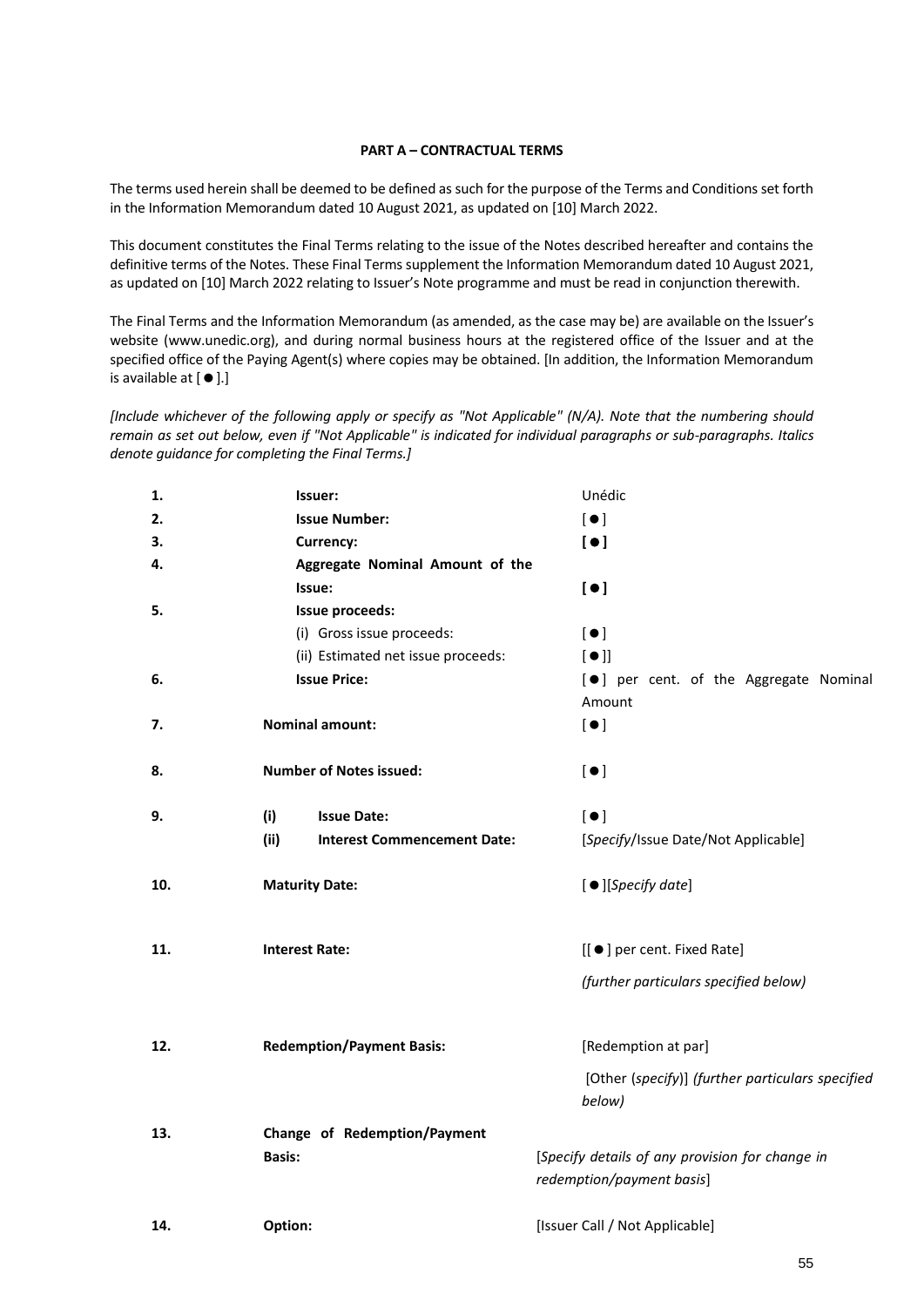| 15. | Date of authorisations for issuance                                                                            |                                                                                                                                                      |  |  |
|-----|----------------------------------------------------------------------------------------------------------------|------------------------------------------------------------------------------------------------------------------------------------------------------|--|--|
|     | of Notes:                                                                                                      | Decision of the Board of directors dated 26<br>January 2022                                                                                          |  |  |
| 16. | <b>Method of distribution:</b>                                                                                 | [Syndicated/Non-syndicated]                                                                                                                          |  |  |
|     | PROVISIONS RELATING TO INTEREST PAYABLE                                                                        |                                                                                                                                                      |  |  |
| 17. | <b>Fixed Rate Notes Provisions:</b>                                                                            |                                                                                                                                                      |  |  |
|     | Interest Rate:<br>(i)                                                                                          | [●] per cent. per annum [payable [annually /<br>semi-annually / quarterly / monthly / other<br>(specify)] in arrear]                                 |  |  |
|     | (ii) Interest Payment Date(s):                                                                                 | [ ● ] in each year                                                                                                                                   |  |  |
|     |                                                                                                                | [adjusted / unadjusted]                                                                                                                              |  |  |
|     | (iii) Fixed Coupon Amount(s):                                                                                  | [●] per [●] in Denomination                                                                                                                          |  |  |
|     | (iv) Broken Coupon Amount(s):                                                                                  | [Not Applicable / Insert particulars of any<br>initial or final broken coupon amounts which<br>do not correspond with the Fixed Coupon<br>Amount(s)] |  |  |
|     | <b>Determination Dates:</b><br>(v)                                                                             | [ ● ] in each year                                                                                                                                   |  |  |
|     |                                                                                                                | (insert regular Interest Payment Dates,<br>ignoring Issue Date or Final Maturity Date in<br>the case of a long or short first or last coupon.)       |  |  |
|     | <b>REDEMPTION PROVISIONS</b>                                                                                   |                                                                                                                                                      |  |  |
| 18. | <b>Call Option:</b>                                                                                            | [Applicable/Not Applicable]                                                                                                                          |  |  |
|     | <b>Optional Redemption Date(s):</b><br>(i)                                                                     | (If not applicable, delete the remaining sub-<br>paragraphs of this paragraph)<br>$[ \bullet ]$                                                      |  |  |
|     | Optional Redemption Amount(s)<br>(ii)<br>of each Note and method, if any, of<br>calculation of such amount(s): | [●] per Note of [●] Denomination                                                                                                                     |  |  |
|     | (iii)<br>If redeemable in part:<br>Minimum Redemption<br>(a)<br>Amount:                                        | $\left[\bullet\right]$                                                                                                                               |  |  |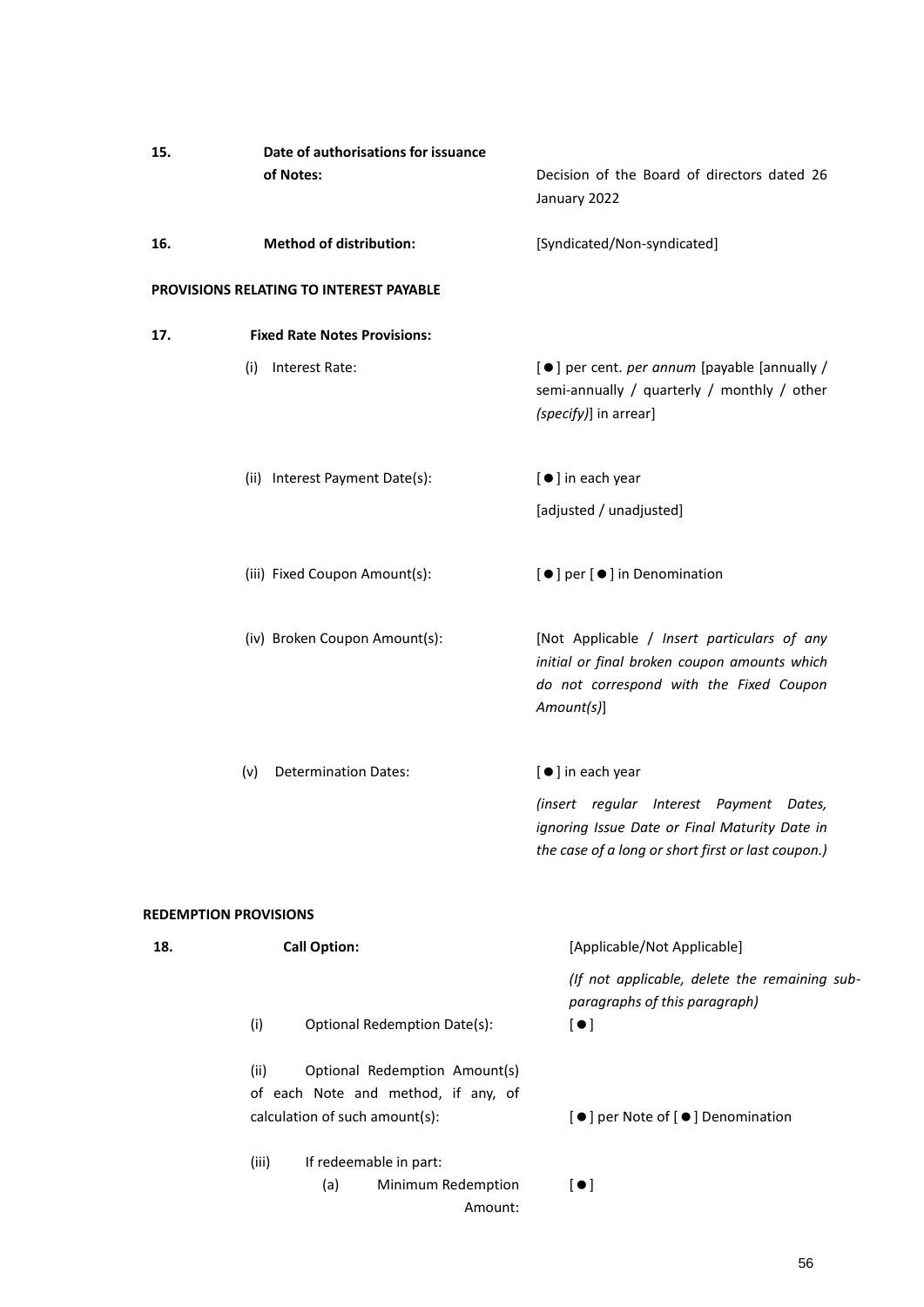|     | (b)<br>Maximum Redemption<br>Amount:                                                                                                                                                                                                                                               | $\left[\bullet\right]$                                |
|-----|------------------------------------------------------------------------------------------------------------------------------------------------------------------------------------------------------------------------------------------------------------------------------------|-------------------------------------------------------|
|     | (iv)<br>Exercise date(s):                                                                                                                                                                                                                                                          | $\left[\bullet\right]$                                |
|     | Notice period <sup>23</sup> :<br>(v)                                                                                                                                                                                                                                               | $\lbrack \bullet \rbrack$                             |
| 19. | <b>Final Redemption Amount of each Note:</b>                                                                                                                                                                                                                                       | [[●] per Note of [●] Denomination/Other<br>(specify)] |
| 20. | <b>Early Redemption Amount:</b><br>(i) Early Redemption Amount(s) of each<br>Note payable on redemption for taxation<br>reasons or other early redemption and/or<br>the method of calculating such amount (if<br>required or if different from that set out in<br>the Conditions): | $\left[\bullet\right]$                                |
|     | (ii) Redemption for tax reasons at dates not<br>equating to Coupon Payment Dates                                                                                                                                                                                                   | [Yes/No]                                              |

#### **PURPOSE OF FINAL TERMS**

These Final Terms comprise the final terms required for the admission to trading on the [*specify relevant regulated market*] of the Notes described herein pursuant to Unédic's €10,000,000,000 Note Programme.

#### **RESPONSIBILITY**

The Issuer accepts responsibility for the information contained in these Final Terms. [(*Relevant third party information*) has been extracted from (*specify source*). The Issuer confirms that such information has been accurately reproduced and that, so far as it is aware, and is able to ascertain from information published by (*specify source*), no facts have been omitted which would render the reproduced information inaccurate or misleading.]<sup>24</sup>

Signed on behalf of Unédic:

By: \_\_\_\_\_\_\_\_\_\_\_\_\_\_\_\_\_\_\_\_\_\_\_\_\_\_\_\_\_\_\_\_\_\_\_\_\_\_\_\_\_\_. Duly authorised

<sup>23</sup> If setting notice periods which are different to those provided in the terms and conditions, consider the practicalities of distribution of information through intermediaries, for example clearing systems, as well as any other notice requirements which may apply, for example as between the Issuer and the Fiscal Agent.

<sup>24</sup> Include if third party information is provided, for example in compliance with Annex XII of the Prospectus Directive Regulation in relation to an index or its components, an underlying security or the issuer of an underlying security.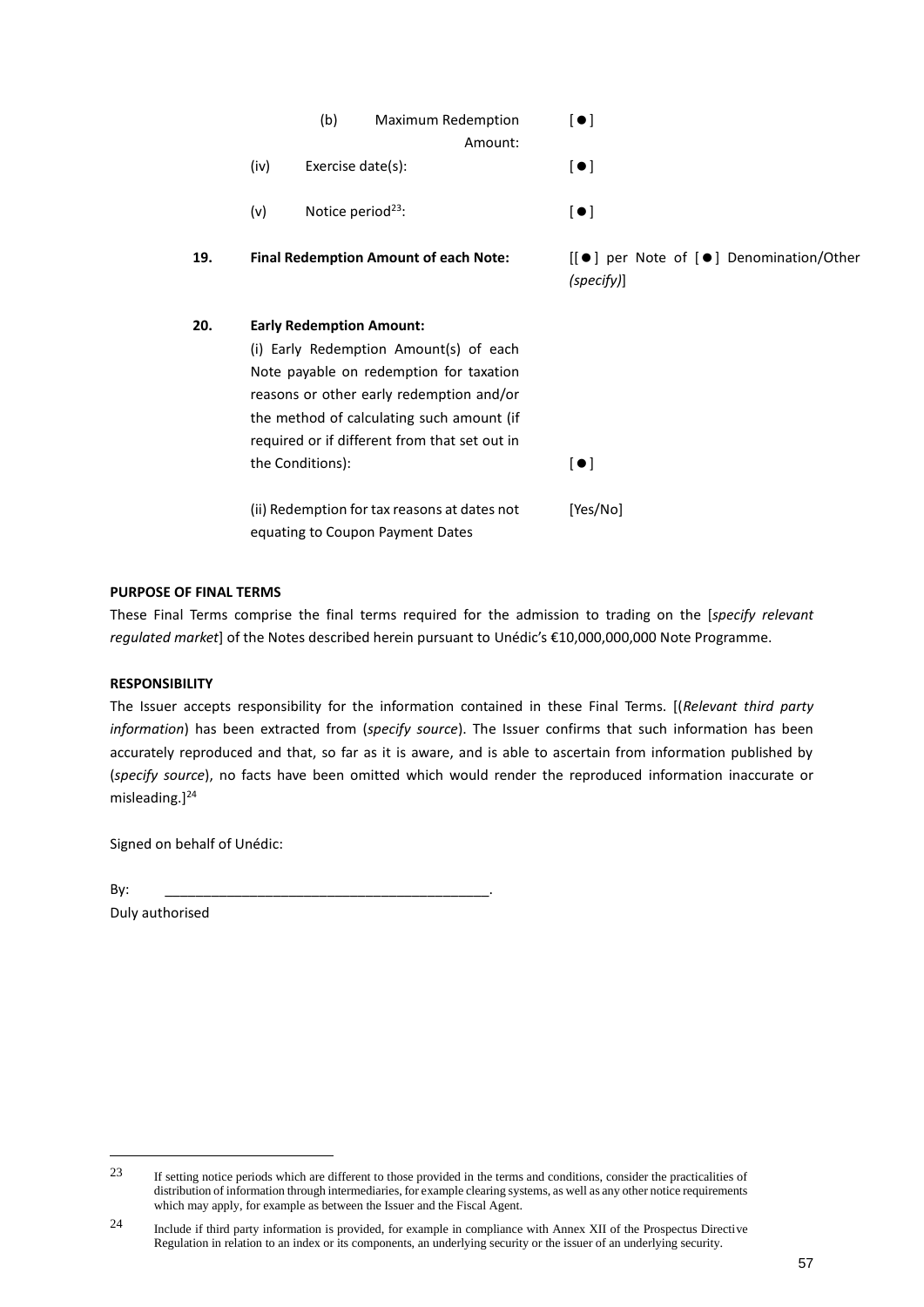#### **PART B – OTHER INFORMATION**

#### **1. ADMISSION TO TRADING**

**2.** 

|                | (i)  | Admission to trading:                                          | [Application has been made by the Issuer (or<br>on its behalf) for the Notes to be admitted to<br>trading on [Euronext Paris/[●] specify the<br><i>relevant regulated market</i> with effect from<br>[●].] [Application is expected to be made by<br>the Issuer (or on its behalf) for the Notes to be<br>admitted to trading on [specify relevant<br>regulated market]] with effect from [ $\bullet$ ].] [Not<br>Applicable] |  |  |
|----------------|------|----------------------------------------------------------------|-------------------------------------------------------------------------------------------------------------------------------------------------------------------------------------------------------------------------------------------------------------------------------------------------------------------------------------------------------------------------------------------------------------------------------|--|--|
|                | (ii) | Estimate of total expenses related to<br>admission to trading: | $\left[\right] \bullet$ $\left[\right]$ /Not Applicable $\left[\right]$                                                                                                                                                                                                                                                                                                                                                       |  |  |
| <b>RATINGS</b> |      |                                                                |                                                                                                                                                                                                                                                                                                                                                                                                                               |  |  |
| Ratings:       |      |                                                                | The Notes to be issued are expected be rated by<br>Moody's Investors Service Limited and Fitch France<br>S.A.S:                                                                                                                                                                                                                                                                                                               |  |  |

| [Moody's:                | $[$ $\bullet$ $]$ |
|--------------------------|-------------------|
| [Fitch:                  | [•]               |
| $[[Other]: [ \bullet ]]$ |                   |

#### **3. THIRD PARTY INFORMATION**

*If advisors are mentioned in these Final Terms, specify the capacity in which the advisors have acted.*

*Where information has been sourced from a third party, provide a confirmation that this information has been accurately reproduced and that as far as the Issuer is aware and is able to ascertain from information published by that third party, no facts have been omitted which would render the reproduced information inaccurate or misleading.*

*In addition, the Issuer shall identify the source(s) of the information.*]

#### **4. [INTERESTS OF NATURAL AND LEGAL PERSONS INVOLVED IN THE ISSUE**

Need to include a description of any interest, including conflicting ones, that is material to the issue, detailing the persons involved and the nature of the interest. May be satisfied by the inclusion of the following statement: "Save as discussed in "Subscription and Sale", so far as the Issuer is aware, no person involved in the offer of the Notes has an interest material to the offer.".

*[(When adding any other description, consideration should be given as to whether such matters described constitute "significant new factors" and consequently trigger the need for an update to the Information Memorandum.)]*]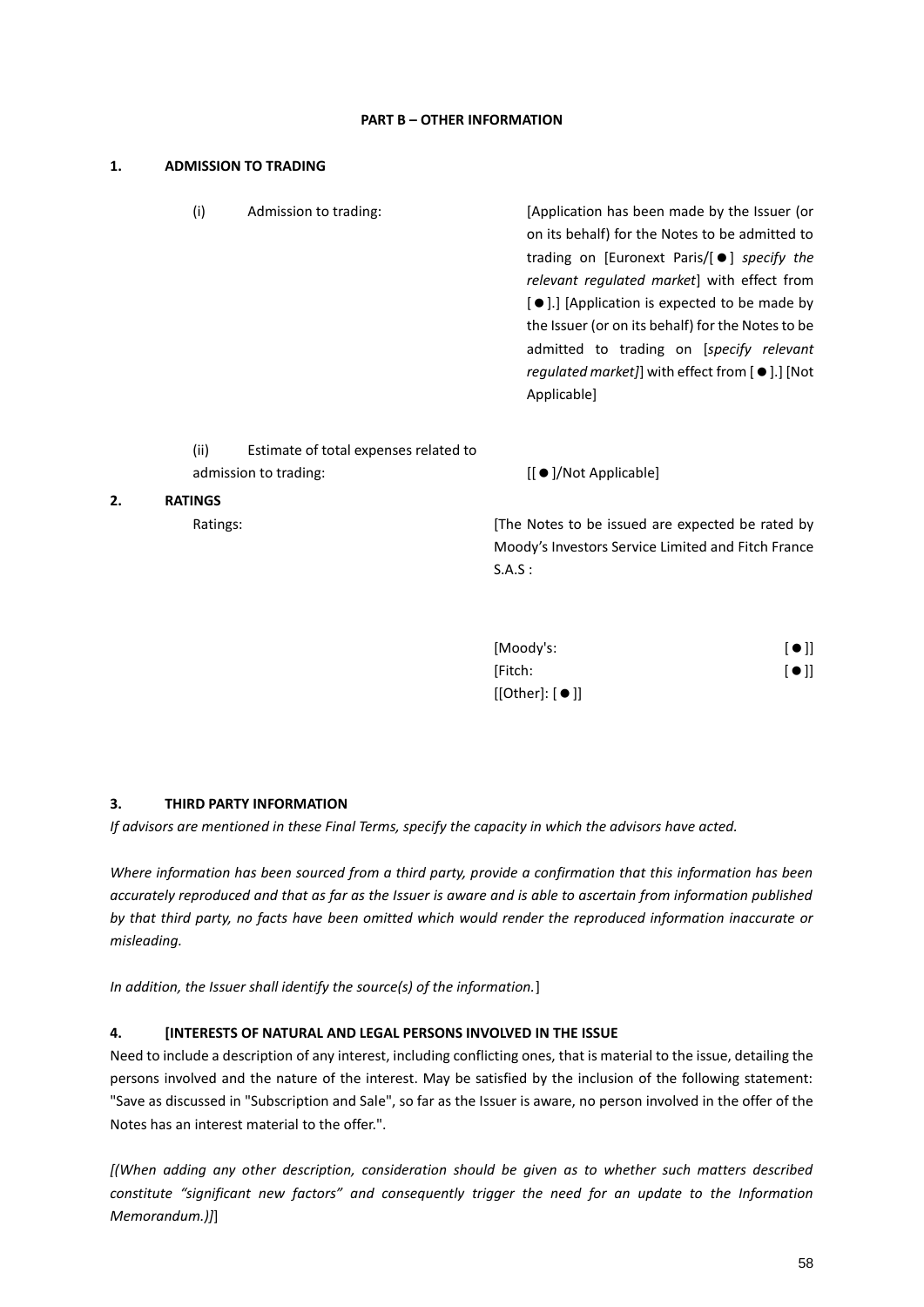#### **5. REASONS FOR THE OFFER**

(i) Reasons for the offer:  $[\bullet]$  [specify] [social bonds]

*[See "Use of Proceeds" in the Information Memorandum – if reasons for offer different from general corporate purposes will need to include those reasons here.]*

*[In addition, regarding social bonds, insert the link to the heading "Social Bond Framework" on the Issuer's website.]*

#### $Yield:$   $[$   $)$

The yield is calculated at the Issue Date on the basis of the Issue Price. It is not an indication of future yield.]

# **7. OPERATIONAL INFORMATION**

ISIN Code: []

**6. YIELD**

Common Code: []

Any clearing system(s) other than Euroclear Bank S.A./N.V. and Clearstream Banking, société anonyme and the relevant identification number(s): [Not Applicable/*give name(s) and number(s)* 

Names and addresses of initial Paying Agent and Calculation Agent:

Depositaries: Euroclear France to act as Central Depositary

*and address(es)*]

**BNP Paribas Securities Services (as BNP Paribas's representative)**

3-5-7 rue du Général Compans 93500 Pantin France

[*As appropriate, add/adjust the names and addresses of the additional Paying Agents appointed in respect of the Notes.*]

Other This final terms were filed with Banque de France on  $[$   $\bullet$   $]$ .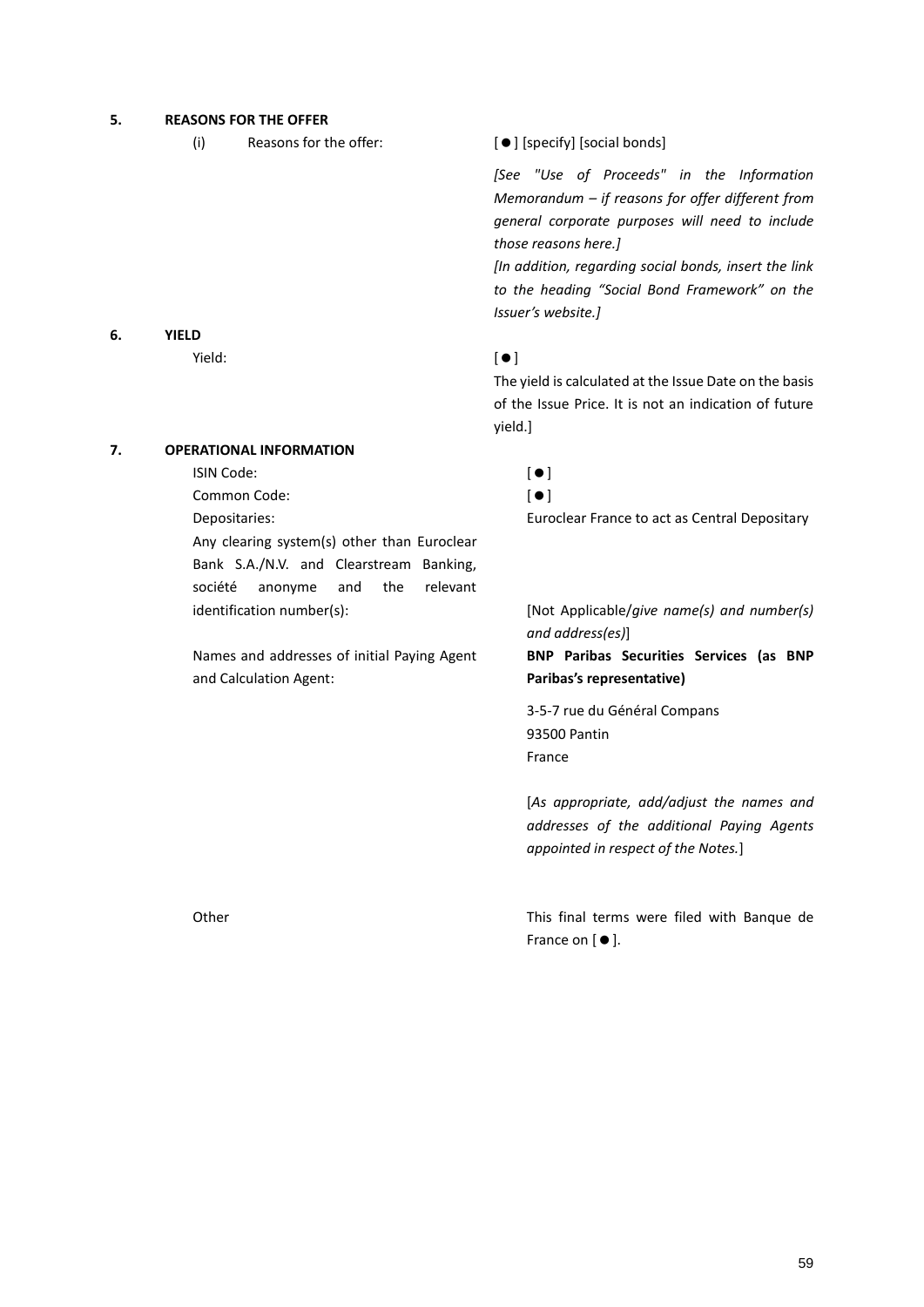#### **SECTION 10: SUBSCRIPTION AND SALE**

#### <span id="page-59-0"></span>**General**

These selling restrictions may be modified by the agreement of the Issuer and the Dealers in particular following a change in a relevant law, regulation or directive. Any such modification will be the subject of an update to this Information Memorandum.

Each Dealer will be required to comply with all relevant laws, regulations and directives in each jurisdiction in which it purchases, offers, sells or delivers Notes or in which it has in its possession or distributes the Information Memorandum, any other offering material or all the Final Terms and neither the Issuer nor any Dealer shall be liable for another Dealer's actions.**European Economic Area** 

Each Dealer must represent and warrant that it has not offered, sold or otherwise made available the Notes to investors other than other than qualified investors as defined in Regulation (EU) n°2017/1129 (the "Prospectus Regulation"), it being specified that, without prejudice to applicable laws and regulations of any Member State, in accordance with Article 1.2 d) and 1.2 e) of the Prospectus Regulation, the Issuer is not subject to the requirements relating to the setting up, approval and publication of a prospectus provided for in the Prospectus Regulation.

## **United Kingdom**

Each Dealer shall represent and agree that:

- (a) in relation to any Notes which have a maturity of less than one (1) year, (a) it is a person whose ordinary activities involve it in acquiring, holding, managing or disposing of investments (as principal or agent) for the purposes of its business and (b) it has not offered or sold and will not offer or sell any Notes other than to persons whose ordinary activities involve them in acquiring, holding, managing or disposing of investments (as principal or as agent) for the purposes of their businesses or who it is reasonable to expect will acquire, hold, manage or dispose of investments (as principal or agent) for the purposes of their businesses where the issue of the Notes would otherwise constitute a contravention of Section 19 of the Financial Services and Markets Act 2000 (the "**FSMA**") by the Issuer;
- (b) it has only communicated or caused to be communicated and will only communicate or cause to be communicated an invitation or inducement to engage in investment activity (within the meaning of Section 21 of the FSMA) received by it in connection with the issue or sale of any Notes in circumstances in which the provisions of Section 21(1) of the FSMA do not apply to the Issuer; and
- (c) it has complied and will comply with all applicable provisions of the FSMA with respect to anything done by it in relation to any Notes in, from or otherwise involving the United Kingdom.

# **United States of America**

The Notes and any related guarantee have not been and will not be registered under the United States securities act of 1933, as amended (the "**Securities Act**") and, subject to certain exceptions, may not be offered or sold, directly or indirectly, within the United States or to, or for the account or benefit of, U.S. persons, as defined in Regulation S under the Securities Act ("**Regulation S**").

The Dealers may not offer nor sell Notes within the United States or within its possessions, or to, or for the account or benefit of U.S. Persons. Terms used in this paragraph have the meanings given to them by Regulation S.

In addition, until forty (40) days after the commencement of the offering of any particular Issue of Notes, an offer or sale of Notes within the United States by any Dealer may violate the registration requirements of the Securities Act.

This Information Memorandum has been prepared by the Issuer for use in connection with the offer and sale of the Notes outside the United States. The Issuer and the Dealers shall reserve the right to reject any offer to purchase the Notes, in whole or in part, for any reason. This Information Memorandum does not constitute an offer to any person in the United States. Distribution of this Information Memorandum outside the United States to a U.S. Person or to any other person within the United States is prohibited and any disclosure without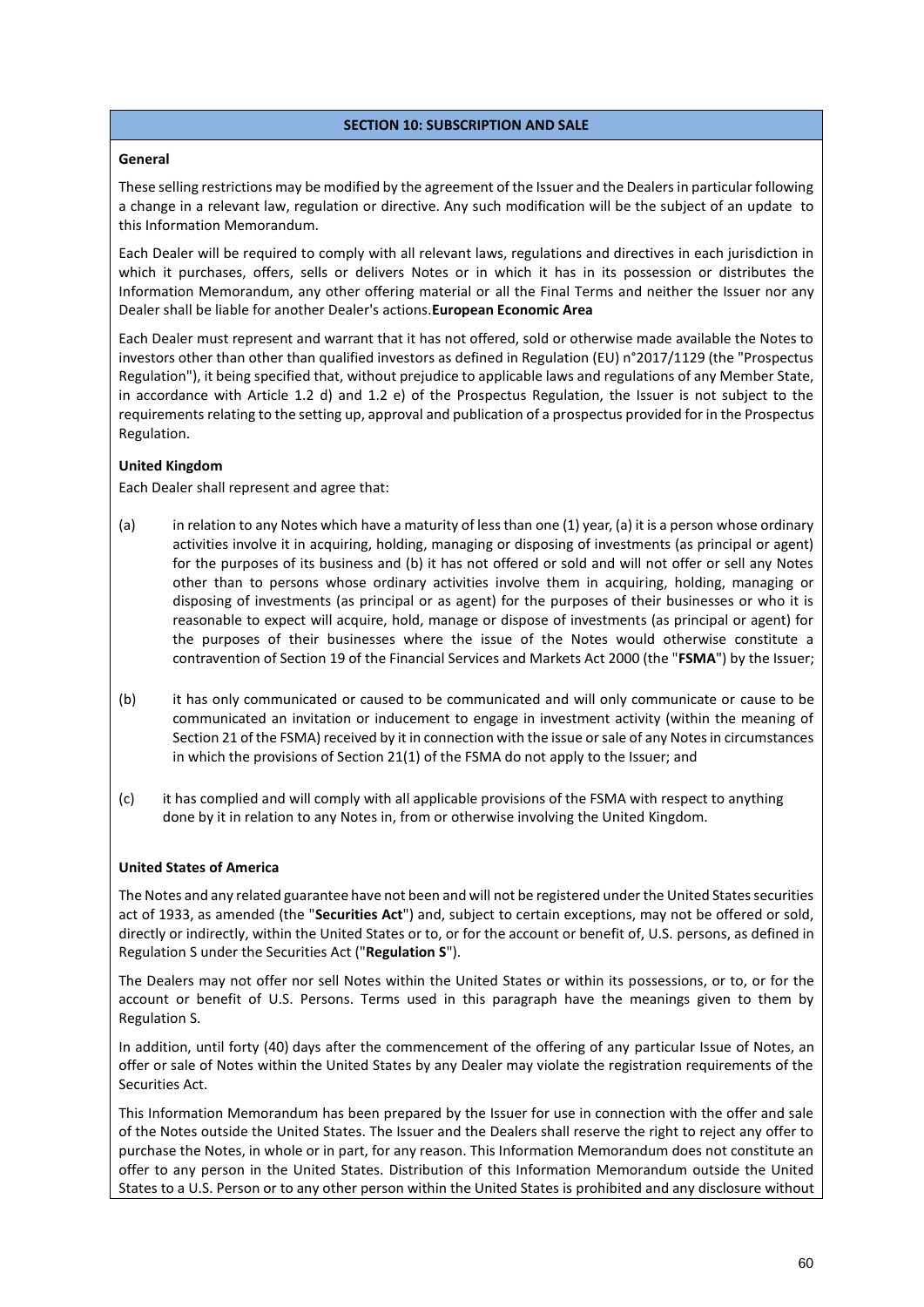prior written consent of the Issuer of any of its contents to any such U.S. person or other person within the United States, is prohibited.

#### **France**

Each of the Dealers and the Issuer shall declare and agree that [during the initial distribution of the Notes]<sup>25</sup> it has not offered or sold and will not offer or sell, directly or indirectly, Notes to the public in France (except to qualified investors as defined below) and it has not distributed or caused to be distributed and will not distribute or cause to be distributed to the public in France, this Information Memorandum, the relevant Final Terms or any other offering material relating to the Notes to investors other than qualified investors as defined in Regulation (EU) no. 2017/1129 (the Prospectus Regulation), as amended, being specified thatthe Prospectus Regulation does not apply to this Information Memorandum and the Issuer is not subject to the requirements relating to the setting up, approval and publication of a prospectus provided for in the Prospectus Regulation, in accordance with article 1.2 e) of the Prospectus Regulation.

These selling restrictions may be amended. In such a case, these restrictions shall be specified in an updated version of this Information Memorandum.

<sup>25</sup> Only applicable for Notes admitted to trading on Euronext Paris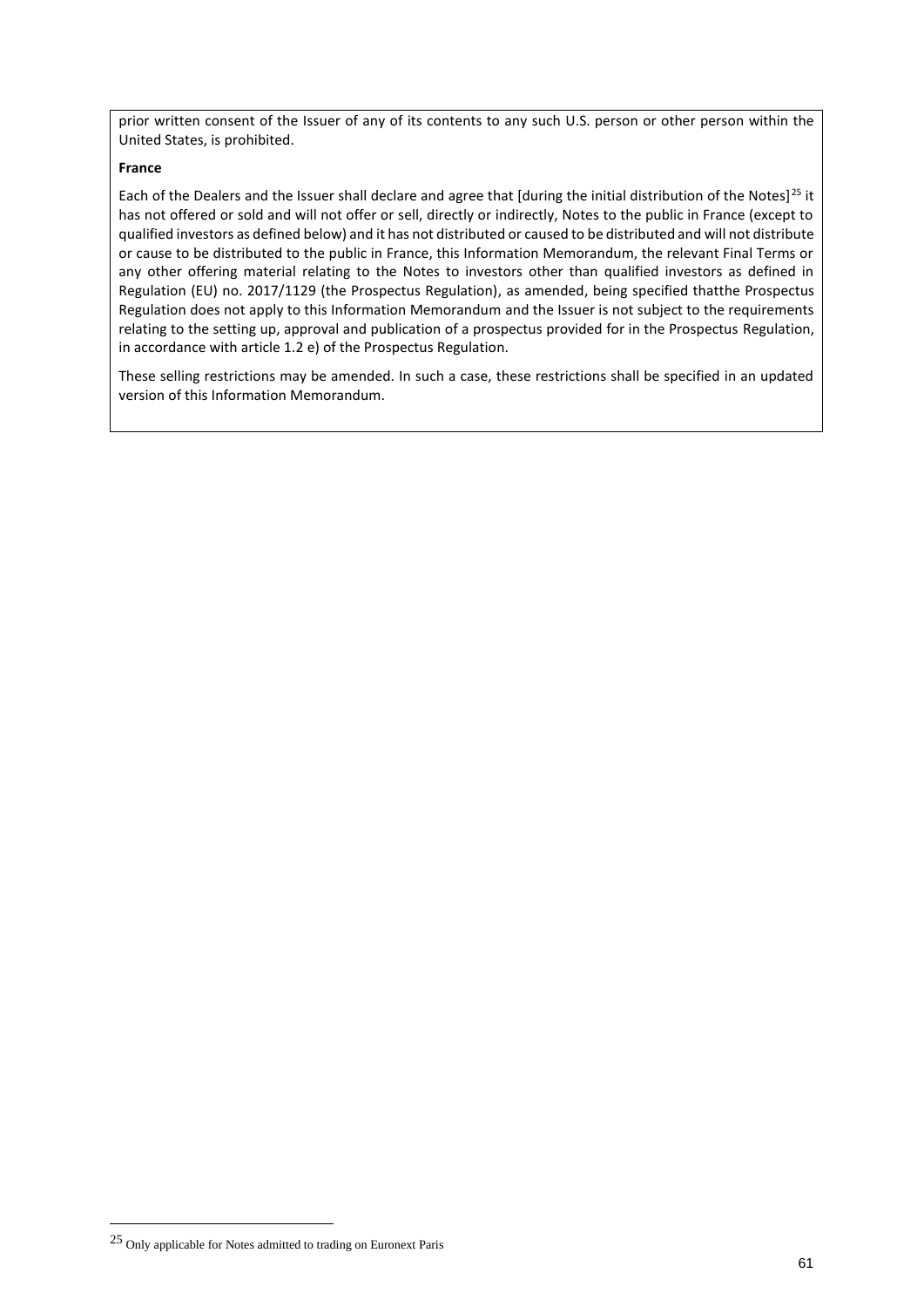<span id="page-61-0"></span>

| <b>SECTION 11: RESPONSIBLITY</b>  |                                                                                                                                                                                                                                                                                                              |  |  |  |
|-----------------------------------|--------------------------------------------------------------------------------------------------------------------------------------------------------------------------------------------------------------------------------------------------------------------------------------------------------------|--|--|--|
| <b>Responsible persons</b>        | <b>Unédic</b><br>4 rue Traversière<br><b>75012 Paris</b><br><b>France</b>                                                                                                                                                                                                                                    |  |  |  |
|                                   | In the name of the Issuer:<br>Christophe VALENTIE<br><b>Managing Director</b>                                                                                                                                                                                                                                |  |  |  |
| <b>Responsiblity</b><br>statement | After having taken all reasonable measures for this purpose, I represent that the<br>information contained or incorporated by reference in this Information<br>Memorandum is, to my knowledge, in accordance with the facts and contains no<br>omission likely to affect its import.<br>Paris, 11 March 2022 |  |  |  |
|                                   | Mr. Christophe VALENTIE<br><b>Managing Director</b>                                                                                                                                                                                                                                                          |  |  |  |